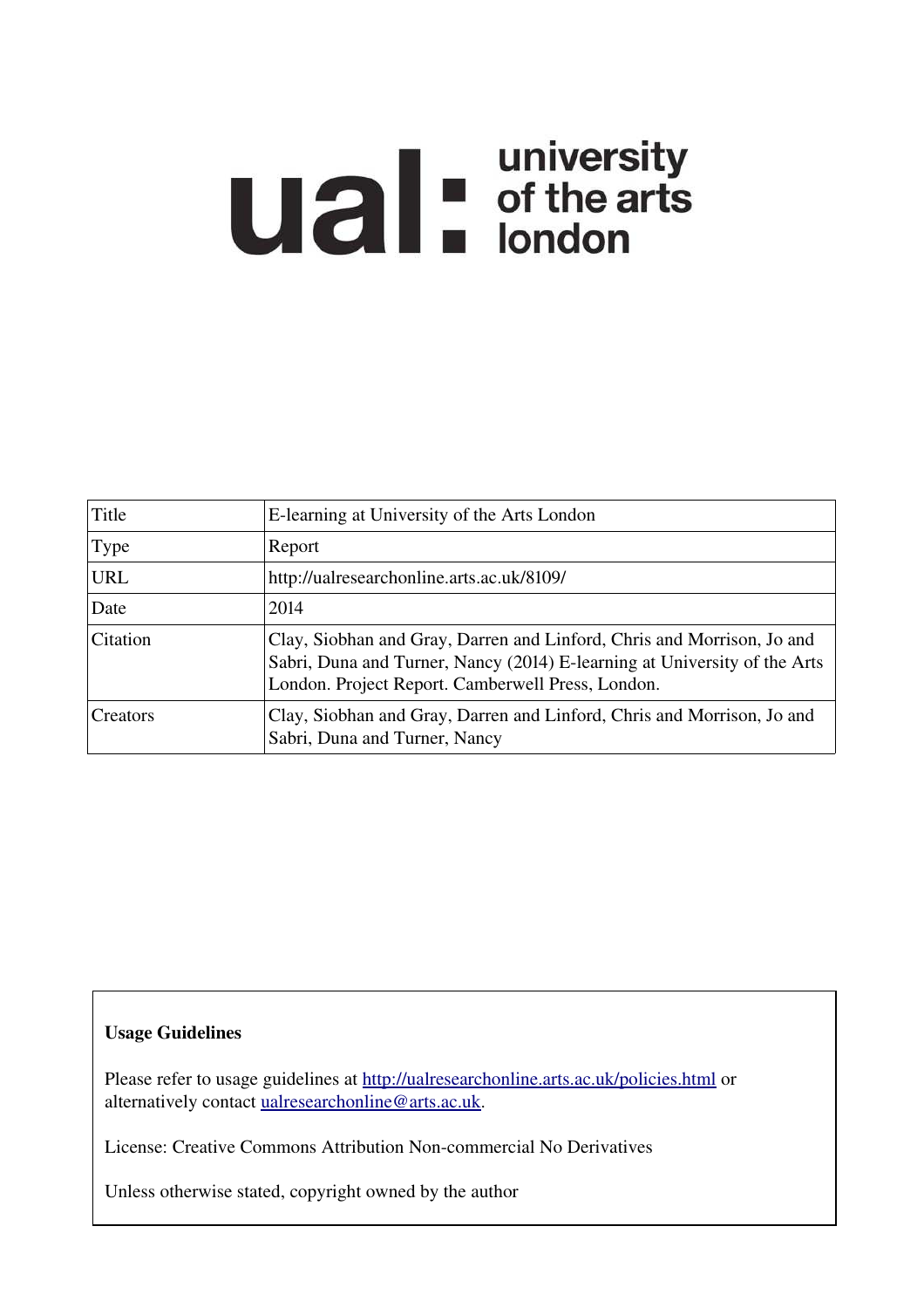# **E-LEARNING**

# **AT UNIVERSITY OF THE ARTS LONDON**

Siobhan Clay Darren Gray Chris Linford Jo Morrison Duna Sabri Nancy Turner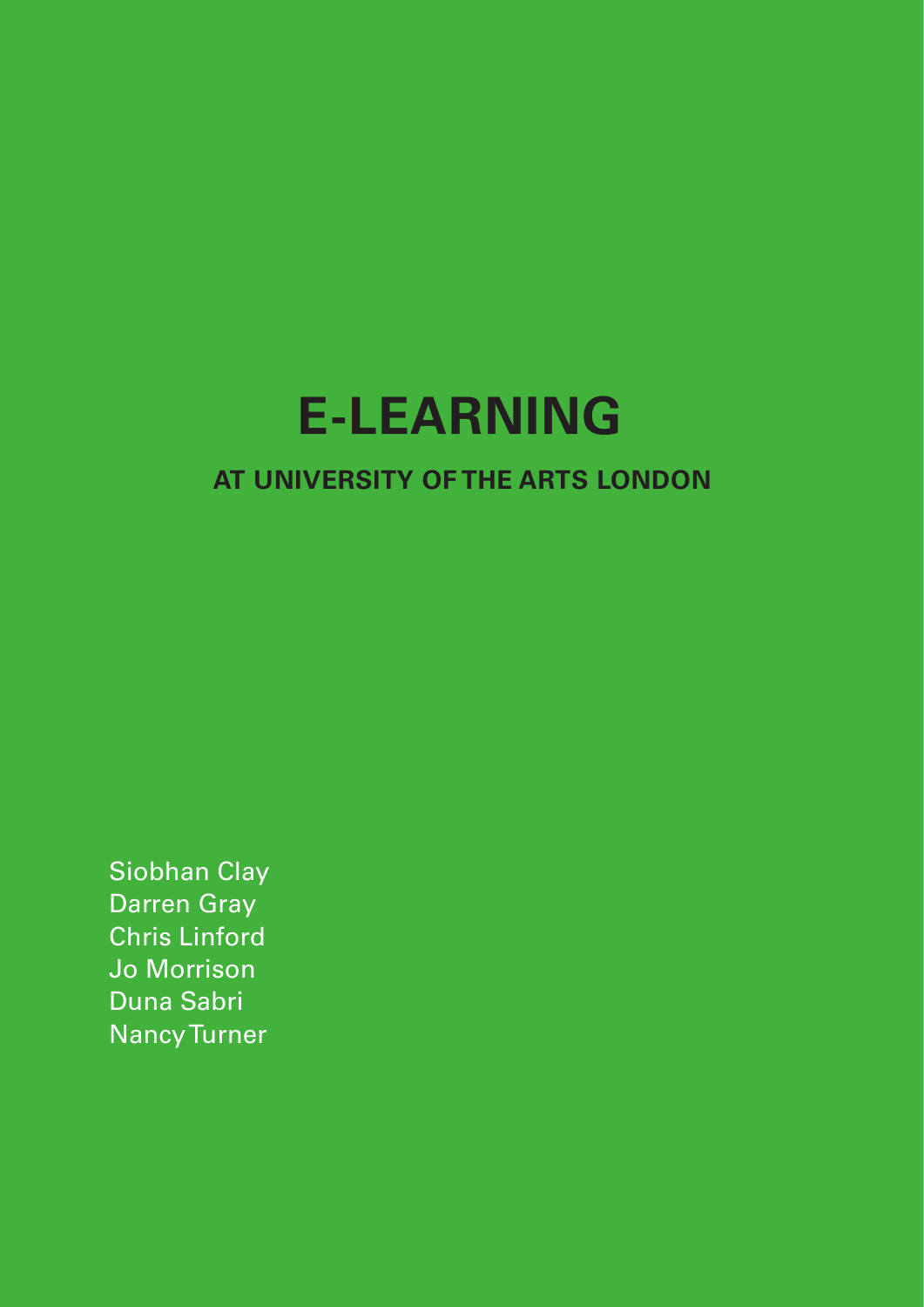### **Acknowledgements**

We should like to thank the 25 programme directors who were willing to take part in this research.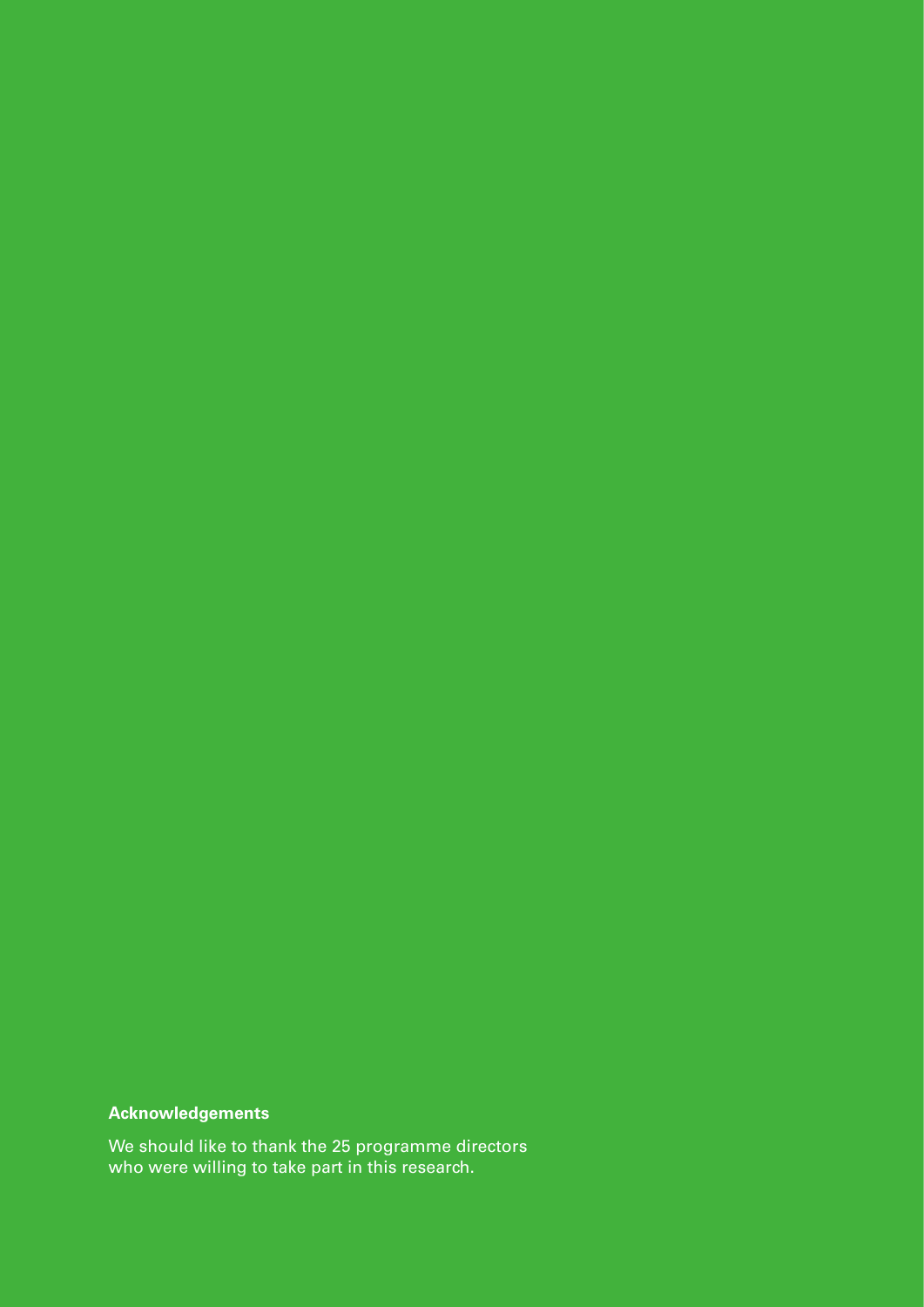# **TABLE OF CONTENTS**

### 3 SUMMARY

### 5 INTRODUCTION

RESEARCH SCOPE AND AIMS CONTEXT

### 6 RESEARCH METHODOLOGY

### FINDINGS 7

- WHY SHOULD I?: COMPREHENDING THE POSSIBILITIES 7
- UNDERSTANDING HOW 'IT' WORKS: BARRIERS AND ENABLERS 10
- AUTHORITY, CONFIDENCE AND WILLINGNESS TO FAIL 13
- E-LEARNING IN ART AND DESIGN: SYMBIOSIS, SUBVERSION OR OXYMORON? 15
- STORIES OF SUCCESS 19
- CASE STUDIES 21
- WORKFLOW.ARTS.AC.UK 21
- MYBLOG.ARTS.AC.UK 23
- 24 A PLATFORM FOR LEARNING?
- 28 STUDENT ENGAGEMENT IN E-LEARNING
- 33 RESOLVING THE CHALLENGES
- LEADING E-LEARNING 34

### 38 CONCLUSIONS

### 40 RECOMMENDATIONS

- INSTITUTIONAL LEVEL RECOMMENDATIONS 40
- RECOMMENDATIONS FOR CONSIDERATION WITHIN COLLEGES 42
- RECOMMENDATIONS AT PROGRAMME LEVEL 43

### 44 REFERENCES

### 46 APPENDIX

APPENDIX - RELATIONSHIPS WITH E-LEARNING: BRIEFING FOR DISCUSSIONS WITH PROGRAMME DIRECTORS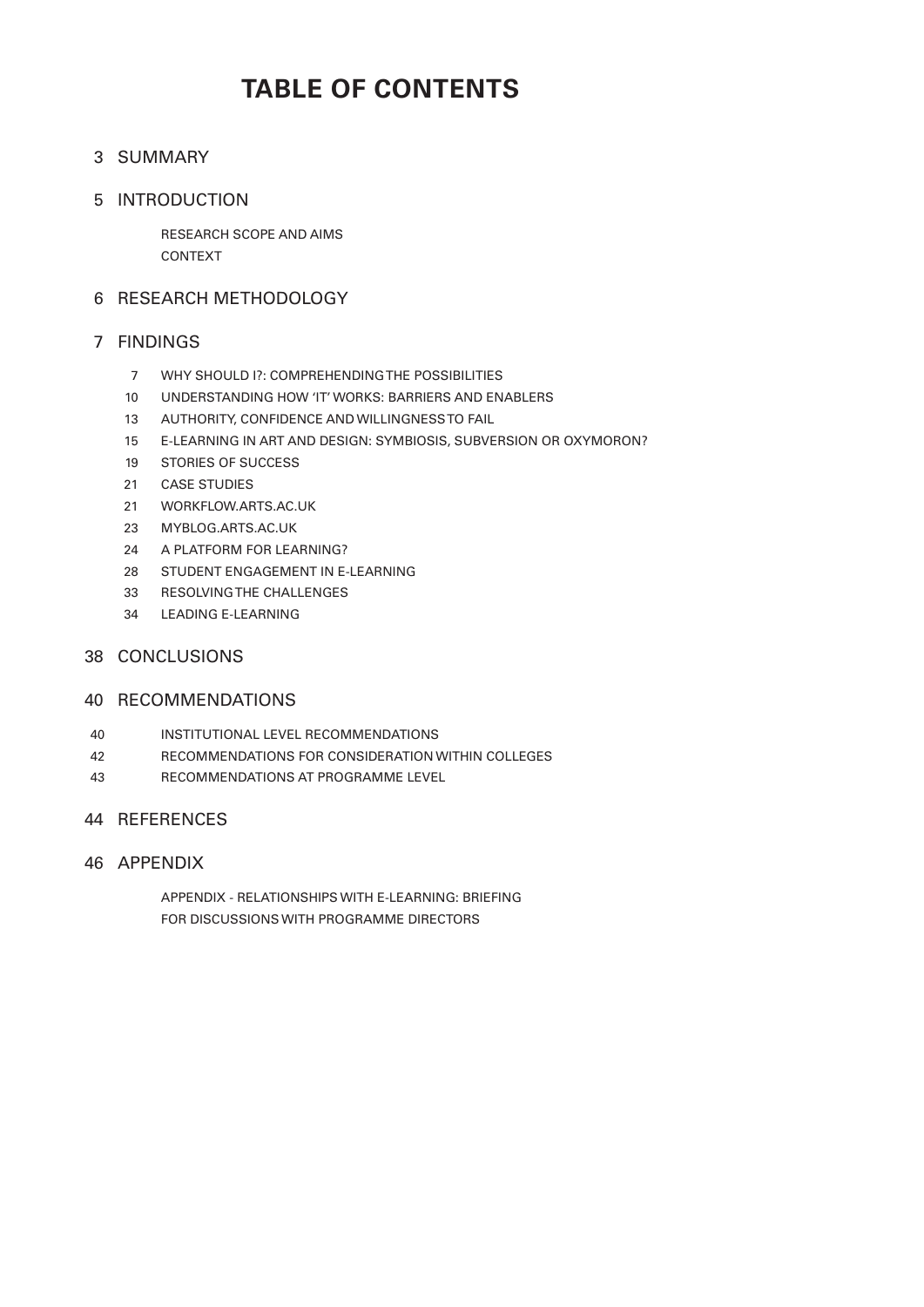# **SUMMARY**

This report is a systematic exploration of staff relationships with e-learning. It presents a renewed evidence base from which e-learning provision and related support can be planned particularly in a rapidly changing HE terrain and an institutional context where e-learning and academic structures are emerging from large change programmes. The research is based on 25 interviews with programme directors (PD) evenly distributed across the 4 colleges, with representatives from all discipline groups, and levels of study. The interviewees provided rich insights into attitudes to, practices in and aspirations for e-learning, but in some instances, were also limited by the newness of the PD role. While some PDs had an intimate understanding of their programme areas, others, understandably, given the newness of posts, were in the process of familiarising themselves with the work of their teams.

The overwhelming finding of this investigation is the interest in and willingness within programme teams to engage in e-learning. An assumption that e-learning improved eficiency, productivity and facilitated communication with students seemed to drive the adoption of technology across programmes. Many PDs acknowledged that the pedagogic beneits of e-learning were not being harnessed and they expressed uncertainty about what pedagogic use of technology would look like for their discipline(s). There was a keen interest in engaging in debate within the University community about what e-learning is or should be for a specialist art and design institution.

There was also scepticism about the use of technology for art and design based subjects and a perception that rich personal interaction could be subject to 'dumbing down' were this to take place via a digital medium. For some, e-learning was antithetical to making and could only detract from art and design practice. These points raise a signiicant question as to whether e-learning is a means to replicate existing learning experiences or, alternatively, to mediate new forms. Exploring this question requires an understanding of the affordances and applications of technology among a critical mass of staff and students. Such an understanding is best developed through e-learning practice itself coupled with reflection in and on action.

Many PDs saw a complex interplay between individual knowledge, skills and confidence in the use of technology and the cultural and political environment in which that use occurs. For example, it was often observed that a lack of conidence in the use of the tools can be exacerbated by the experience of unreliability in the infrastructure on which these platforms sit (e.g. networks and hardware). Developing e-learning at UAL will require an approach that recognises the complexity of technology use in this art and design higher education context and the interplay of staff agency with institutional structures.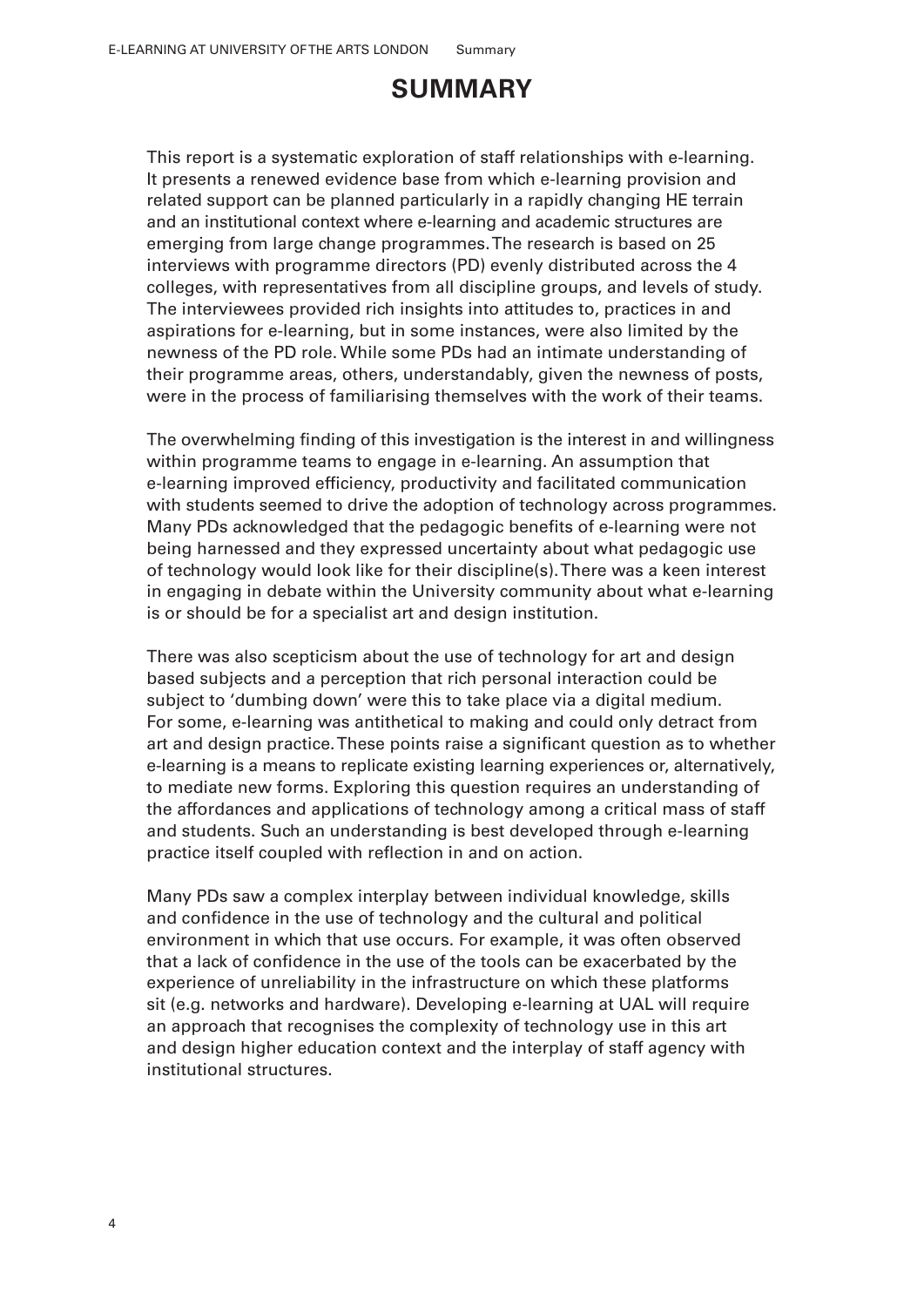While many PDs saw learning as an important area for development, this was often juxtaposed by their experience of 'still no time' for staff to consider, plan or engage with e-learning in a meaningful or pedagogically rich manner. This relates to broader issues regarding the resourcing of front line teaching teams to drive academic change and plan and implement curriculum enhancements.

Overall the indings suggest that there is much innovative and exemplary use of technology across the institution being driven by front line teachers and course teams. Use of technology is not, however, systematically visible at Programme level and is not therefore being enabled in a strategic manner at this or higher levels within the institution. Recommendations for action have been made at the level of the institution, college and programme and include the development of an appropriate vision for e-learning at UAL. Such a vision should be supported by the strategic development of e-learning through the resourcing of curriculum innovation, the definition of acceptable standards for reliability and availability of systems and hardware to support e-learning use, and the expansion of activities to share examples of what is possible in e-learning across and within cognate discipline areas.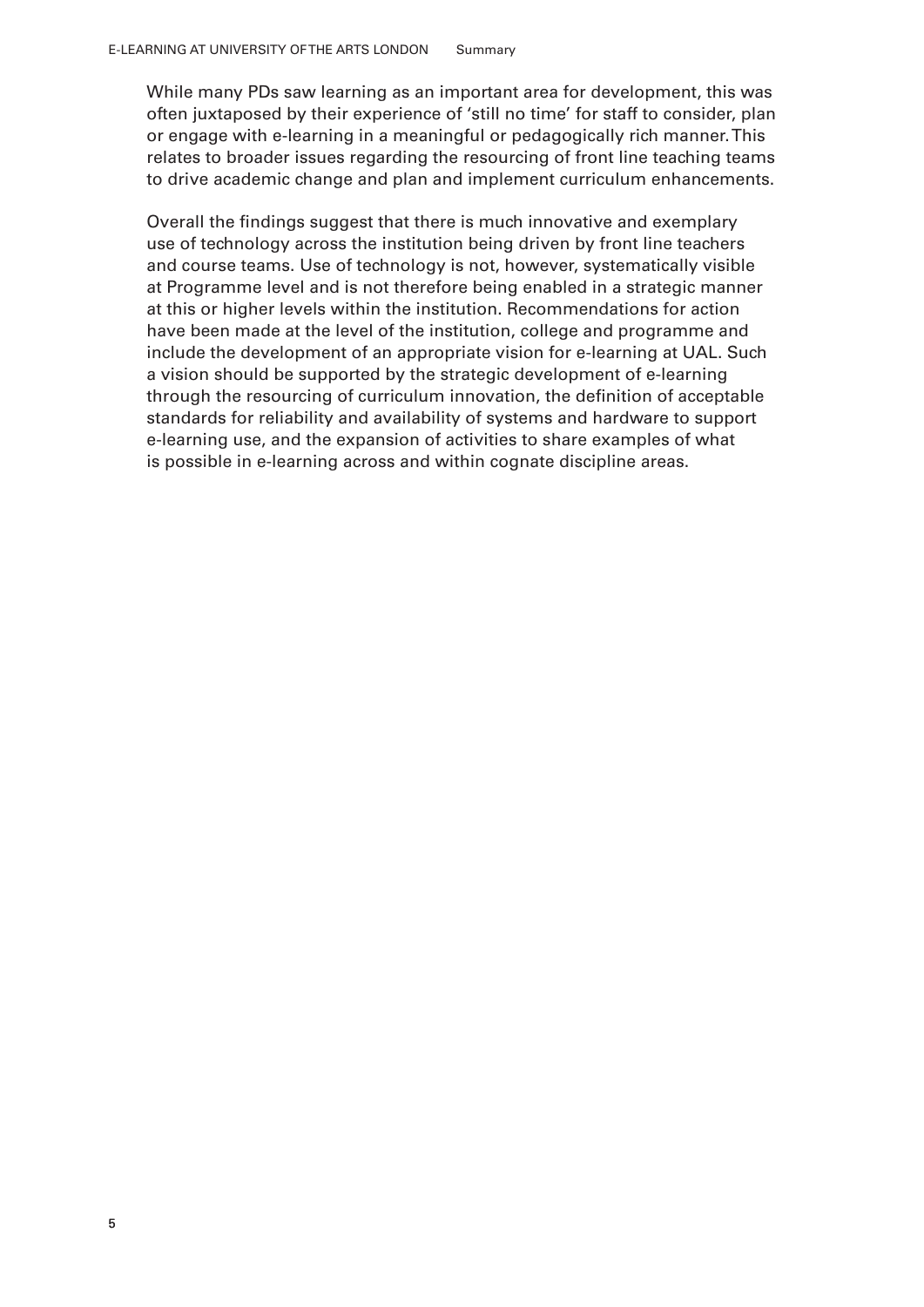# **INTRODUCTION**

### RESEARCH SCOPE AND AIMS

Understanding staff relationships with e-learning is fundamental to making well-informed decisions about how and why particular technologies should be adopted for teaching and learning. It is the aim of this report to present a systematic exploration of relationships with e-learning in order to:

- i) inform educational policy
- ii) inform staff development
- iii) understand the best to way to integrate technology into teaching
- iv) inform investment in technology.

### CONTEXT

Institutionally, this study occurs at a time when UAL is emerging from an intense focus on improving course organisation and management primarily driven by National Student Survey results. A major programme of change has been undertaken to restructure and reallocate resources within course teams and the results of this are only beginning to emerge. As part of this course organisation and management drive, a policy on minimum use of the VLE was brought in in 2009, focused on use of the virtual learning environment (VLE) for student communication and provision of essential course materials. The implementation of this policy saw the use of the VLE increase over 75% in only a few years; however, a significant portion of the use is as an administrative and communication tool. While much work has been going on across the institution to broaden the use of e-learning, including the development and implementation of collaborative and student owned virtual tools, the perception of e-learning tools as aids to eficiency is thought to pervade. The implementation of Moodle alongside institutional tools designed speciically for student and staff communication and core information provision (MyArts) is an opportunity to shift this perception and develop the use of the VLE in more pedagogically rich ways.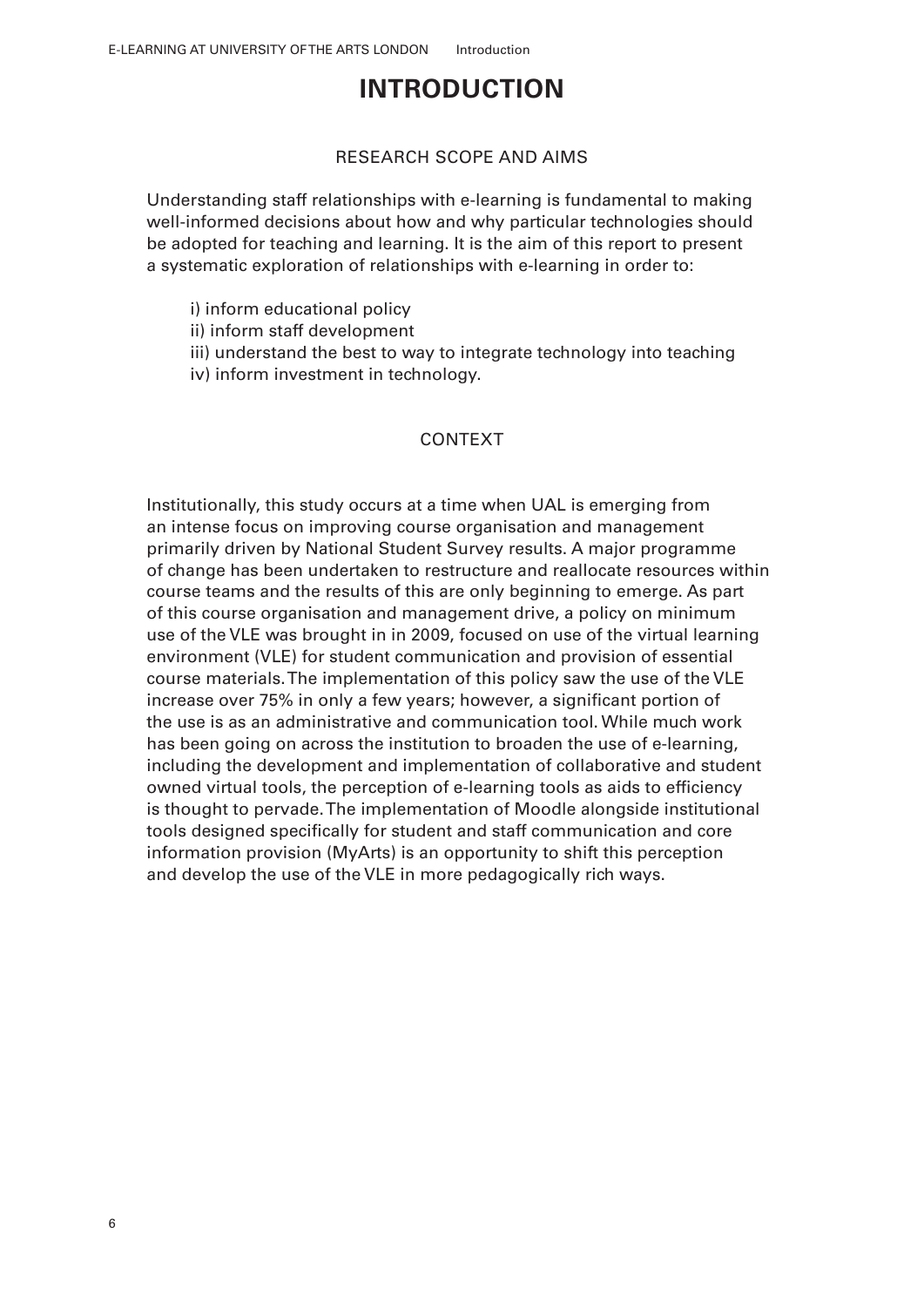# **RESEARCH METHODOLOGY**

This research is based on 25 interviews with programme directors evenly distributed across the 4 colleges, from all discipline groups, and levels of study. The rationale for sampling programme directors was two-fold. Firstly, the project team wished to take advantage of the introduction of the 'programme' as a newly formed unit of organisation in the University and anticipated that leadership in developing e-learning would take place at this level. Secondly, there was a degree of pragmatism in choosing to sample from a manageable population of programmes rather than courses. There were several limitations inherent in this decision. The first was that programme directors could not always give a comprehensive overview of practice within courses in their programmes as some were relatively new incumbents. We anticipated this and gave programme directors the questions in advance in a briefing about the project as a whole. Very few were able to make time to prepare for the interview and this led us to question our initial assumption that they will prioritise leadership in this area, a point borne out in the substantive findings. The second limitation was that the starting point for the interviews was often an unspoken assumption among programme directors that the researchers thought they 'ought' to be utilizing e-learning. Whilst some effort was made to dispel this notion, a variety of factors supported this assumption. These included the job roles of some of the interviewers and the vulnerability that some interviewees felt as a result of not having considered the issues prior to the interview. Thirdly, sampling only programme directors meant that we could only indirectly access the diversity of perspectives that is often present in course teams. Nevertheless, despite these limitations, the interviews constitute a starting point for further discussion, for action, and for inquiring into student interaction with and attitudes to e-learning.

Interviews lasted between 30 minutes and 2 hours. They were conducted by members of staff who were familiar with the college environment: Siobhan Clay for CCW, Darren Gray for LCF, Chris Linford for LCC, Jo Morrison for CSM. All of the interviews were recorded. A common interview schedule and coding structure were devised for all the interviews, which were then collaboratively analysed with the aid of the qualitative analysis software, Nvivo. The interview schedule that formed part of the briefing sent to all PDs before the interviews is included in the appendix.

### **A note on the presentation of indings**

Direct quotations are identified in the form [PD 101]. The first digit designates the college and the second and third a unique interview number. Where it seems relevant discipline areas are identified in the text.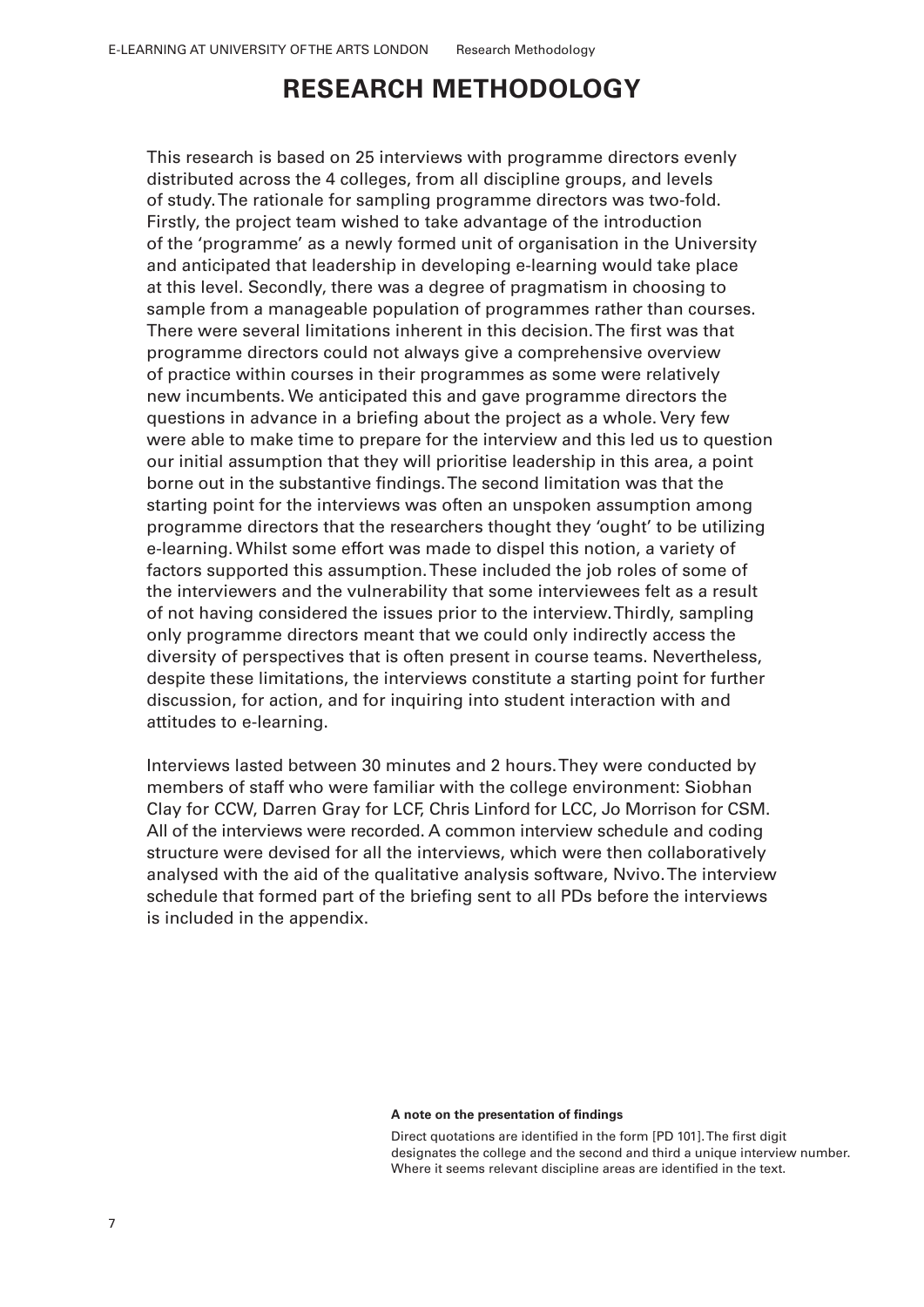# **FINDINGS**

These findings explore staff engagement with e-learning through an analysis of programme directors' (PD) views. Each section focuses on an aspect of engagement. Some sections relate to PDs' perceptions of the staff on their programmes; other sections relate to PD's understanding of the broader institutional environment within which they operate. There is particular focus on working concepts and assumptions that underlie engagement with e-learning.

### WHY SHOULD I? COMPREHENDING THE POSSIBILITIES

The need to have a clear purpose for e-learning came up repeatedly in the interviews. Some PDs had a clear sense of its purpose for their courses; only one saw no value in it at all whilst the majority seemed interested in having discussions about what could be achieved with e-learning, mostly about how it could be used to enhance student learning and explore the subject area being taught. The interest expressed was in exploring the possibilities in an honest and considered way that sets aside 'evangelism'. There was also an interest in coming to a common conceptual understanding of what e-learning is:

I think having some definitions of that, going beyond the tools and going into the white space of it is something that would be really useful to talk about and formalizing that as part of our review so that we can think about a unit or a certain kind of method of delivery sitting into criteria level three, for example, or whatever the deinition might be. [PD 401]

As this interviewee points out, it is dificult to prise apart 'e-learning' from the technologies which are used to facilitate it. Clearly, how e-learning is conceptualised is central to on-going discussion and development of practice though these underlying assumptions are rarely made explicit. One study, drawing on 29 interviews with studio practitioners teaching undergraduates in 12 art & design institutions in the UK, identifies five conceptions of e-learning (Souleles, 2011: 105):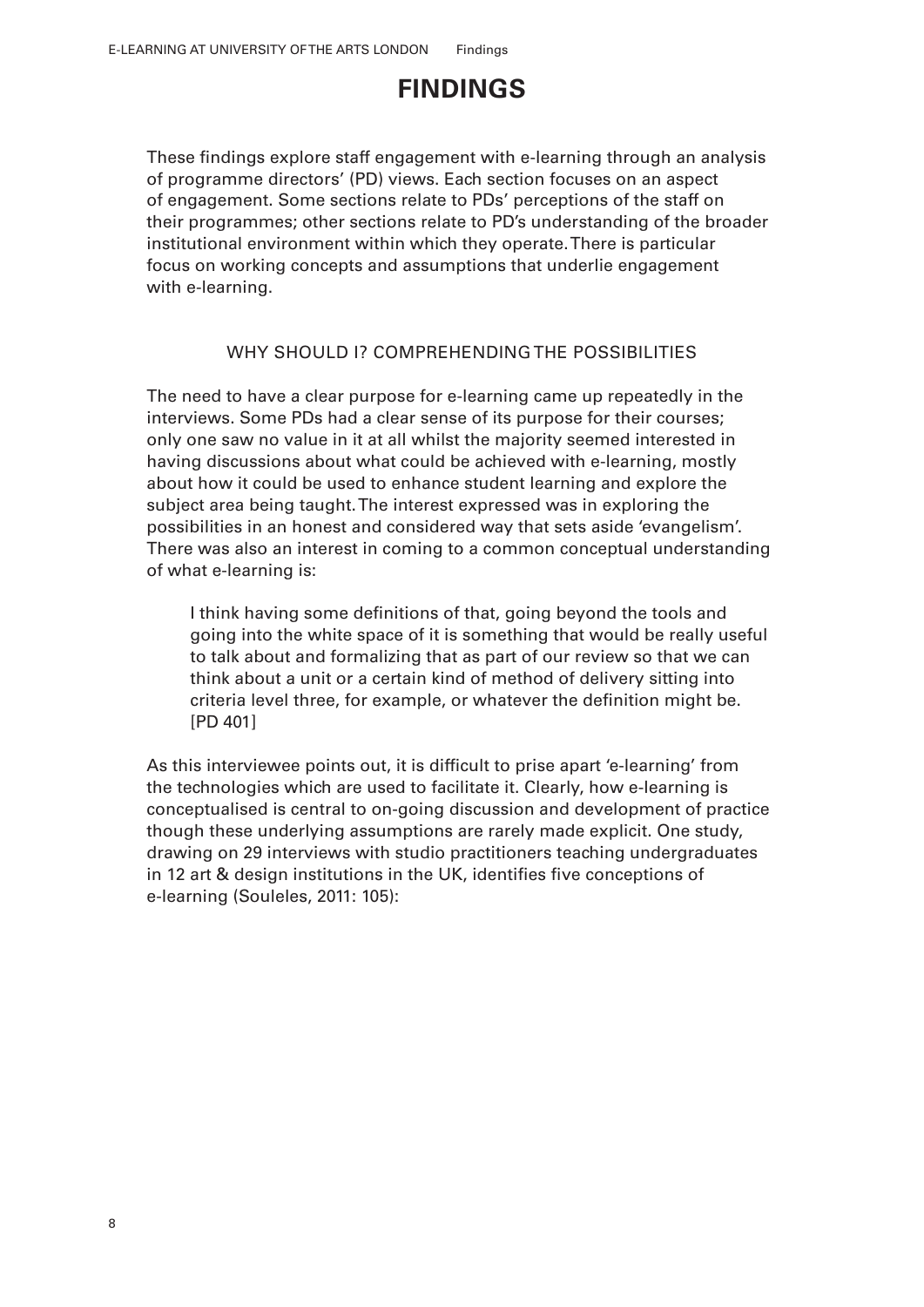| Categories | Referential aspect<br>(what)                                                                           | Structural aspect<br>(how)                                                  |  |
|------------|--------------------------------------------------------------------------------------------------------|-----------------------------------------------------------------------------|--|
| A          | E-learning enhances and comple-<br>ments traditional and face-to-face<br>teaching and learning methods | Focus on instructional potential                                            |  |
| B          | E-learning is learning facilitated<br>through electronic means                                         | Focus on the electronic aspects                                             |  |
| C          | E-learning is distance education                                                                       | Emphasis on nonphysical presence                                            |  |
| D          | E-learning provides access to<br>instructional material and study<br>related information               | Emphasis on access and dispersion<br>of information                         |  |
| F          | No understanding of e-learning                                                                         | <b>Emphasis on vagueness</b><br>of the term and lack of<br>working examples |  |

Categories of conceptualising e-learning

The distribution of these conceptions among Souleles' interviewees was as follows: just under a fifth fitting into category A, a quarter or so into each of the B, C and D categories and a small minority into E. Whilst the numbers in both Souleles' study and our own do not warrant quantitative analysis, we did find that these conceptions were present in our interviews:

…when I'm asked about e-learning, to me, I think… it's more like e-communication. [PD103]

...e-learning, you know, long-distance learning is the thing that's coming up. [PD104]

There were also PDs whose conception went beyond Souleles' categories and situated e-learning in an organisational and cultural context:

I actually think it is given quite a high priority. I just think it's slightly misunderstood as an administrative function when actually it's a part of normal contemporary experience… It's about framing the problem [of low engagement with e-learning], I think, and we still frame it in technical and administrative terms, when actually a lot of it's cultural. [PD 306]

Two interviewees summed up the need for debate within UAL to define what e-learning means for the University:

I think what makes e-learning possible is... an articulation of what that means. And learning, what is meant by learning, and what is meant by e-learning. I think if that's articulated then the resistance, if you like, could be less. [PD405]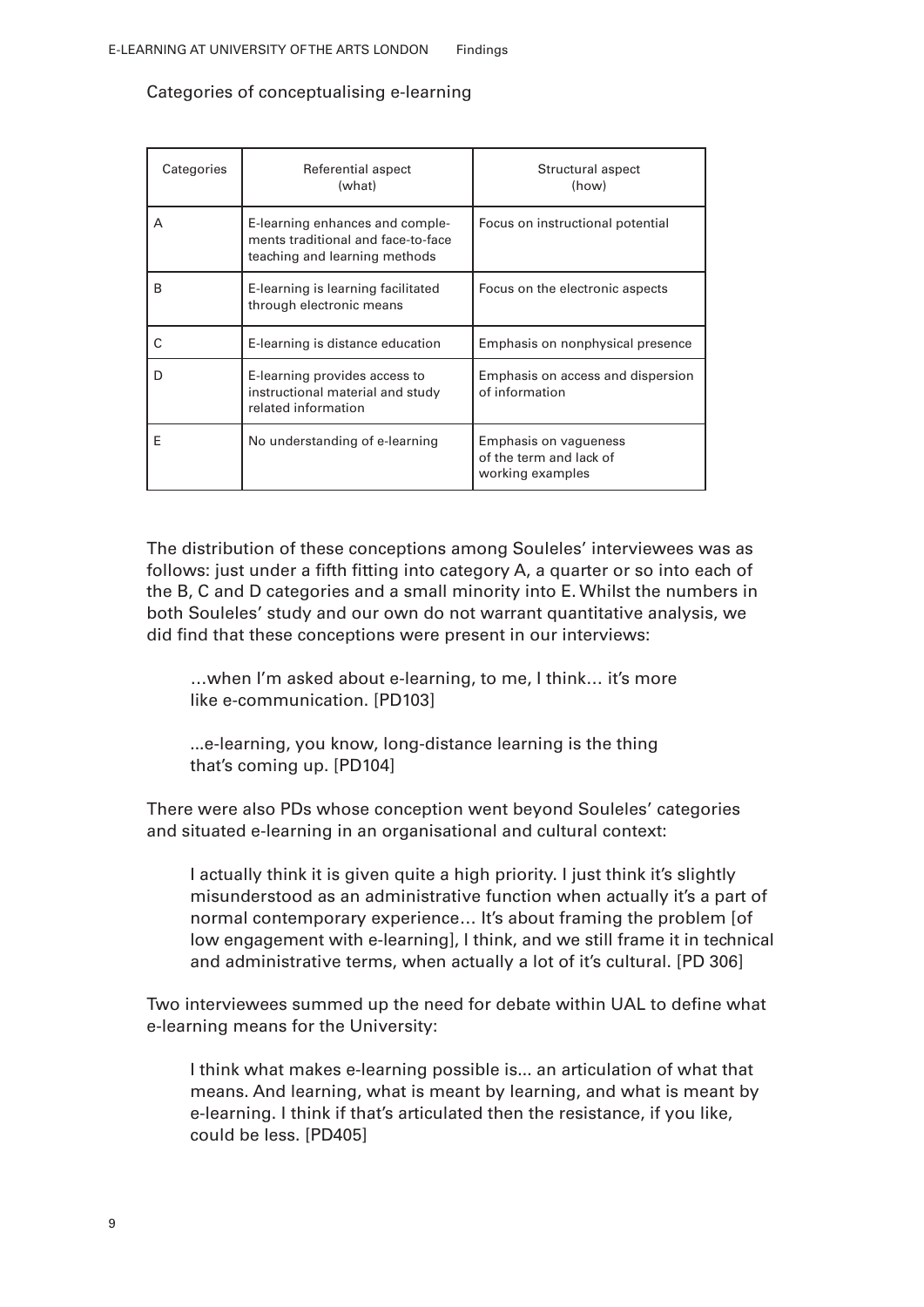And I think people would probably welcome staff development around that, definitely, but not so much how to, because you can always learn that via talking to the right people. More just what's available and what's the potential, what's the coming landscape going to look like and so forth. [PD 305]

There was frustration among some PDs that the use of e-learning tools was limited to administrative purposes of storing and communicating simple logistical information:

But I think if I was just saying, we use Blackboard, we have Facebook, we have blogs, we use Twitter, dah-dah-dah. That's just a kind of digital activity; it's not necessarily a learning activity. The majority of it is pure communication. Actual learning in terms of teaching students about how to reveal something about a subject and reflect upon it and then consolidate and test that through technology is a different thing, and it's a very particular thing. [PD 405]

there is no reason why it needs to be just shouting at somebody and just announcing things. [PD 204]

This frustration was evident in discussions within course teams about the ownership of virtual spaces and the intention behind their use. One course team, for example, had a wiki space outside the institutional infrastructure that was described as being the place where innovation, creativity and real learning, could occur. This was described as being wholly owned by academic staff and students:

Our wikis are a bit like this building and a bit like what you'd expect an art course to be, slightly chaotic. A little bit muddled, but full of interesting things around every corner. And that's what the wiki looks like. It's not very clean… our lead administrator hates it because she wants really clean, linear organization stuff and we just kind of throw stuff at it. And the point about the wiki is, it's completely open so the students can change it as well. They edit it as well. And that's important for us, an important principle for us. [PD 204]

Conversely, for some teams, the importance of administrators managing virtual spaces was clear, but the lack of involvement from academic colleagues resulted in the use of these spaces primarily for document storage and communication. In the example above, ownership of and active engagement by academic staff in learning technologies was crucial to reaping the benefits of these tools for student learning; there was, perhaps, unrealised potential for administrative support that was sensitive to academic rationale. In this case, it appears that the lack of constraints and the complete control of the space by staff and students is what made it work as a tool to support learning. One PD noted that administration was all that was possible with the tools given the large group sizes and the nature of the pedagogy: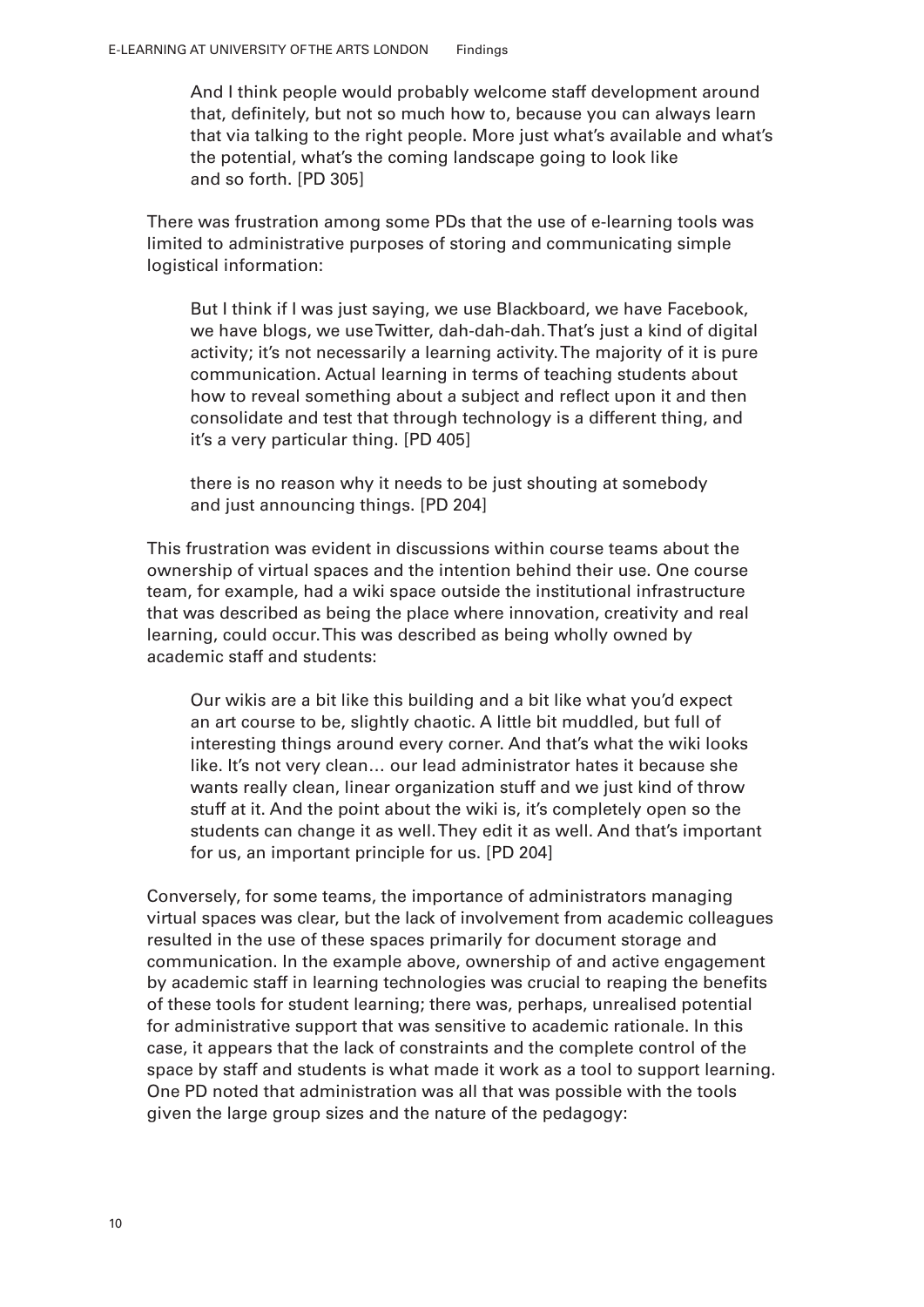I think one the barriers for us, one of the reasons we use it the way we do is 700 people in groups of roughly 35 to one tutor means the information giving is challenging but anything that requires a bit of nurturing, a bit of care, a bit of personality, needs to happen in the studio, and that's why we tend to use it for information giving, more. [PD 203]

There was an interest in exploring how colleagues were using the tools, particularly in order to understand how it has supported learning. This sharing of practice and the potential benefits of e-learning was supported as a means of engaging wider group of staff and programme teams:

…because we're coming to this reasonably late. And I think it would be very good for me and a number of other people to actually see the system working almost ironed out. Then you'd get a good idea of the potential. [PD 303]

and so there are obstacles. I think they're both physical and non-physical. But what makes the use of e-learning possible? I don't know. What makes it possible? I think having an understanding of how it works. [PD401]



### UNDERSTANDING HOW 'IT' WORKS: BARRIERS AND ENABLERS

We place 'it' in parentheses to emphasise that there is not a commonly held conceptualisation of what e-learning is. Indeed, much of the foregoing discussion has sought to explore the most prevalent understandings of 'it', and many of the barriers and enablers relate to this range of understandings. As a PD observes in the quote below, the conceptualisation of e-learning is heavily mediated by the institutional environment and the investments in particular technologies that have been made. In this context, 'it' encompasses not only a technical understanding of e-learning but also a capacity to Ne place 'it' in parentheses to emphasise that there is not a commonly<br>
and conceptualisation of what e-learning is. Indeed, much of the foregoin<br>
discussion has sought to explore the most prevalent understandings of 'it<br>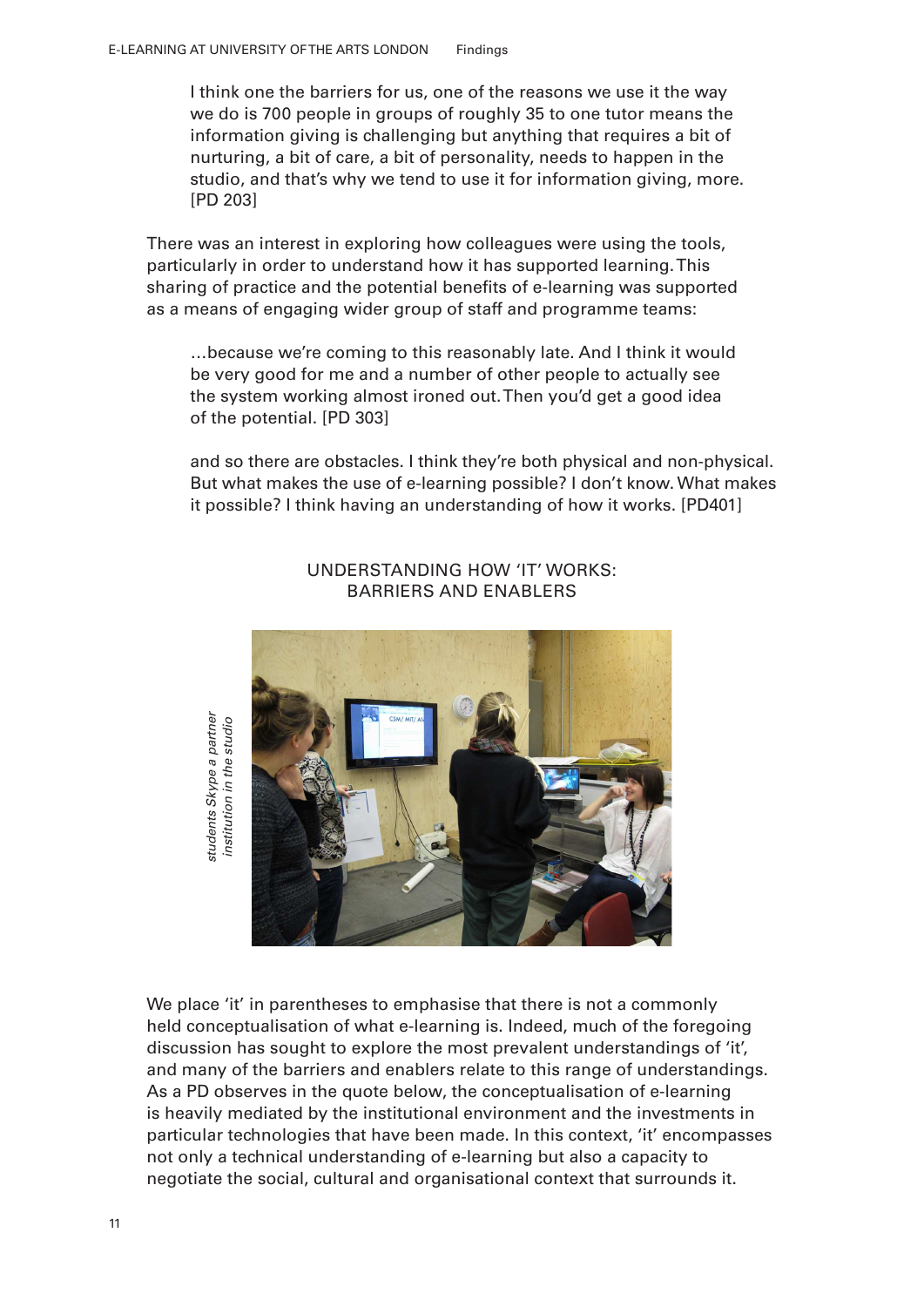That organisational context at once limits and mediates what e-learning is or can be:

But my experience has been at University level that your e-learning is your Blackboard, or it's your Moodle, and it's not; it's actually something much more considered and articulate. And if it's done that it can be interesting, because this space is out there and there's a million trillion things going on there.' [PD 405]

The barriers to the use of e-learning at UAL range from the personal to the institutional, to the socio-political and technical. There was significant concern about the infrastructure provided to support technology-enhanced learning. For instance, staff and students often do not have access to appropriate hardware or software, and many physical environments are not adequately designed for use of digital technologies. The solutions may be simple, such as putting black-out blinds in a studio, or may call for the re-design of a space. Technology, particularly mobile devices, should be integrated with working practices, ensuring that staff have access to the right tools 'at hand'. One interviewee suggested that associate lecturers (AL) may have particular barriers engaging with university systems:

…where you've got ALs that teach in different universities, they tend to use maybe their own blog or stuff because it makes sense for them to have something that is their stuff. [PD 306]

The perceived impermanence of technologies led to worries about investing time and effort adopting a technology, only to find it redundant or replaced. Interviewees were also concerned with the reliability of platforms and services, particularly those provided by the University. Staff recounted stories of being embarrassed in front of students when technology failed on them or losing work and time when systems failed:

The system went down when year two was being marked, and actually you can't do anything. So, in a way, if you rely too heavily on e-things then you can come a cropper, really. [PD 105]

Lack of time was commonly expressed as a reason for staff not being able to engage with e-learning. This is in line with other studies which quote lack of time as the greatest barrier to the uptake of e-learning in HE., (Walker et al. 2013):

This is competing for attention with lots of other things within the University that are coming from above saying you have to do this. You've got to sort this. I was in a meeting yesterday ...and the person before me was talking about the file networks that were also something else which you've got to get sorted. You've got two months to get it sorted, and I'm on then next talking about Moodle, and you've got to do this and you've got three months to sort it. [PD 403]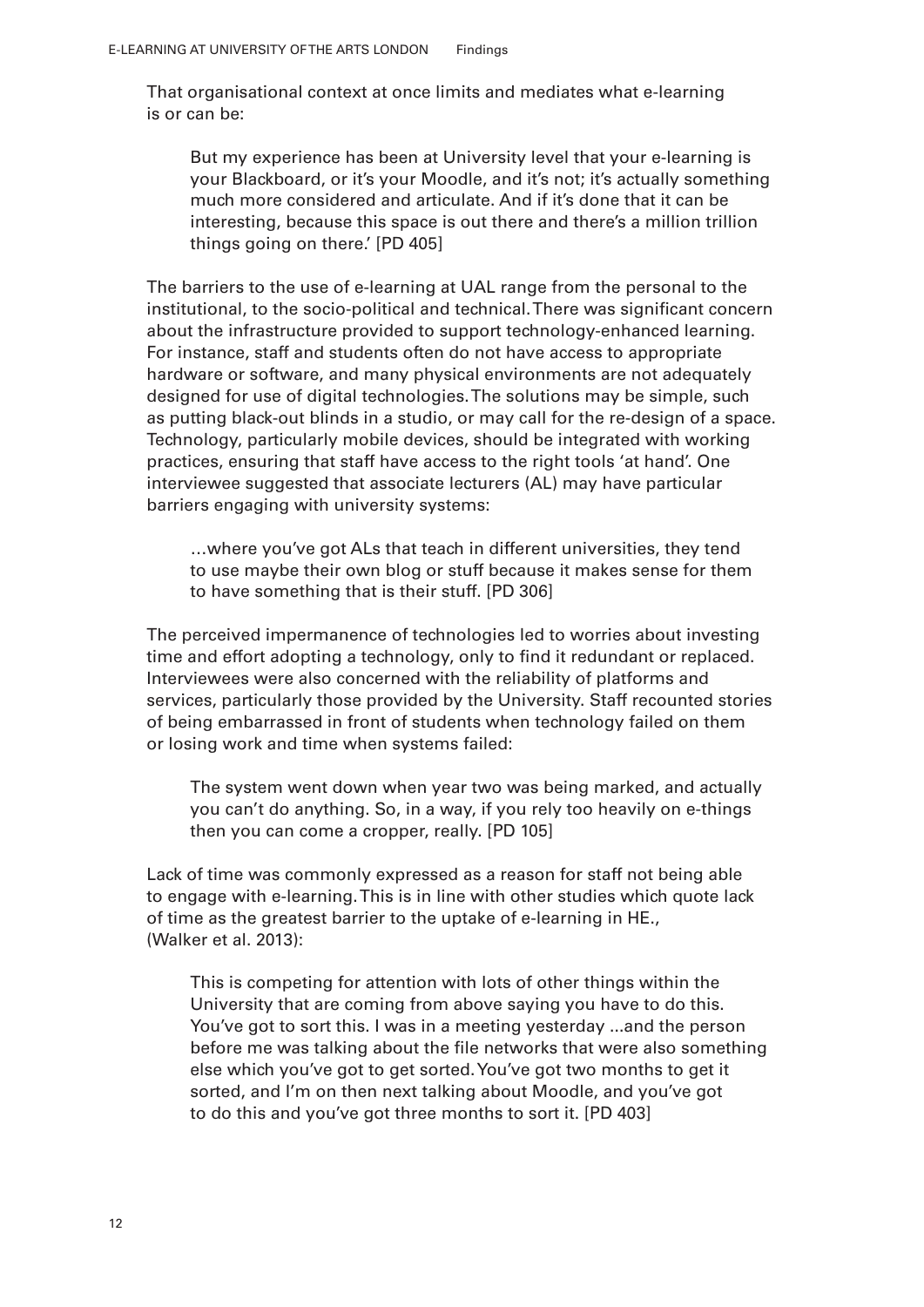Time constraints and competing demands mean that staff cannot familiarise themselves with technologies and embed them in daily practice. Confusion over the multiplicity of tools available was raised as an issue for both staff and students – particularly in connection with communication. What was less clear was whether this confusion came from the tools themselves or their unfamiliarity to users:

We've got an official platform whether it's going to be Moodle or it was Blackboard, and then I think when you start adding other platforms into that, like a wiki or a blog, the lines blur then as to the expectations of what the student expects to see on the blog. So do they go to Moodle for more oficial information or is it the blog? [PD406]

So the biggest problem, I suppose is within the e-learning experience that the students have and the staff have, is confusion of mixed messages. The confusion of where to find things. [PD201]

For staff, it seems as if this is not a matter of a lack of training opportunities, but rather the lack of time to meaningfully engage with technologies to develop practice:

It's probably more of a perception that's the obstacle and affecting one's aspirations. But the reality of it is that a lot of it's fairly straightforward, and if we just need someone to show you how to do something, a bit like how we deal with our own students, I guess. [PD401]

Furthermore, past experiences of technologies within the University setting where students and staff have been let-down by technologies can lead PDs to distrust the technical capacity of the institution, be it hardware, software, signal or technical support. As a consequence, many have opted to bypass the technical infrastructure they perceived as unreliable and, instead, use tried and tested methods - often retaining an analogue approach:

You still need to be able to get online. You still need to have a battery in whatever device you're looking at the work in. It needs to fire up quickly but doesn't. Having a loose-leaf folder with paper is still more reliable. [PD106]

For an external project, the tutor's really keen on talking to everyone on the Facebook site. That's just because it's so dificult for him to talk to everyone on their virtual learning sites. It's across the courses. They can't do that. [PD 201]

On the whole, there appears to be a general readiness to integrate e-learning into course pedagogy, but a reluctance by many to do so is fuelled by experiences of unreliability or limited functionality.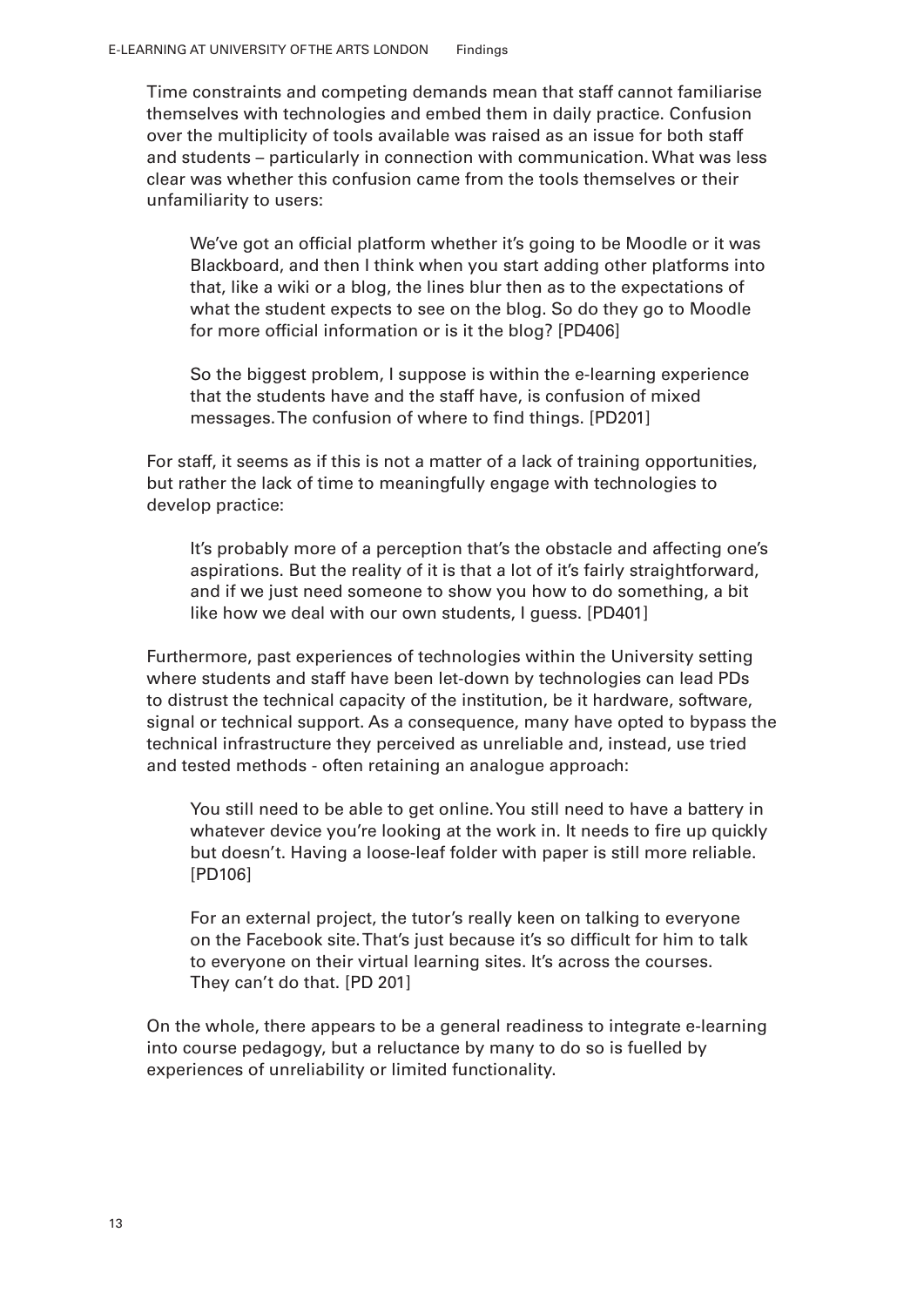### AUTHORITY, CONFIDENCE AND WILLINGNESS TO FAIL

At times, the challenges faced by PDs wishing to engage their staff in e-learning were framed as deficits in staff skills where academics were perceived as having less skill than technicians: academics were feeling they were 'on the back foot' in relation to colleagues and/or students perceived to be more able in use of technology:

Yes, I've got phobes on the staff. I sometimes feel there are more phobes than non-phobes' [PD 301]

And what does 'trained' mean? It means a number of things. In the first instance, no e-phobic. And I find it difficult enough to get the team using Outlook, so I think that's a generational thing, but I think soon I'm just going to have to wield quite a hefty stick to get them to do it. [PD 106]

The staff are all digital immigrants and there's a huge divide and it's about confidence and again, we've got a limited budget for staff development with such a big team and you end up not prioritising those things and some staff are very anxious about SafeAssign and actually it's very straight forward. [PD 203]

Occasionally, positioning fellow academics as lacking in or resistant to the development of technical skills seemed related to a perceived pressure to be seen to know about and be committed to e-learning. Emotional reactions of some staff to learning technologies included fear, scepticism and lack of confidence:

you've got the resistors and the resistors will go back to more traditional methods because they feel scared, and they need a certain authority for something they feel confident in. Everyone wants to be proficient. ... Everyone wants to stand in front of a class from a position of authority and confidence. [PD 403]

… so that is a major hindrance, if you like, technophobic, because a lot of staff, myself included, grew up… were taught art and design predigitally, so you need confidence in it, and that means it has to run smoothly, and you have to have support for it… it is not intuitive for them to learn, having to suddenly learn how to do something… [PD 405]

As these quotes demonstrate, PDs observe an inter-play between the technical skills and the affective dimensions of individuals' experiences of e-learning. The perceived instability and unreliability of systems seemed to threaten individuals' sense of authority in relation to students. In some instances there was also some scepticism about the motivations of 'the institution' in encouraging e-learning:

I think people want to do more, but there's a suspicion and a fear of it... Fear in the sense that they don't know enough, and a suspicion that they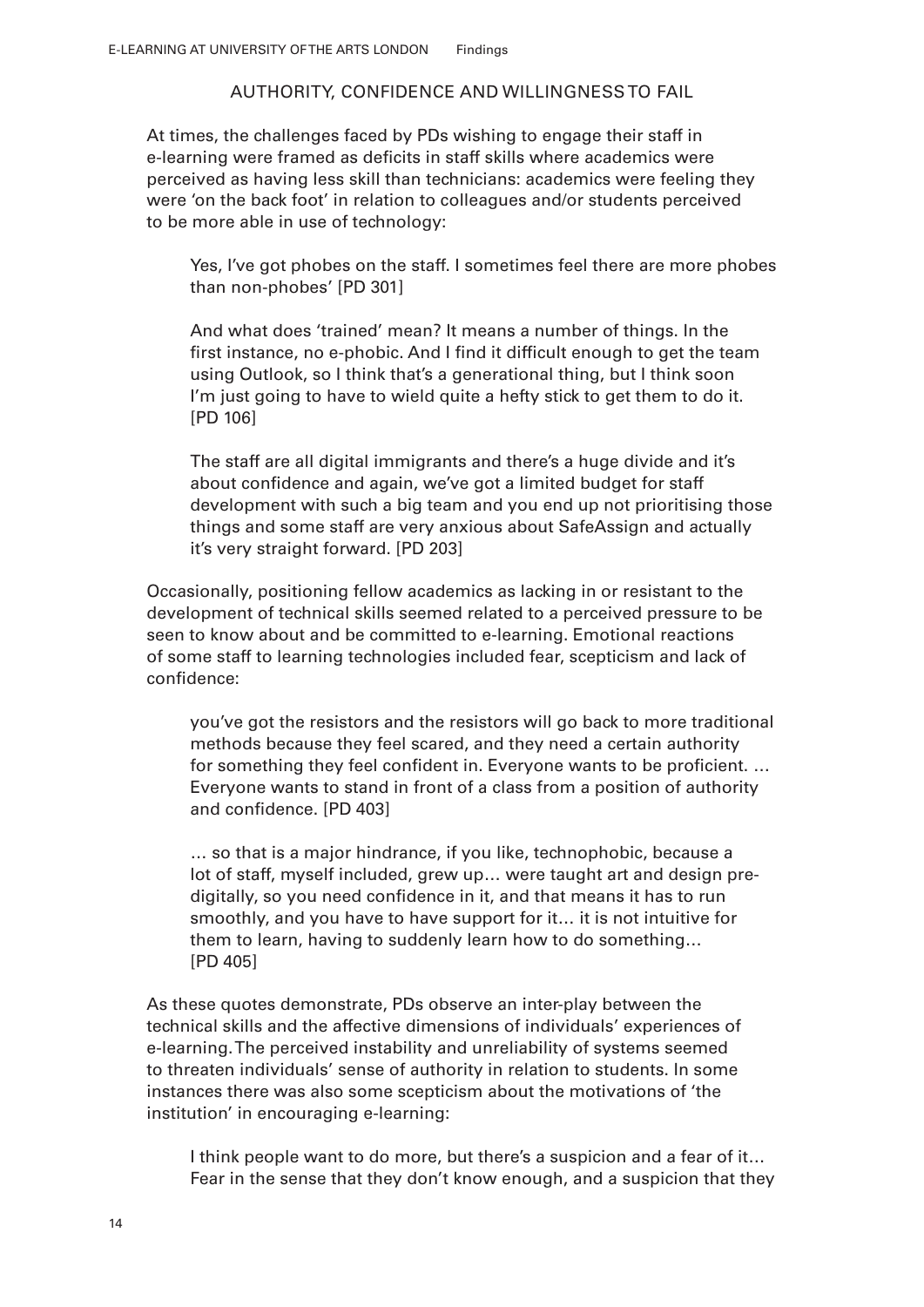might just be trying to create education on the cheap by getting people to follow Pearson-style e-learning packages. [PD 305]

One PD noted that the key to making e-learning possible was to have 'inquisitive staff prepared to take risks and fail. [PD 204]. Having staff willing to take risks and fail is predicated on the existence of an environment in which that risk is tolerated and perhaps even encouraged. Some PDs reported having created that environment and expressed a desire for staff to take action within it.

This sense of willingness to tolerate some failure was not raised by most PDs; in fact, the opposite was more prevalent as the quotes above demonstrate. This would indicate that this group of staff perceived, and perhaps contributed to the creation of, the context in which they were working as broadly not tolerant of risk in teaching and learning. This is an interesting contrast to the view often expressed that uncertainty and tolerance of unknown outcomes are intrinsic to art and design education (Shreeve, Sims & Trowler, 2010). If e-learning is to succeed in this context we may need to build tolerance and make more space for staff to 'have a go' without guaranteed success. The impact upon students would obviously need to be considered and managed in such an environment but experimentation in e-learning practice should it with the broader values and goals of teaching and learning in art and design.

In describing stories where e-learning was perceived to have 'failed', there was little reflection on the reasons why an initiative may not have been successful; an unsuccessful outcome was often put down to students failing to engage. What we did not hear in the interviews were stories of sustained experimentation to diagnose failure and refine practice. One of our interviewees pointed towards institutional culture as perhaps playing a role in this:

I think probably it's the academic curse that may be the reason for it as we're required to predict the future, not in the R&D sense but in the sense that we're supposed to know what to do now in order to make person X viable for the future in whatever context they want to operate. And so our tendency is to sort of... if it doesn't work perfectly the first time is to bin it and start all over again, which is really a detrimental way to operate. And I think even though we champion relection we very rarely apply it institutionally. [PD202]

Some PDs noted the impact of support in developing comfort and conidence in use of e-learning:

So, yes, it's mainly around about training and recognizing that staff who want to take these things a bit further need the time and space to do that, really.' [PD 203]

…it's like trying to understand the inside of a crab shell if somebody's just described it to you. Once you've opened it up and shown it to them, and seen what's in there and what the possibilities are, then you'd have a greater understanding… They'd need some support. That would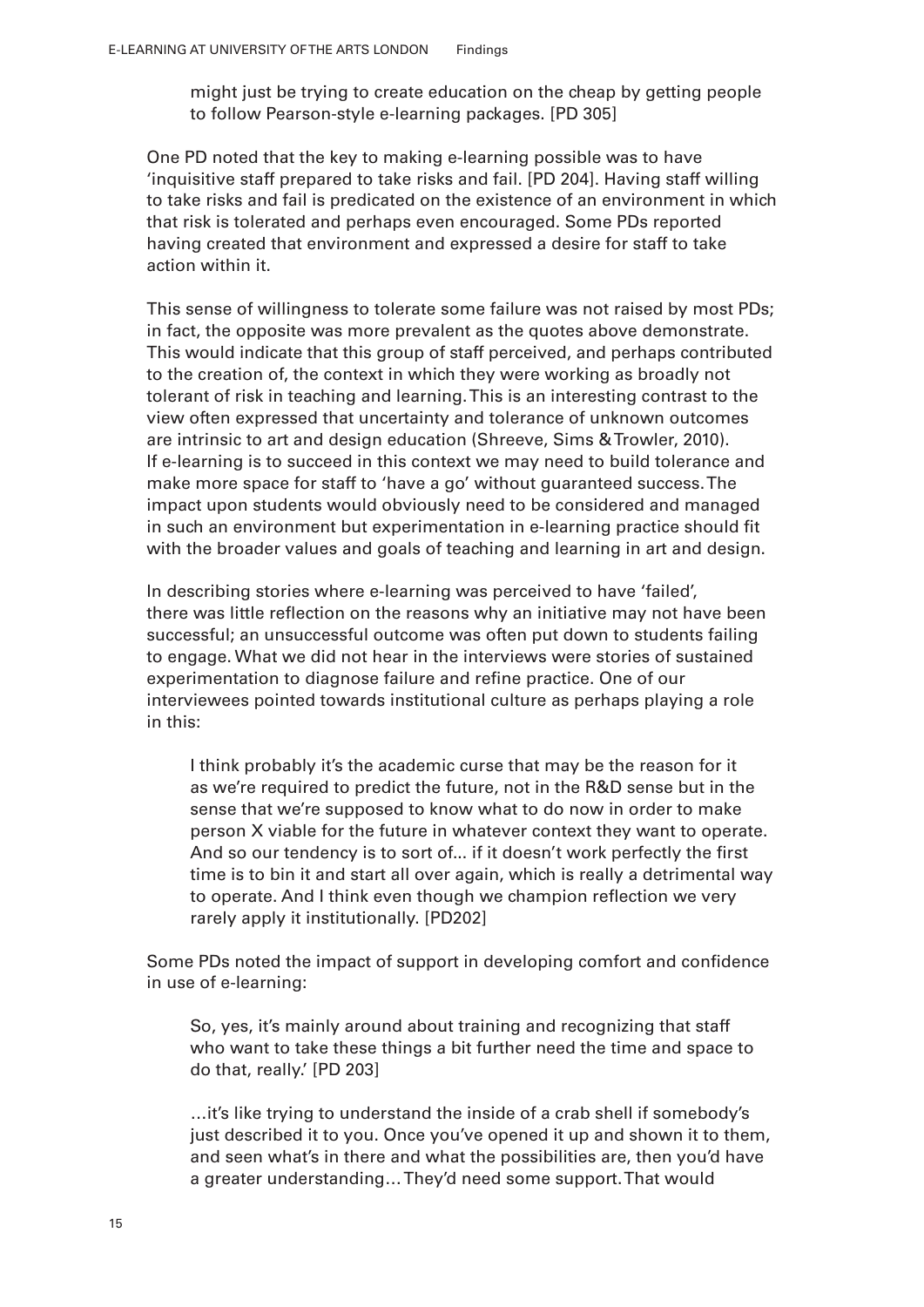probably mean an allocation of hours. I don't think they should be done separately. I think people learn better in groups. And so if we gave them projects that they could work on and say how do you think they could do it? Go away for a day or two and come back with what you've done, especially with someone who could mentor them as they went through that. I think that would probably be a good way of managing it. But there would be a resource implication. [PD303]

### E-LEARNING IN ART AND DESIGN: SYMBIOSIS, SUBVERSION OR OXYMORON?



marking digital and physical portfolios in the studio

The relationship between e-learning and art and design was discussed along three dimensions: the first relates to the susceptibility of art and design practices and outcomes in terms of digital representation; the second is a concern with the preservation (or transformation) of tutor-student interactions; the third pertains to the possibilities subverting or reinforcing patterns of social inequality. This section takes each of these dimensions in turn.

Among some interviewees, learning technology was perceived to be an awkward fit with art and design practices and values. The argument often made was that the practices students are engaged in are not just cerebral but involve the whole person in conceiving and making, and the erroneous presumption of e-learning was that this could be replicated in a digital environment: Marking digital and periods and physical portfolios in the studios in the studios in the studios in the studios in the studios in the studios in the studios in the studios in the studios in the studios in the studios in th

… [tutors] feel that online they're not going to get such a good view of textures and colours for, say, knit and print… it is seen as a dumbing down… there is something impersonal about it being on a screen. [PD 103]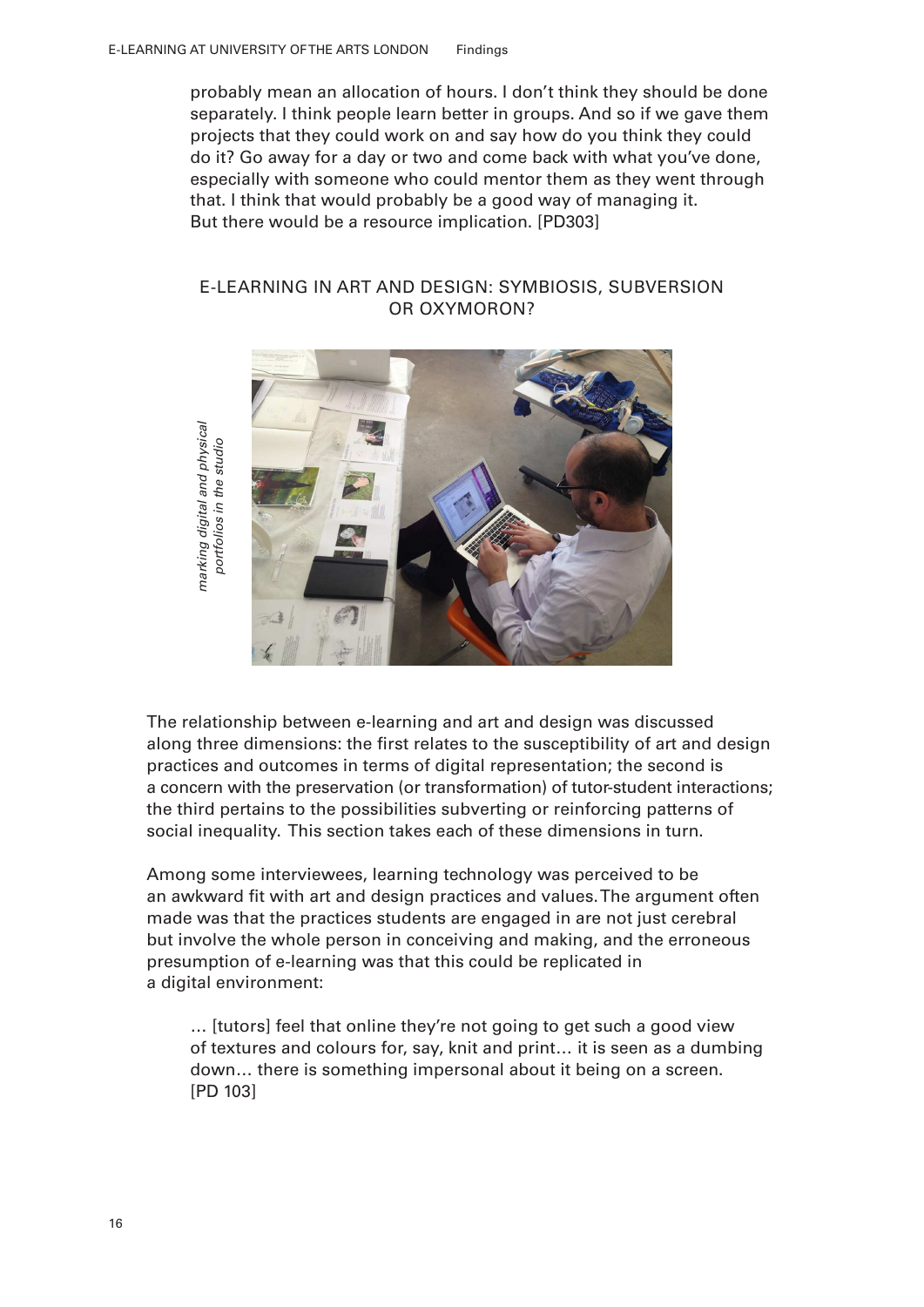I think all of us as tutors are more comfortable assessing the physical, in a sense, because then it's also we know what it is we're looking at then. I think sometimes, as well, with a digital submission, it's easier to be seduced by the presentation of something rather than the content, and it can be harder to get into that. [PD 102]

I'm not in favour of students downloading work onto a website or a blog system and viewing it only that way because in terms of art and design I think there's a certain aesthetic that can be missed unless you actually see something physically [PD 303]



It was not just that e-learning was antithetical to making; it was also perceived to diminish the possibilities for face-to-face interaction:

..we're very hardline about attendance and being in the studio face to face, so we're quite cautious about creating situations where we're sort of saying, well actually you don't need to be here....[PD 203]

In some instances, where individuals had seen how things could be otherwise in other courses, there was evidence of movement away from these positions. It may be that the organisation of courses into programmes seems to facilitate this kind of close-at-hand observation of alternative possibilities:

My course is very object-oriented. The kind of materiality of the object is really important, and I'm not sure how you deal with that on an online course, so I think a lot of courses you could run online, and have online crits and classrooms and obviously [our] MA is built round the possibility of being able to run multi-user crits, all looking at the same visual material.' [PD 301]

Others, however, positioned use of the digital as not in opposition to the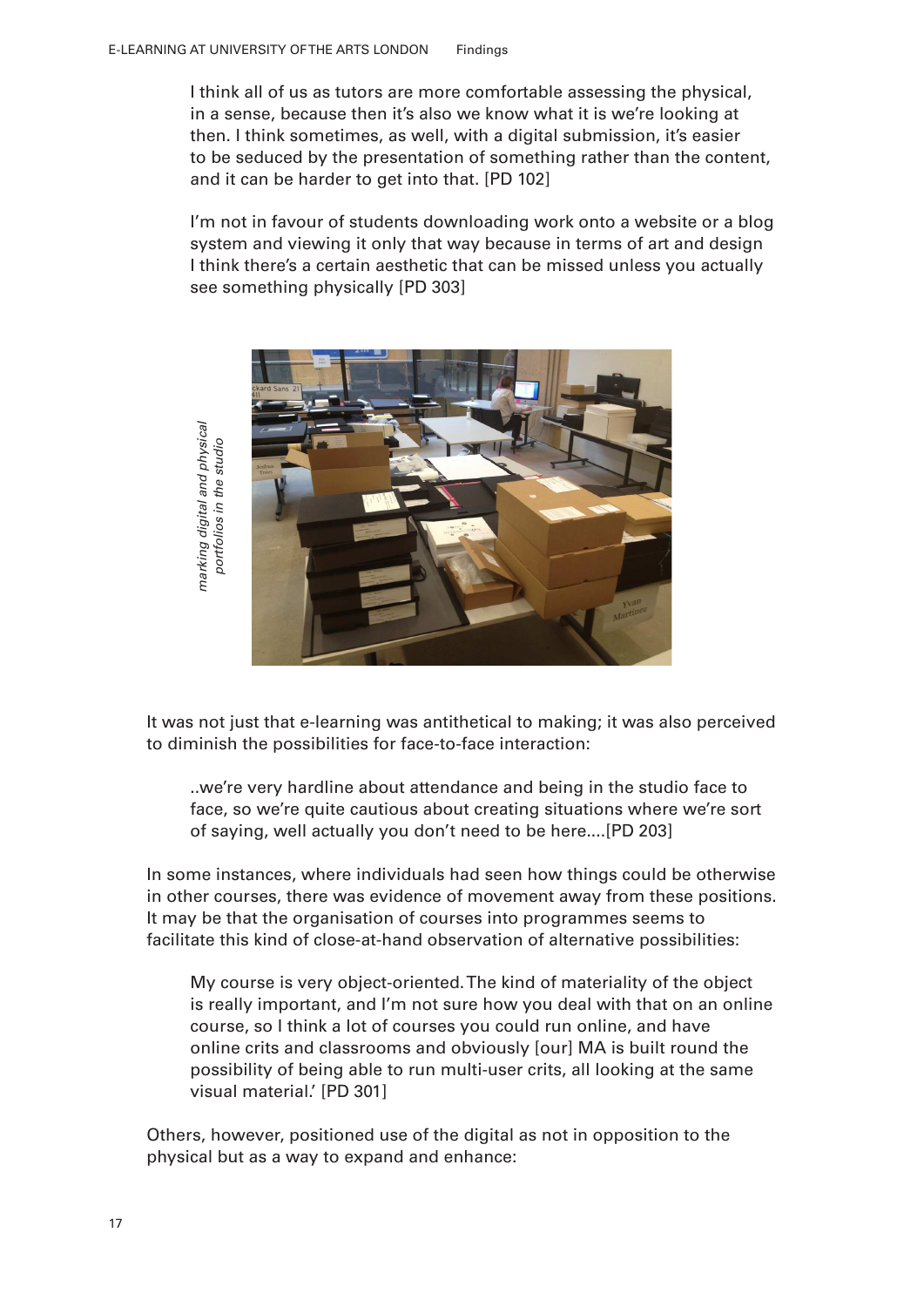and that's also coming around this idea of it's non-physical, therefore it's non-art-and-design. It is physical, but it's using the physical and the virtual to create a new opportunity. [PD 405]

The affective dimensions of tutor-student interactions were perceived to reside necessarily, and only, in face-to-face rather than virtual interaction: Hiding behind a screen rather than being direct with students. Art and design is always more… emotionally charged, as an area to work in and for students to engage with than in many others, because people feel very personally exposed when they present work. I think face to face is a really good way to understand what's going on in those situations, it's nuanced. Both parties have to be aware of their vulnerabilities and that's emotionally charged as well. So I think…this is my suspicion and I haven't got any concrete evidence whether some people do hide behind the screen. [PD 106]

I think there are interesting moments, but I don't think they will ever fully replace the kind of genuine possibility that studios offer to a creative practitioner. And that's not about being in the studio all the time, but perhaps sometimes you need to have a face to face conversation. [PD 202]

Turning now to the potential interplay between e-learning and social inequality, some PDs argued that virtual interactions would disadvantage students with relatively less prior experience of the worlds of higher education and art and design:

[We] need to look into the work of WP students more to ensure one is judging fairly. This would be dificult to do online. One might miss out on additional signifiers of the attitude and care taken in preparing the work. [PD 103]

These views capture a complex understanding of face-to-face interactions between staff and students as encompassing the affective, as opposed to online interactions viewed as simplistic and incapable of supporting the kind of dialogue needed in the being and becoming aspects of art and design pedagogy. There has been little investigation into how online interaction might support the development of affective aspects of learning in higher education; however, some research has explored how digital environments create "networked publics [which] support many of the same practices as unmediated publics, but their structural differences often inlect practices in unique ways." (Boyd, 2008, p.2). In exploring if and how digital interactions might support all aspects of learning in art and design, it is important to consider how the same practices may manifest differently in digital environments.

At present, it is commonly assumed that Widening Participation students are at a disadvantage when it comes to access and experience of e-learning at UAL. There did not seem to be a nuanced understanding of differences in engagement with VLE's, blogs etc. among students from different backgrounds. Rather there was an assumption that students from lower socio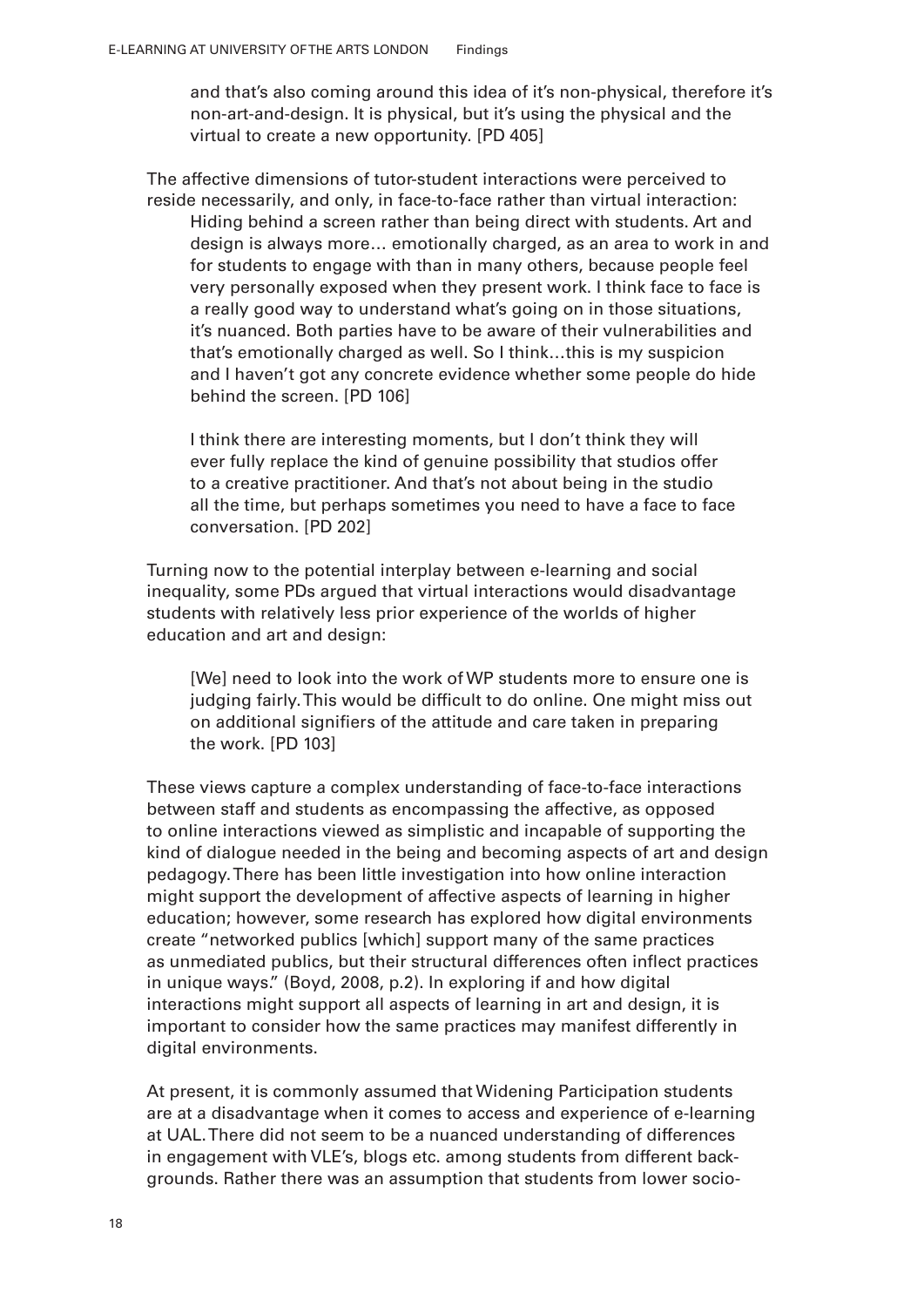economic backgrounds needed help to access the hardware in the first place and that e-learning can further disadvantage them unless the University addresses this.

I think because we've got such a diverse range of students, not all of them can afford to have kit at home. Not all of them can afford to have broadband. So I think there's an equal ops issue there as well…so I think enabling all students to have some form of access to e-learning, away and outside of the college [PD 302]

... the issue is there is an assumption that all students have computers at home... I've got one student who's very vocal about this all of the time and she's very proactive as well... but very anxious about the fact that she can't always book a machine out from the central loan store and she's dyslexic but it's not that serious and so severe that she automatically gets a laptop from anybody, and that's really highlighted for me this year because she's constantly telling me about it, that they don't all have computers or access to computers and you can say, oh, well, you can go to a public library, they're increasingly, they're closing more and more [PD 203]

A suggestion that the University could provide WP students with equipment and software to promote parity of access was made several times. Whilst this may not be viable (due to the dificulties of identifying students who would be eligible, for example, as well as cost) the suggestion is, nevertheless, significant in that it frames the interplay between e-learning and social equality as essentially material. Whilst there is anecdotal evidence of the possibilities for exacerbating social inequality, there is a dearth of systematic evidence that could inform the allocation of resources.

Contesting claims were made about the value of e-portfolios in the selection of students during the recruitment process. The debate centred on the relative merits of in-person portfolio presentation versus online submission. It was argued that the physical presentation of the portfolio would negatively disadvantage students who do not have the funds for expensive materials and that the subtleties of physical presentation can allow tutors to look for signs of potential that would not be obvious in a digital format. Some courses use online e-portfolios to screen students for interview and in these instances PDs described the value of levelling the playing field and saving students and staff time when they are 'absolutely not ready to get a place' [PD 205].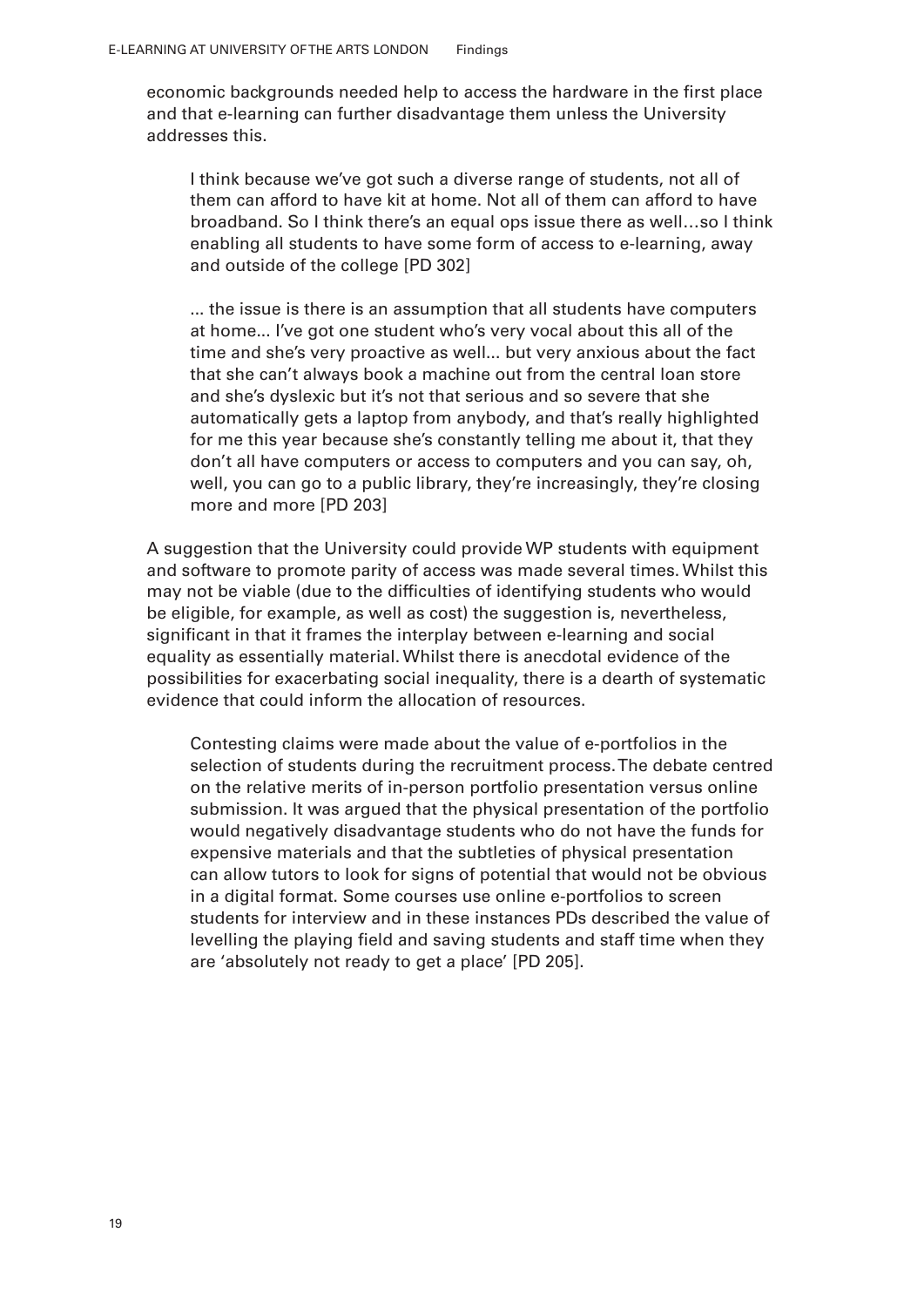### STORIES OF SUCCESS

A number of factors seemed to characterise stories of success. Among these was early student use of technologies which resulted in high levels of engagement.

I think we slightly impose on them that they have to use blogs, in the first year, and gradually they see the benefit of them for collaboration throughout the years, so generally they use it as part of their toolkit of stuff to use. I think that's the difference. We don't have to badger them along to use their blog and keep posting. They tend to just do it naturally as part of their learning experience. [PD 302]

A similar approach was used to establish the students' use of Blackboard.

When they're finally in the building and working with their space we do encourage them to think about Blackboard, we make a really big statement about being a paperless course ... and that forces them onto Blackboard and it forces them to deal with problems that they're having on Blackboard and email addresses and so on... The other thing we do is we use SafeAssign for the first written assignment and that absolutely lushes out any of the last problems with Blackboard [PD203]



Promoting opportunities to develop familiarity with the software is also an approach taken with the 'Runway' project at LCF, a pre-entry activity which introduces both Moodle and blogs.

Some interviewees talked about how they address the complexity and plethora of options by narrowing down and focusing on the careful and considered use of a small number of tools to support learning – this had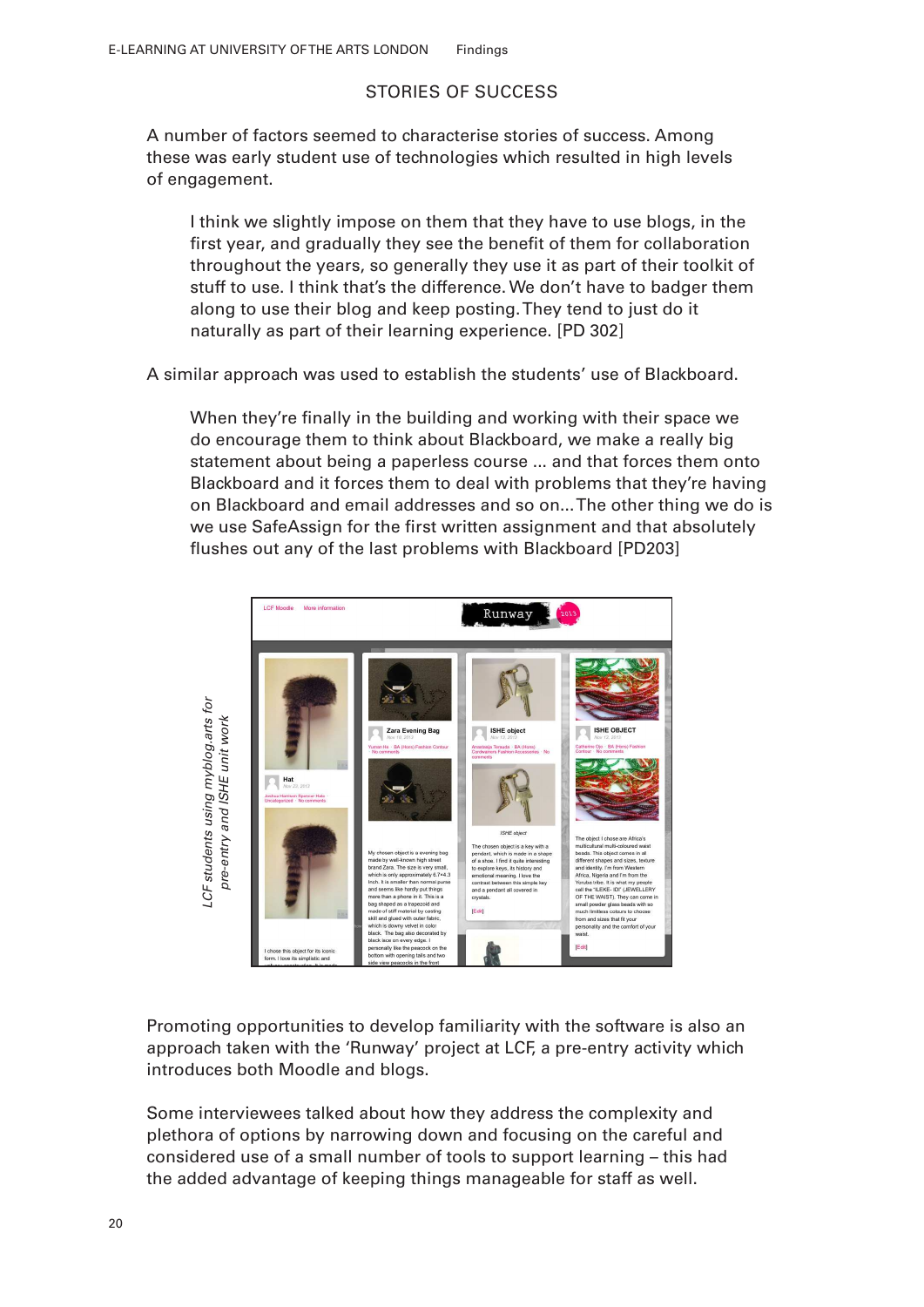There was an appetite among many programme directors to see e-learning embedded in curricula rather than a bolt-on or administrative exercise:

if you want an active genuine sort of experience with students, you've got to think perhaps of the way you structure your courses and programmes. [PD 202]

the aspiration is to use it more and more if it is useful, if it supports, what they're doing, because … they're not interested in e-learning for the sake of e-learning. They're interested in learning. [PD 204]

The challenge in achieving embedded approaches related primarily to getting time for course teams to consider developments as a group. There was little time in the schedules of individuals and teams for this to take place. The challenge of engaging fractional staff and ALs was also raised given the limited time set for them to contribute beyond their set teaching time.

I don't think actually, as a teaching team, we've had enough opportunity to all talk together about that. Again, there are pockets of really good knowledge and some really good practice that goes on. But there aren't enough moments in our new schedule we've been able to say, 'let's get together and do that'. [PD 102]

It's everybody. We're really time starved, and that's got worse over the last year. [PD 106]

You need to have the discussion first, then the training and then the implementation and to really think about how that does contextualize within the teaching. [PD 406]

The importance of collective agency has been noted elsewhere in relation to student engagement with digital technologies (Jones & Healing, 2010). The importance of the context in which staff members operate and the priority (perceived or real) given to engaging with learning technology in relation to other activities is a key aspect of facilitating staff engagement. The perception of many that development in this area was important but that there was still no time to engage with it relate to broader issues regarding the resourcing of front line teaching teams to drive change and plan and implement curriculum enhancement.

Some courses engender familiarity with technology through embedding into the curriculum, not explicitly teaching students how to use particular tools but rather learning by doing. One PD described introducing students to blogs as an integral, assessed part of their course:

We just tell them why they're using it and we focus on the reflection bit and they learn the technical stuff, because they're not focused on that. If I taught that, then they'd all get panicked about that. I'm focused on what they're using it for as a tool and they just learn the stuff and they become experts in no time at all [PD 204]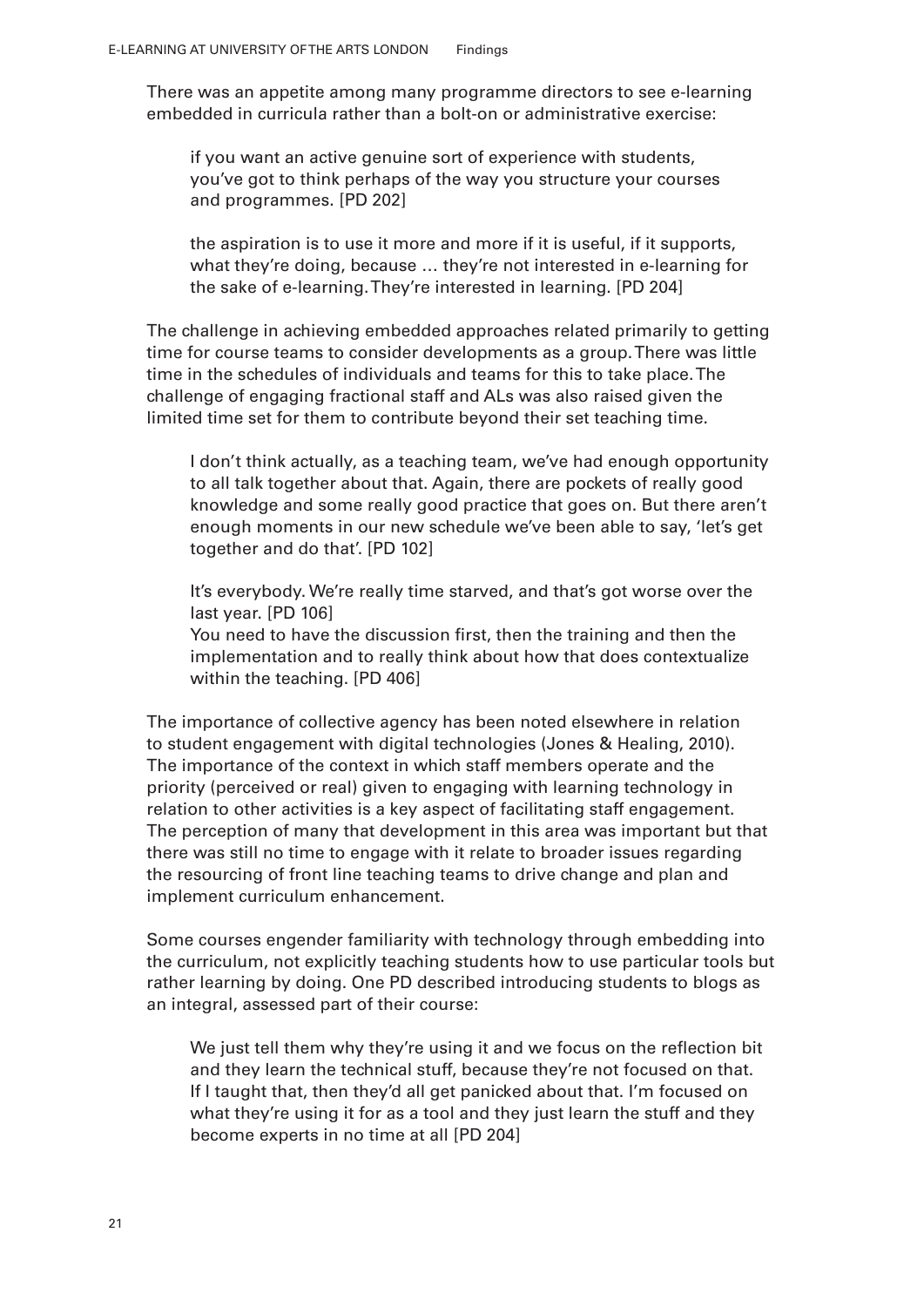This course embeds cutting edge technology, open source platforms and tools to support community and lecture sharing, seminars and activities as a core suite of tools. These students are not especially conversant when they sign up for the course but have to engage with the technology in order to engage in the course. The following quote refers to a mature student's exploration of digital media and web 2.0 tools which were entirely new to him at the beginning of the course: Is he interested in e-learning? No, he's just interested in learning. And it's facilitated him to find the space that he's looking for to challenge his own work, his own practice... I think it just provides the possibility to do what he wants to do and that's what's intriguing for him. [PD 204]

In the case of this particular course, the course leader accepts that things will fail, falter and break but the benefits of using the technology, making mistakes, discovering new solutions, far outweigh the negatives. Technology is not an adjunct to the course, rather an embedded resource necessary for the course to function successfully; its success undoubtedly relies on the time and dedication of a committed and digitally confident member of staff steering this forward. In this context, where e-learning is naturally integrated into the curriculum the PD sees it as a means to a pedagogic end rather than an end in itself.

There does seem to be an appetite amongst many staff at UAL to develop more innovative practices as described here, both to match their students' expectations of digital technology use and to be up to speed with how digital delivery can enhance the learning experience

### CASE STUDIES

Here are just a few examples of the many innovative and effective examples of learning and teaching we found in our conversations with staff whilst undertaking this research.

### WORKFLOW.ARTS.AC.UK

Workflow is the UAL e-portfolio platform which is also a flexible web authoring and collaboration tool. Workflow enables individuals and groups to construct web pages easily and allows users to deine, on a page-by-page basis, who can view that content. It integrates closely with Moodle and content can be 'frozen' and submitted for assessment.

### **Tim Williams, LCF, FDA/BA, Fashion, Design & Marketing, Year 1**

Tim Williams of LCF uses Workflow both as an area for sharing learning materials with his students and as a collaborative workspace for students to create content in small groups. Students co-author pages in teams of three or four sharing the documentation of their team project's progress along with research materials and contextual multimedia.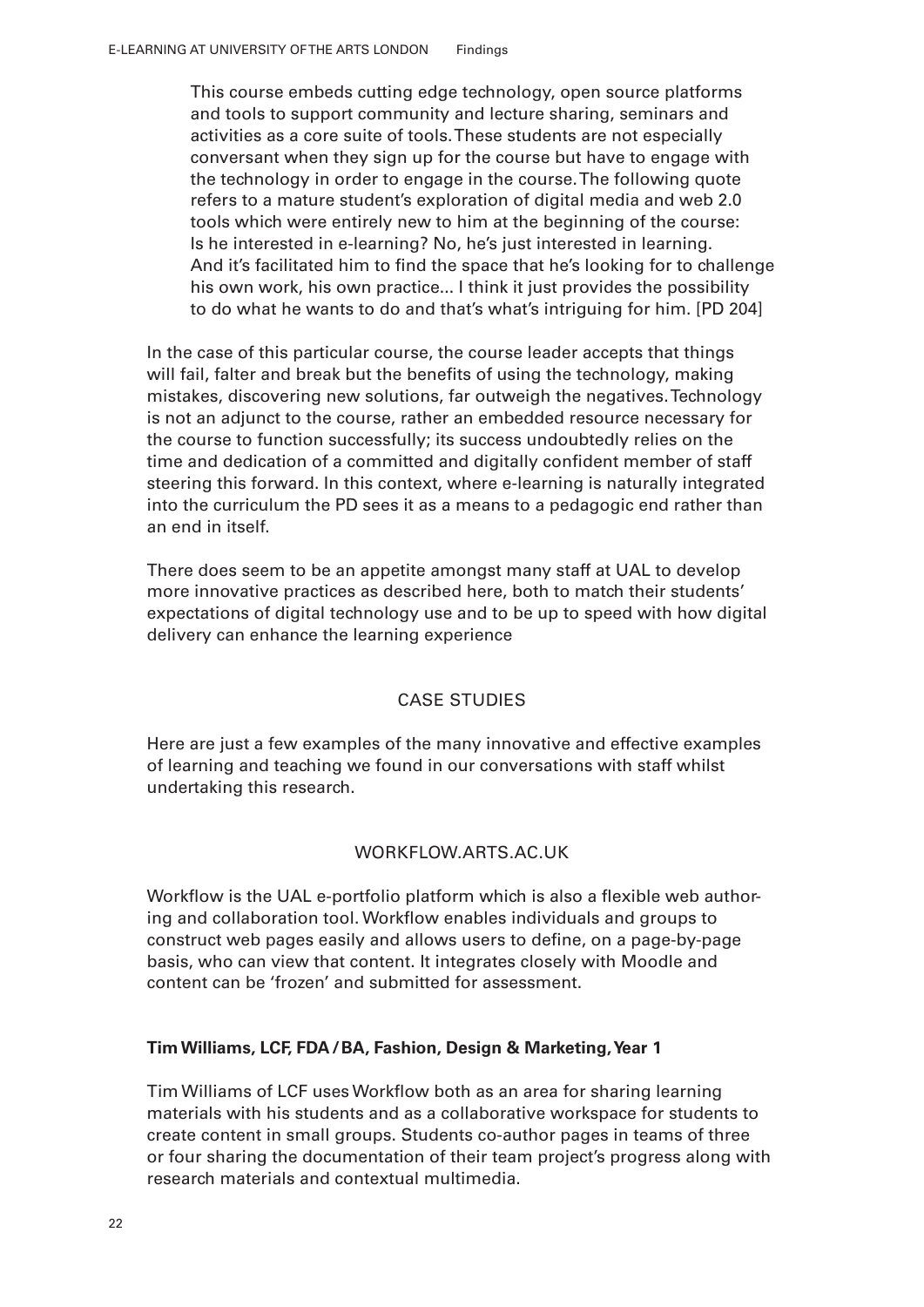

Having work visible to peers and seeing other teams' work in this shared space encourages students to participate in creating content and helps raise the standard of research work. Worklow is an excellent solution for pulling in diverse visual content including blog and social media feeds, as well as more conventional web and text/image based content. This innovative use of Workflow shows how tutor initiated engagement can encourage collaboration.

### **Cath Caldwell, CSM, BA Graphic Design Stage 1**

In this example, the primary function of Worklow is brought to the fore enabling first year students to develop a digital portfolio. Students on Cath's course use Worklow as a vehicle to present work for assessment in digital format alongside a physical portfolio. Cath sees Workflow as a safe starting point for her irst year students to share their work. In subsequent years, they are encouraged to present work via their own blogs or websites linked via the Workflow tool.



Students who lack confidence to share their work widely, or want to keep parts of their working process private, appreciate Worklow's high degree of control over privacy and selective access to work. Students also report the ease with which they can embed multimedia and webbased materials and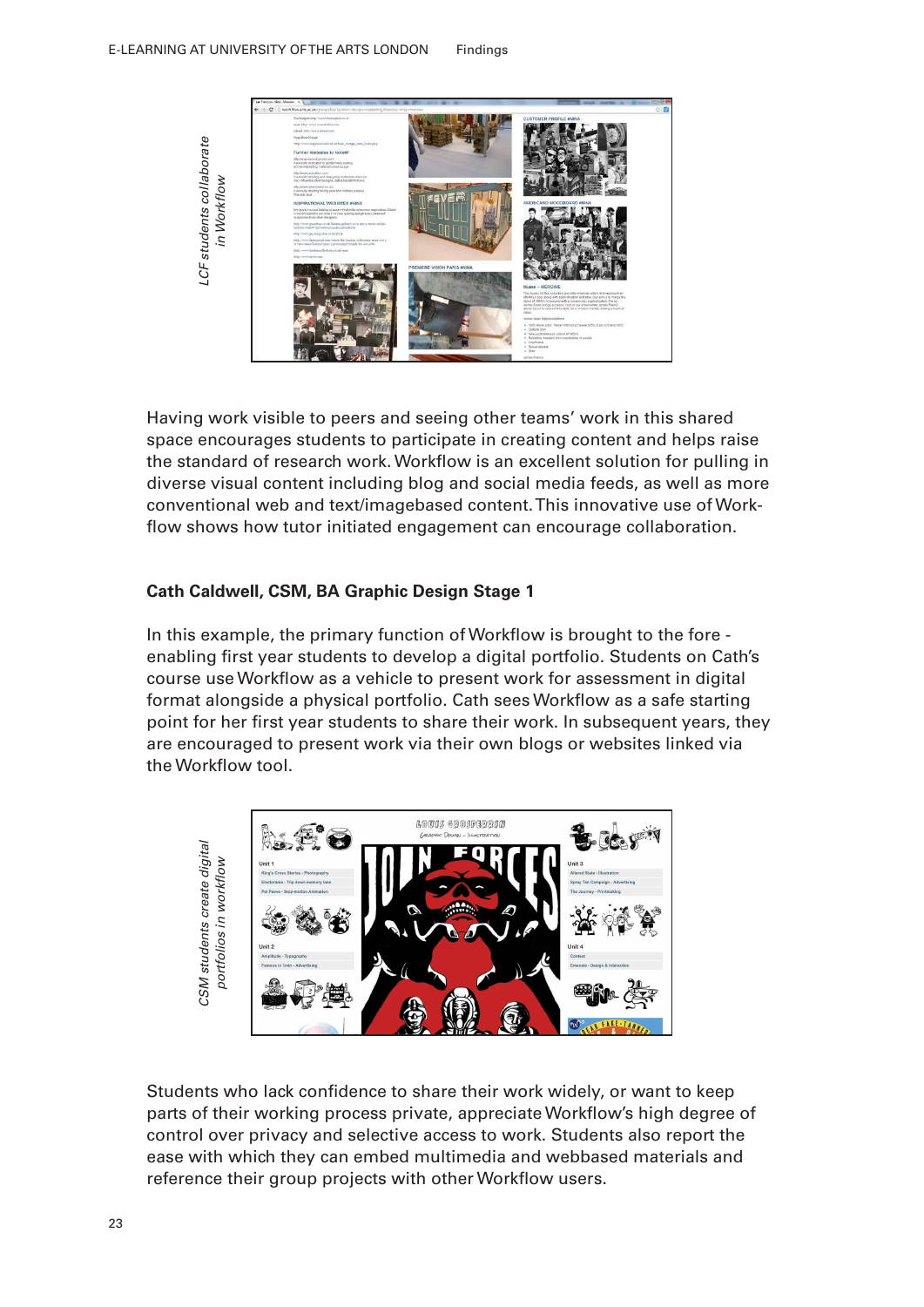### MYBLOG.ARTS.AC.UK

Myblog.arts, the UAL blogging platform based on Wordpress, can be used in many ways to support learning. Users can create individual and group blogs and limit access to staff and students at UAL or make it visible to anybody.



### **Anthony Parsons, LCC, Access Diploma To HE: Media Communication**

Myblog.arts was chosen by Anthony Parsons at LCC to encourage students to collaborate, develop, share and showcase their work. Students on the Access Diploma to HE: Media Communication have been communicating their work and presenting their assignment ideas across the three core course elements, Journals, PR, and Media Communications using the blogging tool.

Students gained experience from 'seeing' their work in the online environment as well as on paper and became proficient in developing their blog. Students also developed their digital literacy skills as they reflected on how their blog might be used to present themselves to prospective HE course tutors. The blogs also facilitated direct access for tutors to the evidence needed for assessment and tutors often included hyperlinks back to a student's blog in unit reflection sheets to illustrate how that individual had achieved specific assessment criteria.

### **Annick Collins and Michael Lehnert, CCW, The Eden Project /Play**

Annick Collins and Michael Lehnert at CCW developed and launched a learning and sharing community of practice on myblog.arts to enable and support innovative international knowledge exchange. This was the first CCW enterprise project of an international nature. It was also the irst project that took place across all three colleges of CCW (Camberwell, Chelsea and Wimbledon) and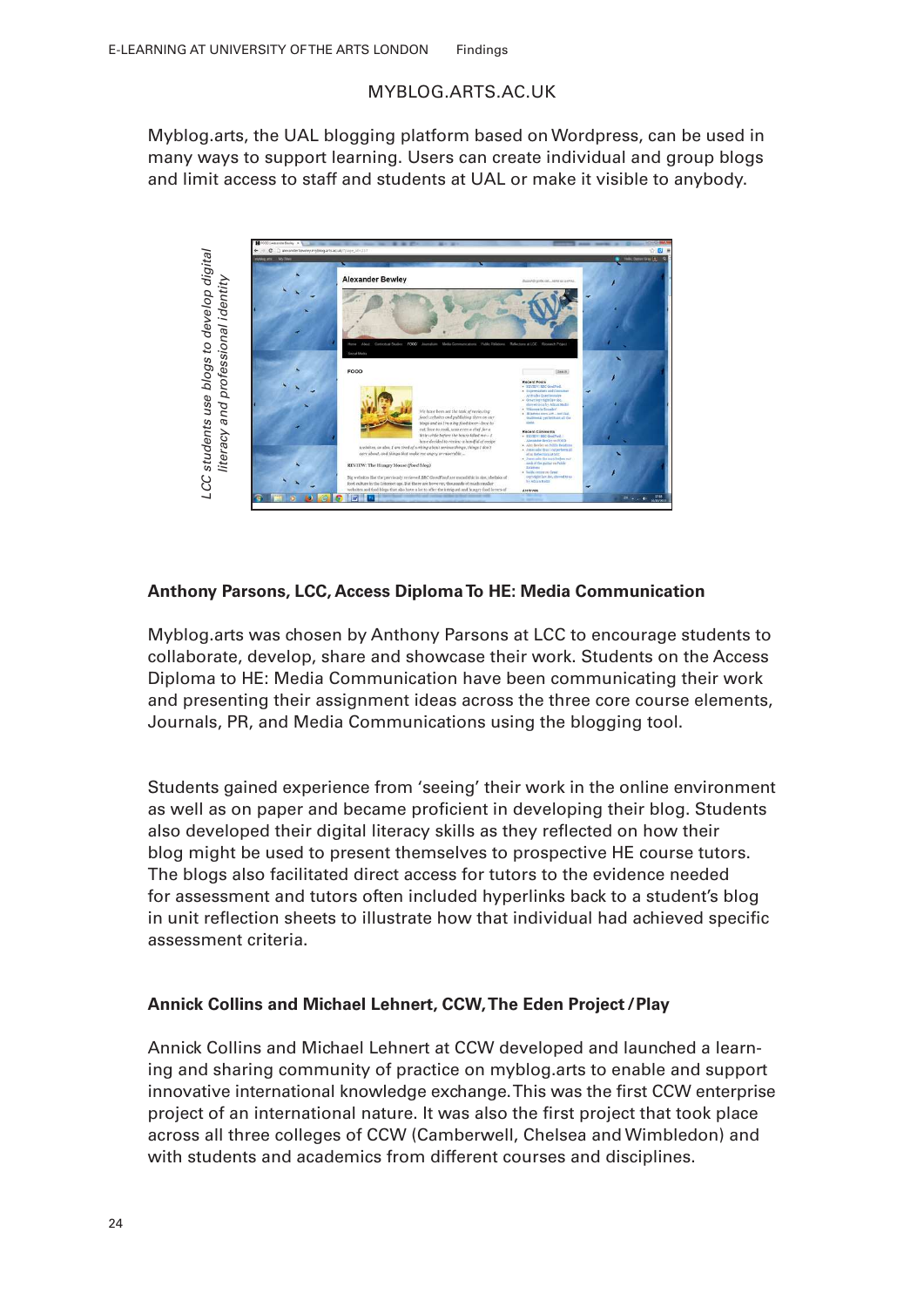Myblog was chosen to enable and facilitate the exchange of research and knowledge between students, tutors and corporate clients, based in London and in Tokyo. It allowed easy and flexible management of several subpages, creating metadata tags, and posting rich content either through embedded links or uploaded images.

### A PLATFORM FOR LEARNING?

In talking about the University platforms and services, a mixed picture emerges from staff. Some of the clearest examples of student learning came from interviewees' descriptions of the use of blogs as a means to promote collaboration, develop professional identity, and, most commonly, to facilitate critical reflection.

Blogs are used to publicise and promote the course and develop the student's own professional identity. They provide an opportunity to get students out of the course 'silo' and promote cross-course collaboration. It also provides an opportunity for students who are on placements, etc. to stay connected with the University.

The blog is their reflective journal. It's their experimental space. It's their public space. It's the space where they put all their work for us to assess, to show each other, to make collaborations, to meet people around the world who may be doing stuff with it. The blog is absolutely vital…" [PD 204]

A number of the interviewees talked of the value of blogs to facilitate critical reflection and acknowledged the specific affordance of hypermedia to create connections that enhance such reflection:

And what we found was that the very process of making decision, here's my blog and here's my studio with all the mess of what I've been playing with. I've been told I've got to put something on this blog. So what is important to go on there? What is the important failure or success? Does it matter? But what's important? Just that process of having to make that decision of what do I photograph? Or what do I make a note about... that in itself is a deep reflective process...

And then, if you get them to think even deeper about what they've actually put on there, and you go to kind of a double relection method where they just put first day, on the same day or the next morning, they put on just what they did, but then later, maybe the next day, they go back and reflect on it, then that takes it even deeper. So the tool itself, and all that constructive alignment idea and all that, is forcing them into a deep learning, deep reflective learning, which is really effective. [PD 204]

One interviewee pointed out that the freer writing style of blogs might be helpful for some students who have dificulty engaging with traditional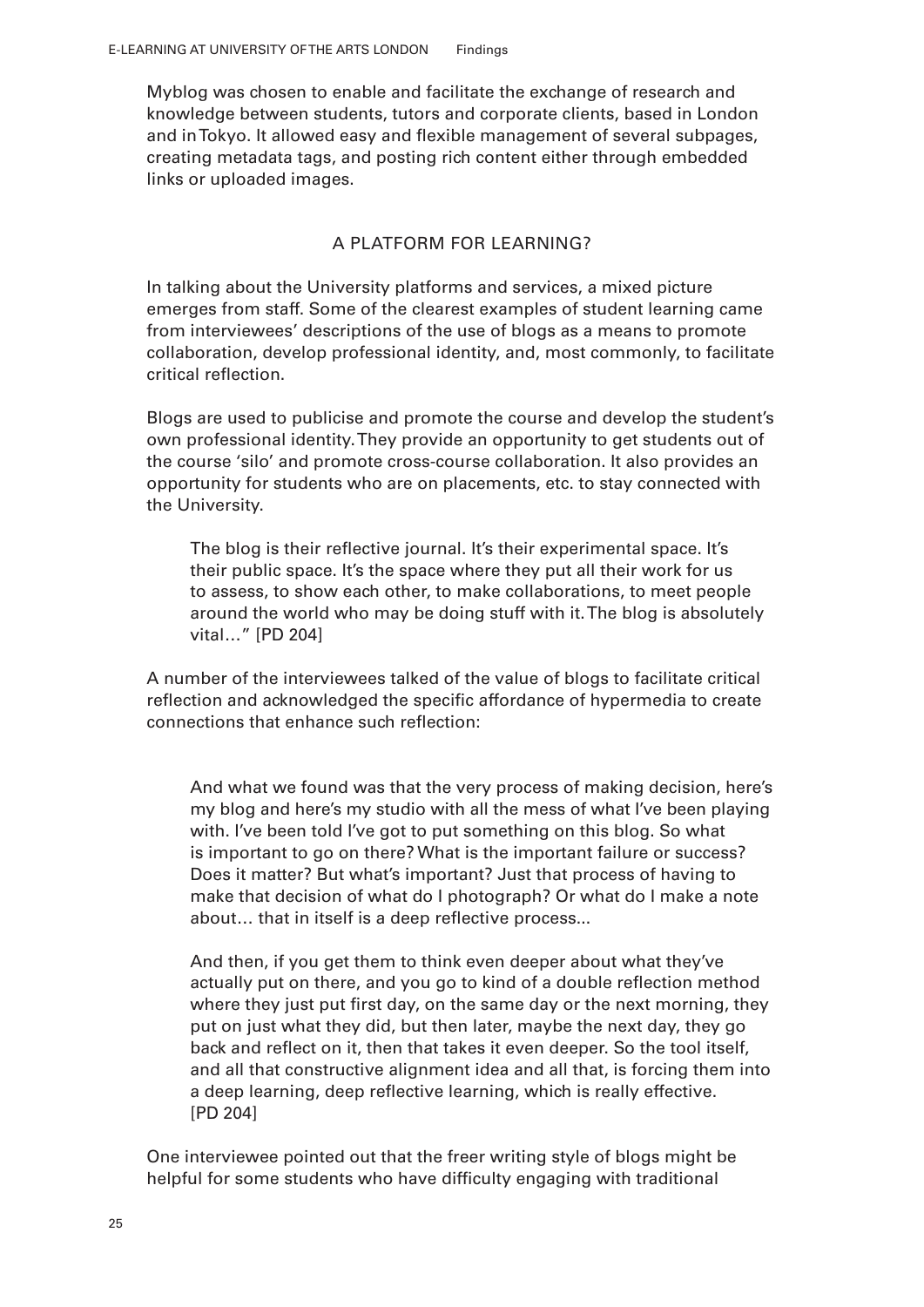academic writing. Another pointed out that, for some international students, written communication was easier than verbal communication and thus a blog might enable participation:

As we have seen, blogs are used in UAL for a multiplicity of purposes, reflecting their flexibility as a tool for learning. But this flexibility can also bring challenges, including the connectivity of networked learning technologies itself.

One interviewee commented that the 'public' nature of the blog affected the students' interaction and their decisions on what to post,

"…we need them to be private, so that they're not trying to impress their friends to re-blog it." [PD 105]

Digital technologies were also perceived to be sometimes less eficient than physical artefacts:

sometimes it's more time-consuming to combine physical work and digital - you have to look at something 3–dimensional and then go over to a computer to look at their blog; whereas if it is all in a sketch book actually you can go da, da, dum and gather what they're doing fairly quickly. [PD 105]

These issues raise questions about the extent to which practitioners should look to learning technologies to replicate and remediate the 'real world' rather than develop distinctive learning contexts, (Thorpe, 2009). Of course, in order to do this, the affordances and application of technologies need to be clearly understood by both staff and students and explored and developed through the practice itself.

Sustainability is also an issue. There was dissatisfaction voiced over the University-supported platform; staff were concerned that access to myblog.arts is terminated after students leave.

I don't even tell them about the University system myblog.arts. I'd never tell them to go anywhere near it, because it deletes when they're graduating. And the blog is the most vital and useful tool they leave the course with. [PD 204]

…they want their blogs to have external portability, so they all use external blogs as well. [PD 301]

Staff talked in less detail about other tools in the University VLE. A few mentioned their use of Workflow, the e-portfolio tool, as a place to record and share individual activity and as a space for collaboration but most had either not heard of it or not used it. A number of positive comments were made about the Online Assessment Tool (OAT).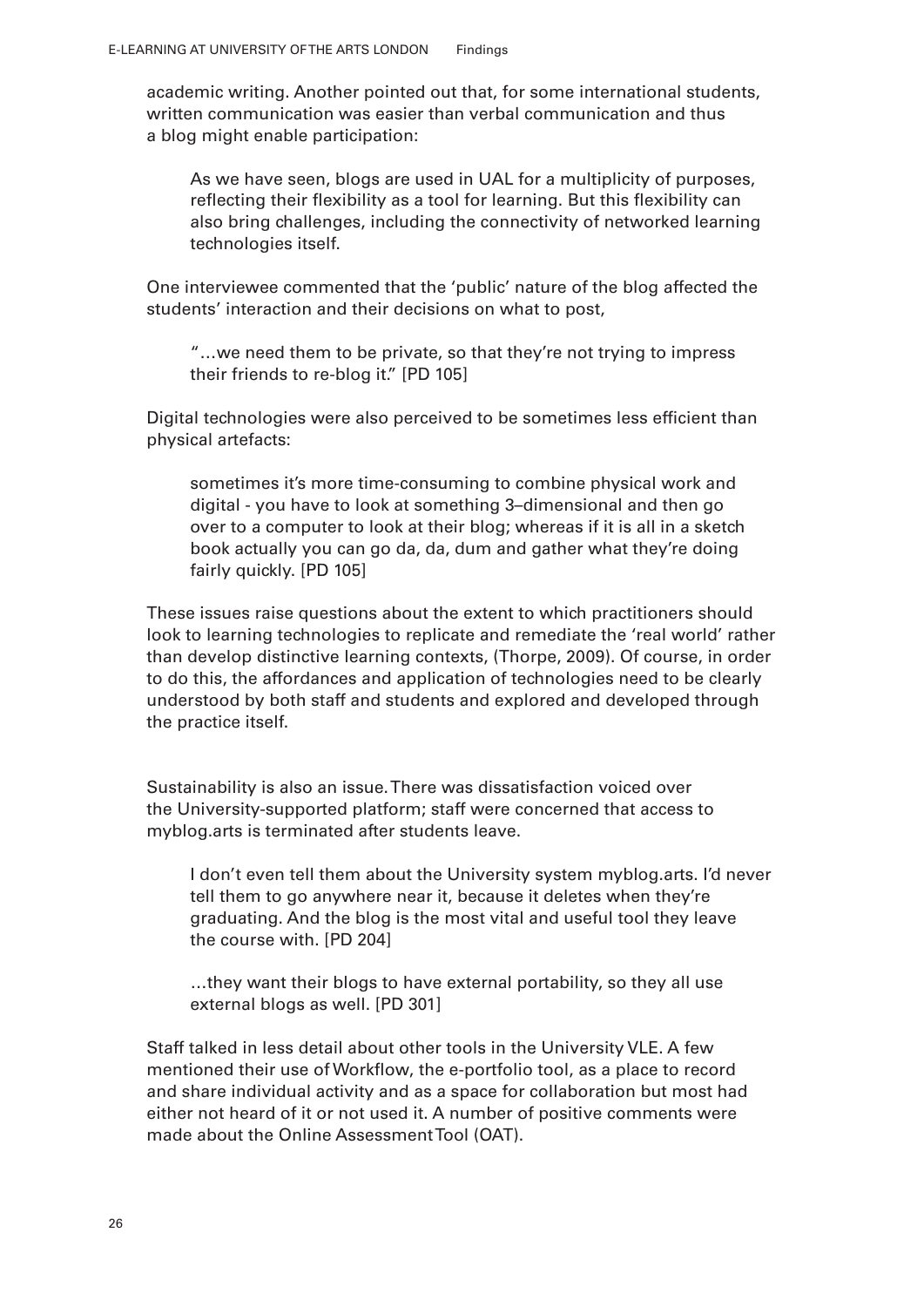…once staff get into it then they're really keen on it because it's a much improved system. [PD 205]

Other, non-VLE tools and services were also mentioned in the interviews. The e-library service was also commented on positively in interviews, though staff thought it was underused by students. There were a number of positive comments about students' use of Lynda.com, especially where developing ICT skills through the online tutorials was integrated into projects. This confirms what we heard elsewhere in interviews - learning technologies work best when aligned with curriculum activity.

Whilst the Virtual Learning Environment (VLE) in UAL is oficially described as including a range of tools, (Worklow, myblog.arts, etc), it is obvious from interviews with staff that the 'VLE', in everyday parlance, is Blackboard. None of the interviewees talked of the role of Blackboard in facilitating learning itself. Despite the ubiquity of VLEs in HE, the jury is very much out, so far as the academic community is concerned, on the relevance of such systems to learning: 'it is disappointing to find that many institutions have not realised the expected benefits after implementing a VLE' (Inoue, 2007; Kennedy, 2009; McFall, 2008). Lingard (2007) makes the point that despite increased adoption of VLEs, uptake by academic staff appears lower compared with that by managers or administrative staff." (in Jackson & Fearon, 2013, p2)

In the interviews, staff said Blackboard was typically used for communication with students and as a repository for course resources:

It's used, not really as a learning resource, but much more as a simple communication resource. So I think that Blackboard, essentially, is a notification thing... And I suppose, occasionally, that there might... that some people might put up links, web links or reference material… it's really not used a learning tool. [PD 101]

For some interviewees, there is a feeling that Blackboard has been 'imposed' on them by the Institution and engagement with the platform is viewed as a compliance issue, a box to be 'ticked'.

…coming from the top or coming from the centre at Holborn, a complete lack of understanding of what we do and what we're about and how systems are used, rather than dictating how people should use them, which immediately sets people's backs up [PD 304]

…at University level… your e-learning is your Blackboard, or it's your Moodle, and it's not; it's actually something much more considered and articulate. [PD 405]

…what happens is, in order to just play it safe and to know that you've done it in terms of any kind of quality assurance mandate, that as long as it's on Blackboard, you're all right. [PD 401]

Unhappiness with the learning platform manifests itself in a number of ways from disengagement to more 'subversive' activity: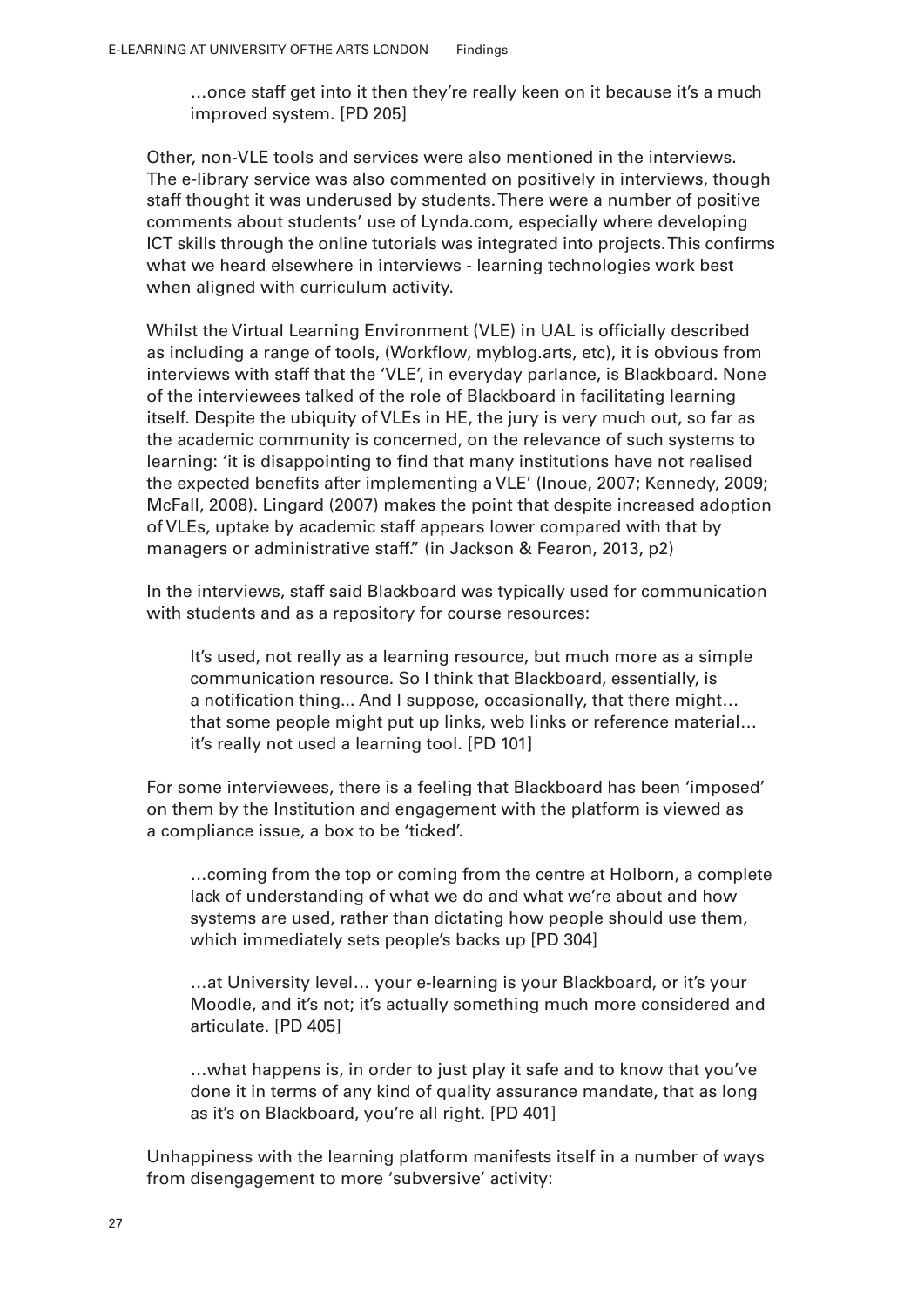…it may well be that we will have the Moodle space as the much more clean… the administrators will organise it so the handbook's there and all that kind of stuff, so they know exactly where to go for that. But then we'll keep running this slightly anarchic off the grid space, which potentially makes more sense. [PD 204]

But is the failure to engage with the VLE the result of professional concerns with the effectiveness of the platform or simply a pragmatic response to students voting with their feet?

I would say if 50 percent use Blackboard, I'd be impressed. The vast majority… I mean, I have stood in rooms and asked how many people have used Blackboard and three hands out of 70 have gone up. [PD 202]

Students need a good reason to engage with technologies, (Selwyn, 2008) a view echoed by our interviewees:

...they're not interested in e-learning for the sake of e-learning. They're interested in learning. And therefore if these things facilitate it... I am going to use it... Now if Moodle provides an easy space for that, then maybe we can move to that. But if it's just an online notice board, why would any student ever go to it anyway? [PD 204]

you're arriving at the University and you've got Twitter feed and you've got your own blog and you use these spaces regularly, and you're trying to do work in the studio and you're attending lectures and you've got all these other pressures that are working on you, really do you need another thing to have to engage with? You know that one of those things is going to have to go away and it's arrogance on the part of these

organisations as they come up, actually we want you to stop using Facebook now. Can you please use Moodle? They go, no. Why should I? [PD 202]

Whatever the reason, if staff are not inclined to use the VLE, there will be little opportunity for students to engage with it. Staff expressed the need for students to feel a sense of ownership over the technologies they used, be that platform or services:

…anything we do, in the terms of Blackboard or Moodle or anything we set up, they say, ah, well, we're being overlooked here. There's always this discourse of power. It's always just there below the surface. [PD 107]

…the problem with Blackboard otherwise is that it's really us talking to them. It's not them talking to them. It tends to be the authority of information. [PD 102]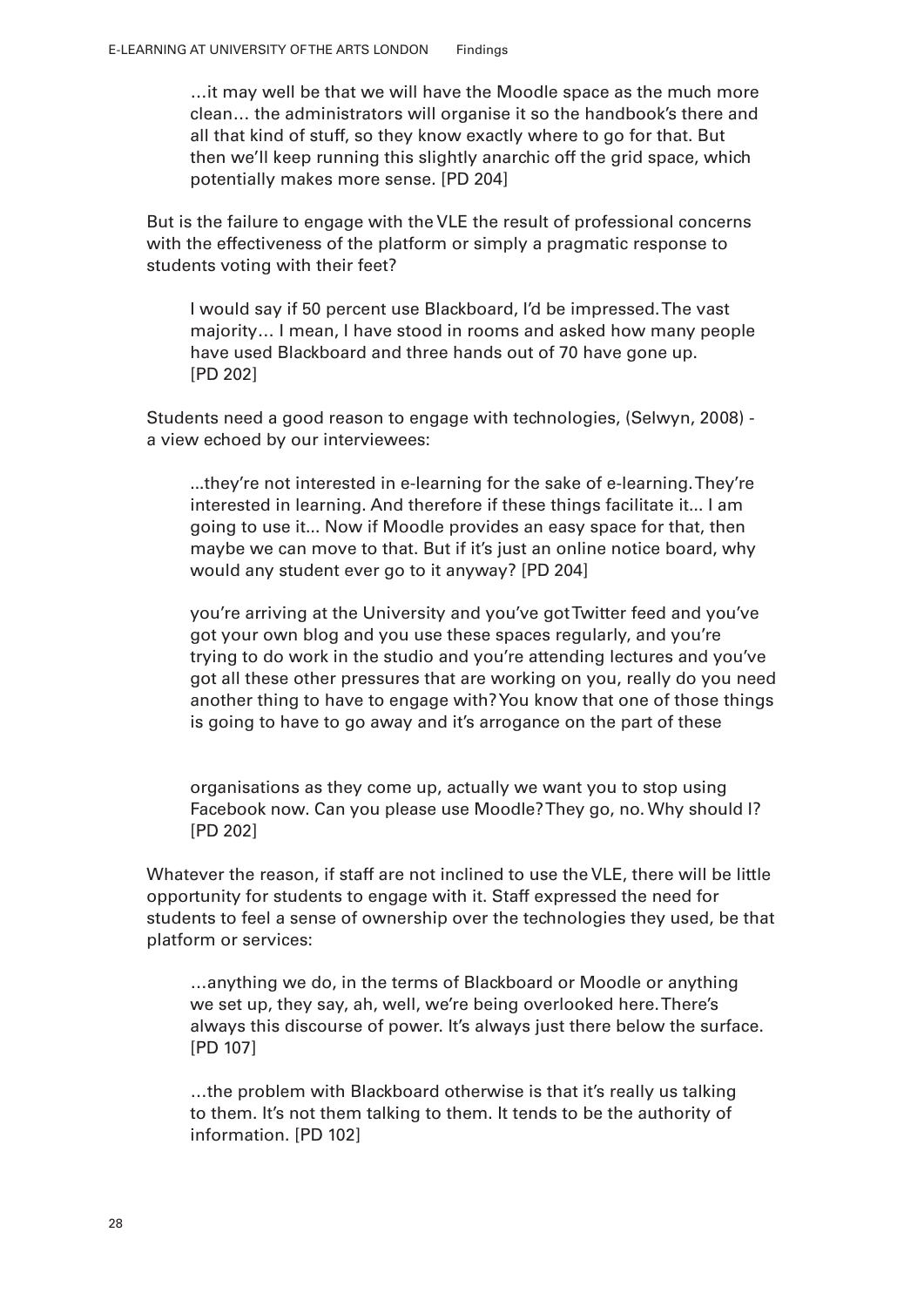What is clear is that students do not feel obligated to use the platforms provided by UAL and will not be deterred from using technologies that run counter to our expectations. Learners will turn elsewhere if they ind that technologies do not meet their immediate requirements, or if there are usability issues, (Dahlstrom 2012; Conole et al. 2008).



STUDENTS' ENGAGEMENT IN E-LEARNING

…the notion that we're the generation who are going to be overtaken by this group that completely ind it very intuitive isn't my experience at all [PD 206]

They've obviously got their own platform. And we've got an oficial platform. [PD 406]

The two quotes above epitomise the overarching themes in how PDs perceived students' engagement in e-learning. There were diverse and contradictory assumptions in relation to students and comparisons were made between the engagement of staff and that of students. However, there was often tension between these assumptions and comparisons. Furthermore age-old pedagogic challenges were often re-imagined and attributed to the intrinsic features of particular tools or devices. Each of these themes is addressed in turn.

On the whole, it is assumed that students at UAL are familiar with a range of tools, platforms and social media: for instance, Facebook, Twitter, Skype, Pinterest, various blog platforms (internal and external), Photoshop, Illustrator, 3D printing, Rhino, online tutorials, lynda.com, Youtube and email. However, some interviewees presented a more complex picture of students' skills:

My experience is they'll be able to put up a blog, they will be able to link to their images from tumblr and create a twitter feed or whatever, or some RSS feed and all that stuff but they can't use Photoshop. Or if they are it's very rudimentary. They are not power users by a long shot.  $[PD 104]$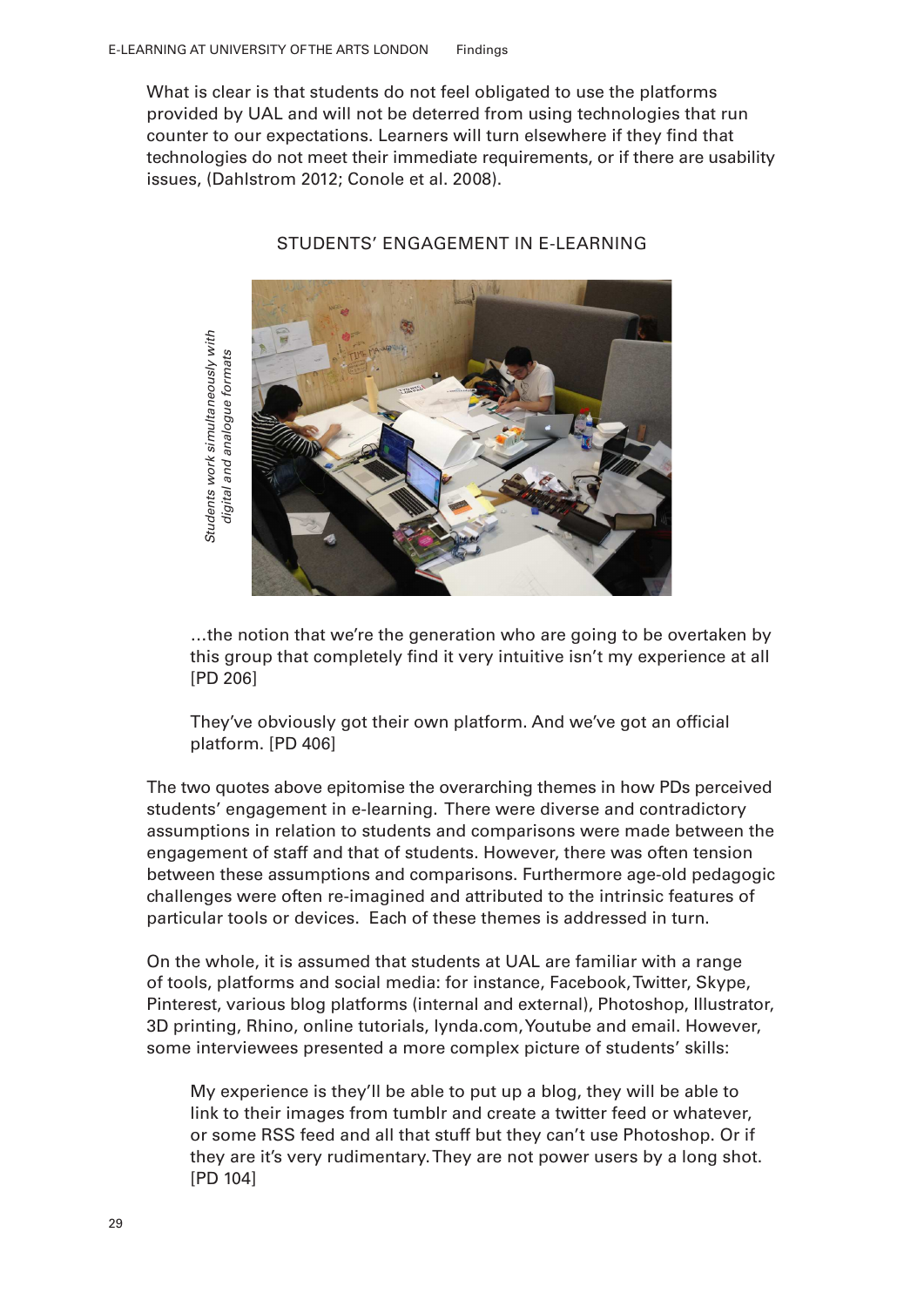Some of the diversity in students' experiences of technology was attributed to demographic patterns. For example, differences by age were observed: mature and post-graduate students tended to use email communication and institutional tools such as Blackboard regularly. In some cases, this preference was attributed to students' experience of using digital learning environments in their previous education. However, there was no one view on age influencing use of tools at UAL and the discussion varied enough in the opposing direction to suggest that this opinion could be simply a manifestation of a general assumption that mature students are less conversant with technology because they have not grown up immersed and exposed to it in the same way that younger students have. In fact, Bullen (2011) in a study on generational influences in the use of ICT in HE, found no stronger correlation between age and use of ICT than with other factors such as familiarity with tools, cost and immediacy, which more strongly frame levels of student engagement with digital technologies.

If students are not using University-supported platforms, where are they? According to some PDs, before they even start attending the University, many students organise themselves on Facebook:

The course hadn't started. And they'd already made a Facebook group of the new intake. So there's so much of that going on that to try and formalise that as part of the e-learning strategy for the course, I think, it would be just too dificult. [PD 401]

The problem with Facebook is that it is a kind of parallel universe of crowd sourced opinion that is not always factual. So they ask each other on Facebook what room are we in, when is this supposed to be handed in and I'm thinking, well, actually, if you looked on Moodle or Blackboard you would've found out the facts, rather than asking each other. We have to live with that, and I don't think it's a terrible thing… but it does cause one or two issues because there's an amount of duplication and error that creeps in with Facebook. [PD 107]

Tutors are struggling to find a way to engage with students who are reluctant to use University platforms in preference to their own. Some tutors respond by communicating with students using Facebook, Hotmail, etc:

…there's always a few people who can't access Blackboard. So in the end, we just went to Facebook because everybody's there already and you don't need to be enrolled, you don't need to have a number or anything, so that's the way we've been doing it. We still put things on Blackboard, but we also do the more immediate things on Facebook, or we tell them that a project has been uploaded onto Blackboard. But the second years also do a film project ... they upload their movies onto Facebook now, so they'll be handing in their project via Facebook. [PD 105]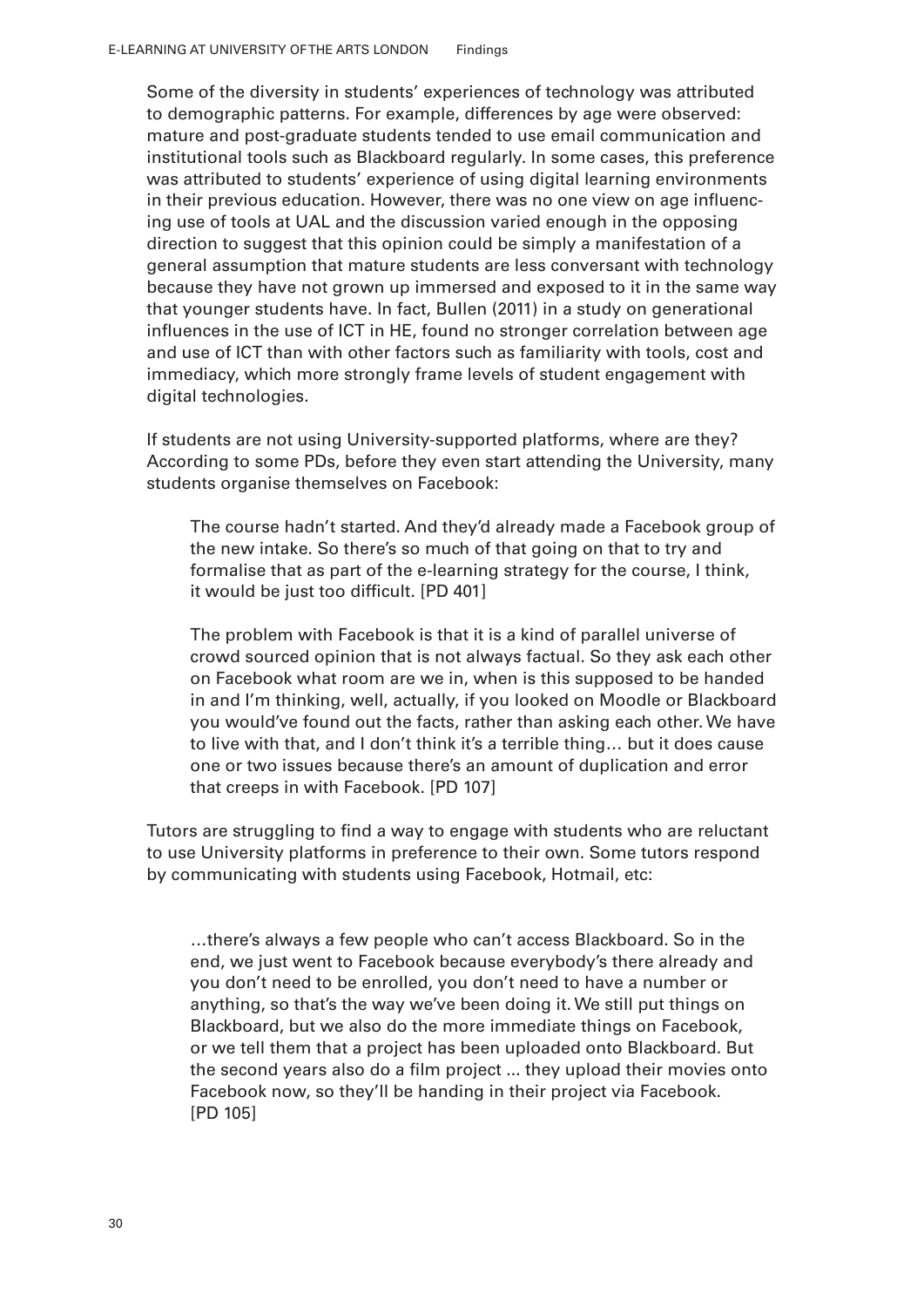Some interviewees are more hesitant about using Facebook to communicate with their students, whilst others felt that staff should not be using these channels at all:

…we tend to stay away from that because it's dificult because that's their environment, and I think there's a point where we have to say that's their learning place. That's their life out of here. And I think if we start crossing over into their world outside the University then I think it becomes quite dificult. [PD 302]

There is some confusion as to how tutors should respond to this challenge with some calling for a policy decision from the University. Their concerns range from privacy through to legal issues:

so that's the thing that is very unclear, how we engage in some of this un-UAL formalised social media... Facebook, Twitter, Instagram, that's where it's still a grey area. [PD 401]

The dilemma of whether to engage on 3rd-party platforms is further complicated by the subtleties in the dynamic relationship between staff and students:

On one level, some things have to be done oficially. On another level it's more of a soft dialogue between the student and the tutor. [PD 406]

The reality that staff have to maintain a complex dialogue with students means it may not be possible to have a simplistic black and white policy on student-staff interaction in Facebook, etc. But it is also clear that some kind of further discussion and dialogue is required so staff can negotiate this issue.

…you have this kind of almost incessant feeling of cognitive dissonance as a tutor because you know that you're working with two very different, two realities. The University corporate reality and you've got the real reality of the students. And you're trying to force those two cultures of communication together, and they really don't sit easily with each other. [PD 202]

For some PDs who see 3rd party platforms as the domain of students and, thus, beyond the course, there was a clear line of demarcation in relation to their role:

And it goes back to that thing that they're doing as a sort of default community, coming together because of the course but also

engaging in e-learning with each other not through the course but as a consequence of the course. And I don't see that I should necessarily be the one who has to control all of that. [PD 401]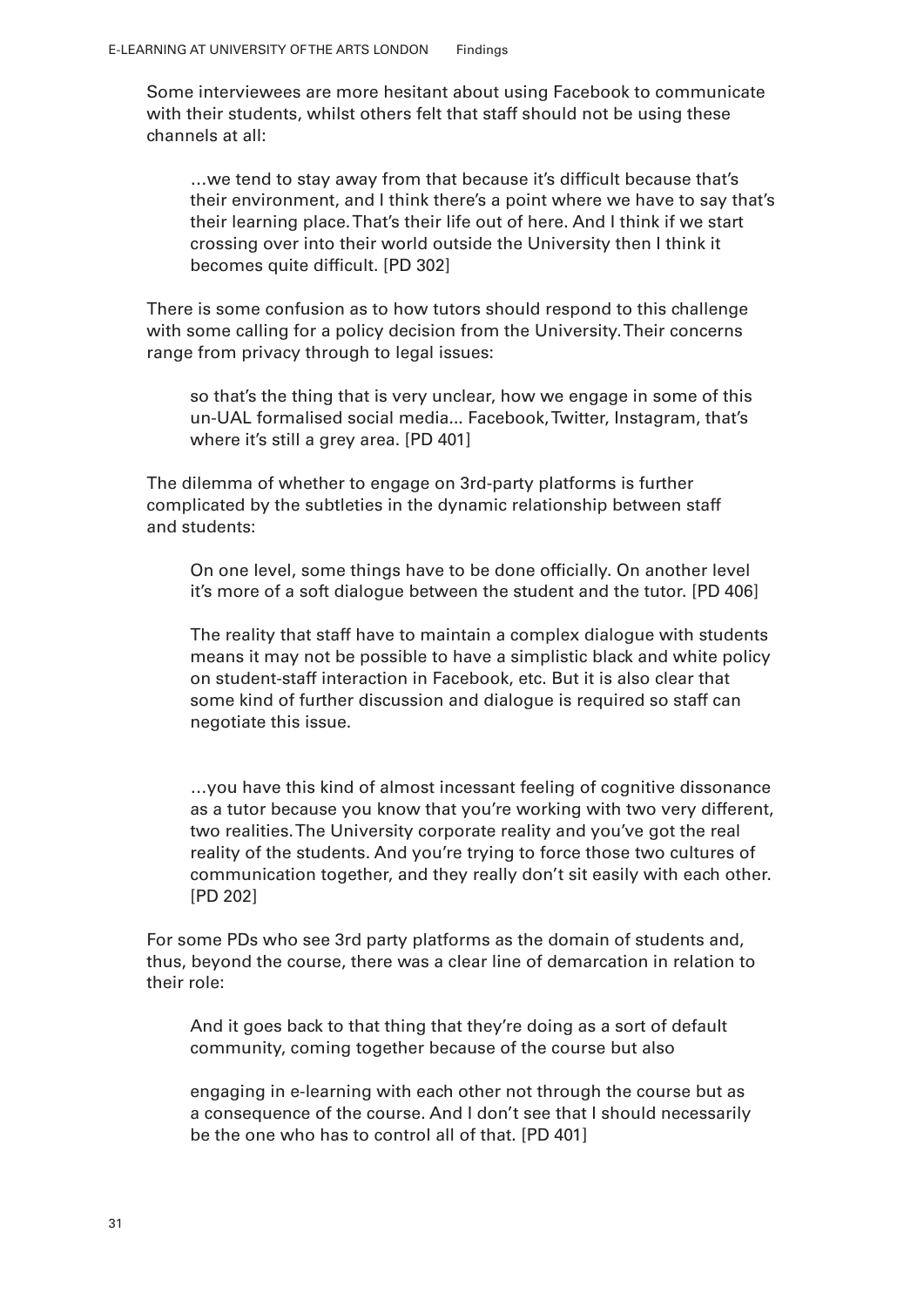The argument here is that there are areas of activity relating to the course that should be considered private and should not be mediated by staff, indeed they are successful because they are student-owned.

A recurring theme in many interviews was the notion that digital presents (new) problems within learning and teaching: an implicit location of pedagogic challenges in the *medium* rather than seeing them as new manifestations of old challenges such as communication, criticality, relection, research, and plagiarism. For example, the plethora of possible means of communication with students (texting, Blackboard, face-to-face announcements) seemed itself to engender an expectation among students that important information will reach them regardless of their own efforts to obtain it:

I've resisted that [communicating through multiple channels] in the meantime because it causes the problem... that you didn't beam the message into my dreams, so to speak and they expect (that)… [PD 107]

This can be seen as either the result of the proliferation of channels of communication or, fundamentally, as a question of how far students are expected to take responsibility for their own participation in a course.

Another example relates to the depth of enquiry that students undertake which was thought to be under threat from the deployment of Google and other search engines. However, there was also recognition that pedagogic development was needed to enable tutors to teach discrimination and criticality in relation to these digital resources:

The cut and paste, Wikipedia thing is, certainly for dissertations, is a real problem. But that is more actually to do with pedagogy. I think we're quite lacking in terms of methodologies, research methodologies which both engage those technologies but actually engage the student in terms of what the process of research is. [PD 104]

A similar pattern of perception is evident in the use of blogs. There was discussion about the ways in which students use course based (assessed) blogs in their work that can sometimes demonstrate a lack of understanding of the requirements of assessment. However it is unclear to what extent assessment criteria and learning outcomes are being discussed in relation to this specific media:

And the other danger of the blogs, and some of my students that go on it, is that they tend to upload 500 images which is useless because actually we want them to be selective and we want them to be thinking about what they're doing rather than it just becoming a collection of interesting images which have nothing to do with what they are doing. [PD 105]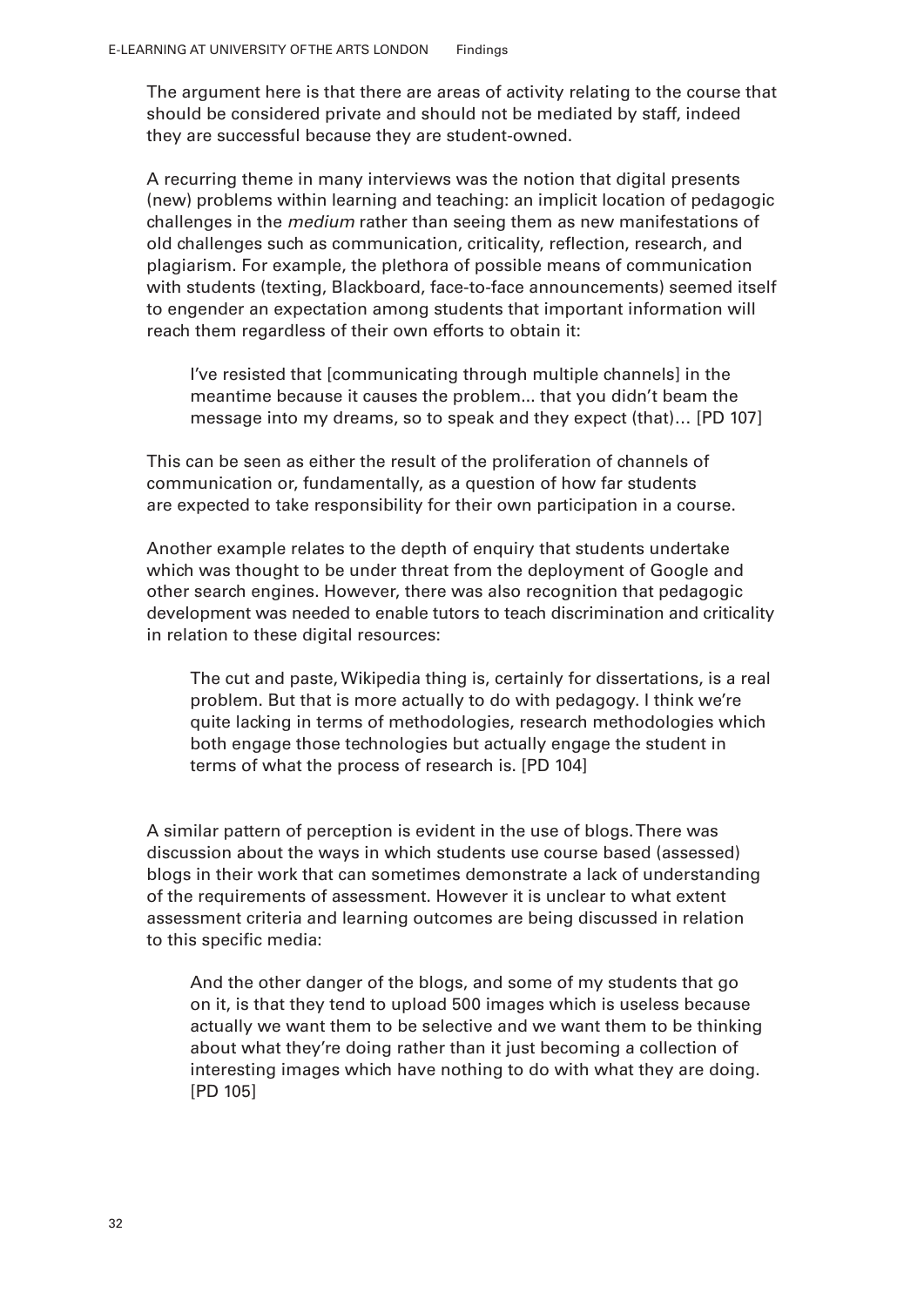

There is also evidence that many courses successfully use blogs as multifaceted reflective learning tools:

they've set up their own blogs and because they've done that, what we're asking them to do for assessment is to work out what aspect of that demonstrates their critical thinking and their reflection they want to submit. [PD 102]

some blogs are so brilliant, its really fantastic learning. I was in a tutorial with a student who showed me her blog...as well as her commentaries, both in a diaristic form and in a much more theoretical and it was absolutely brilliant. It was like a moving, flickering, interesting sketch-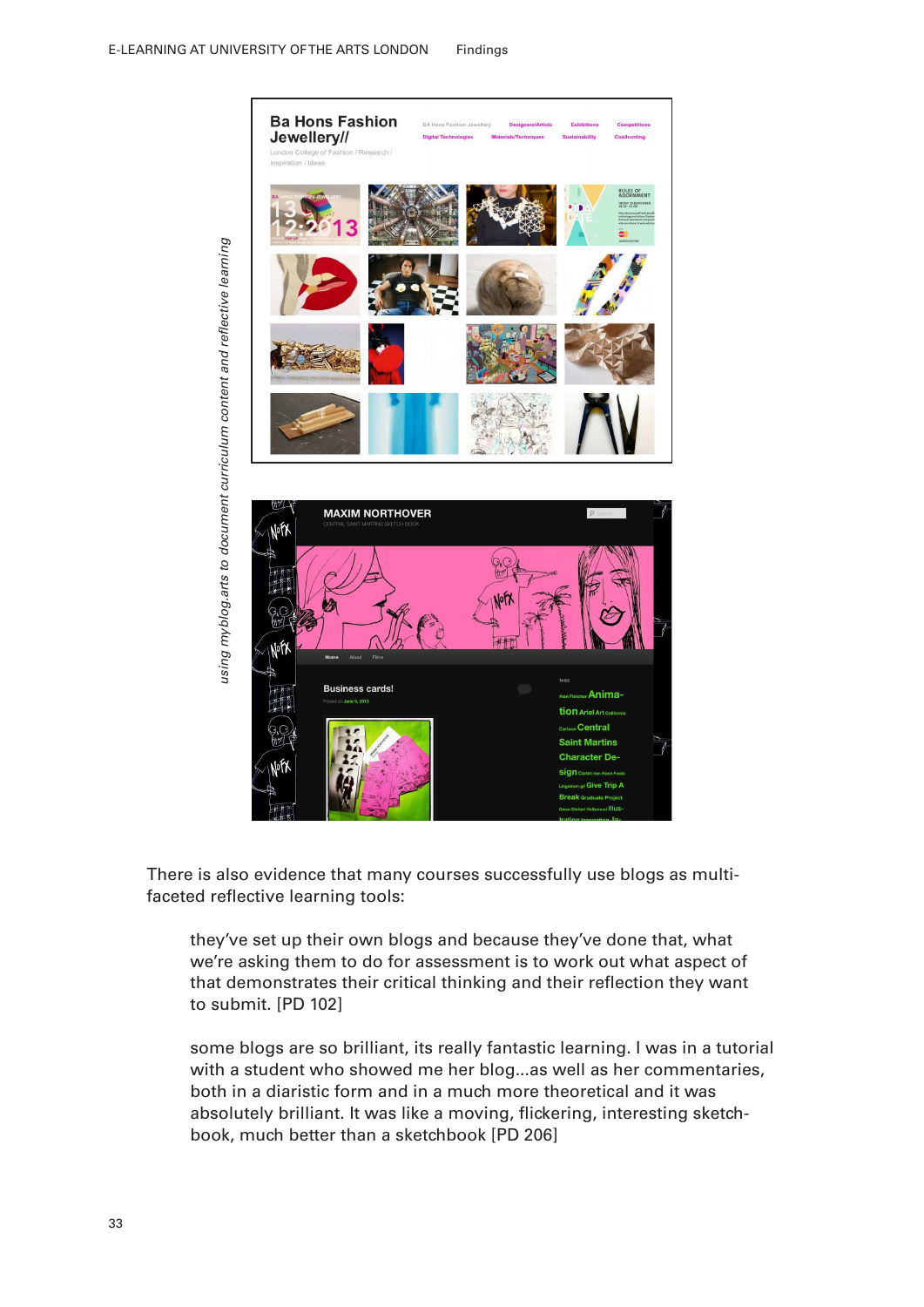…because at the end of the unit I make them curate their blog. So they have to go through the learning outcomes and show how they've met the learning outcomes…And they said I couldn't believe how much I've done and I found things I'd forgotten about [PD 204]

### RESOLVING THE CHALLENGES

...can we as practitioners find ways to encourage learners to cross that border from "personal 2.0 to "tertiary 2.0"? And will they still enjoy – and still own – what they ind on the other side (Petit & Kukulska-Hulme, 2011, p.205)

In the interviews, a number of possible suggestions on how to engage students with University platforms were put forward. Unsurprisingly, these were often framed as 'Facebook' type applications with student interaction at the heart of the service:

I think my priority list would be a Moodle that has all the functions I need in it. It's good with visuals, it functions as a student community, not just as something where they go and pick up instructions. It would be more like a social networking site [PD 301]

One interviewee points to creating connections between the University systems and students personal systems as a means of driving use:

There's an ecosystem of different information provision within the University and then it has to connect with stuff outside, which matches with students' expectations. I find that one of the ways of driving them back to Moodle or Blackboard was to make those kinds of connections [PD 107]

Another interviewee, expanding on this notion, presented an alternative vision of a platform which is an amalgam of personal and institutional services:

All you need to do is to link your Twitter account and follow this on Twitter and you link it to your Facebook account or link it to your various RSS feeds that you use, and you can get everything on there with the exception of leisurely activities. And so it would be there, and it would be just quick on one app and that might be one way of making it feel more fluid and dynamic, up to the minute. [PD 202]

These quotes allude to a 'Personal Learning Environment' (PLE), a flexible system configured by an individual learner. Bullen et al. (2011) question, given the availability of freeware and students' inclination to use 3rd-party tools, whether an institution should duplicate these platforms and services in the first place. This view was echoed by one of the interviewees: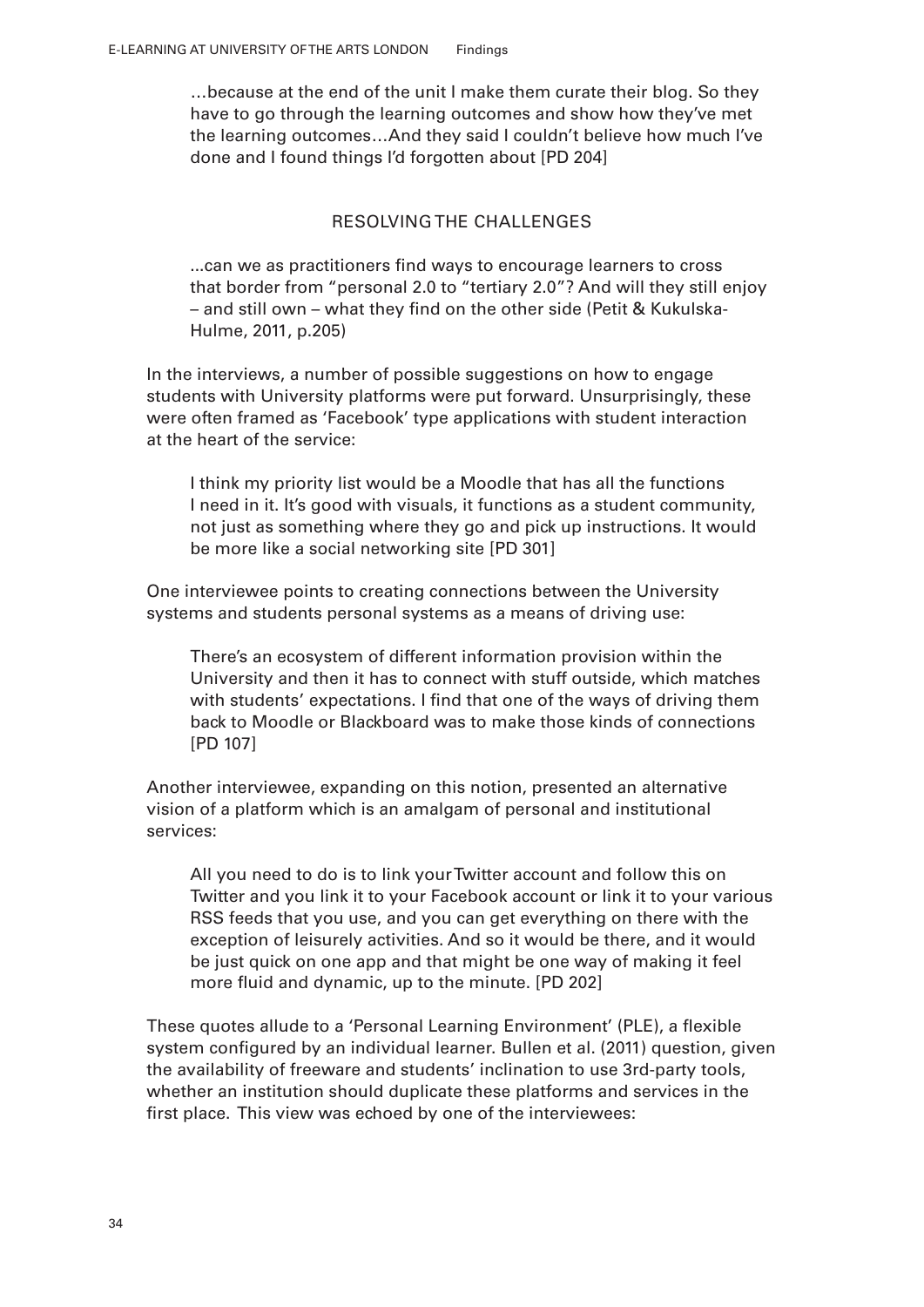all those alternatives are free, off the network. They're small, they're nimble, they're responsive, they can change quickly. Yes, there's a danger that they suddenly stop and then you've got to move on to something else. But that's the nature of the world out there... there's no guarantee that Facebook might close down tomorrow. What? Well, actually, yes, it might. So you've got to be aware of that, and understand how you're going to use all your different tools, [PD204]

But this approach is challenged by Sclater, (2008, p.7) who argues that, "Ironically, while the PLE is portrayed as a way to reduce central control, it is itself an attempt to systematize and bound the vast, dynamic, anarchic set of tools and resources to be found on the Internet.". Sclater makes the argument that the institution has a responsibility to provide consistency of service for students as well as to fulil its moral and legal obligations regarding accessibility. Whatever the solution, there is a need to somehow resolve this tension between institutional and 3rd-party technologies.

### LEADING E-LEARNING

The aspiration that UAL be at the forefront of work in this area was worked into narratives of identity as a leading arts institution, and for individuals as leaders of our disciplines:

we actually have a responsibility as cultural innovators, to work out how these things work. It's not like we don't know either. I would've thought people would be looking to us to say, well, you deal with interface and communication and technology and innovation and culture and all these things, you tell us what to think about this and how to understand this and what are the social norms. [PD 107]

Leadership of e-learning is explored here in two respects: first in terms of its salient characteristics within programme teams; secondly in terms of how University leadership and strategy on e-learning is perceived. Clearly, however, these two contexts for leadership are inextricably intertwined.

In some programmes, it seemed evident that there was one individual who was well-known for highly innovative practice and expert knowledge in relation to e-learning. These individuals were rarely recognised or rewarded,

but had quickly become indispensable to the colleagues they supported. Leadership on e-learning seems to reside not in formal structures but among enthusiasts, often giving of their time and working beyond the call of duty. PDs themselves varied enormously in the way in which they situated e-learning within their roles as directors of programmes. Some had an overview of practice within their courses, and many – often because they had only just taken up their posts – did not. Some brought staff development in relation to e-learning within their purview, others perceived ixed modes of 'phobic' behaviour. Almost without exception, they saw the potential for themselves and their staff to engage in e-learning as limited by higher level institutional leadership, policy and infrastructure: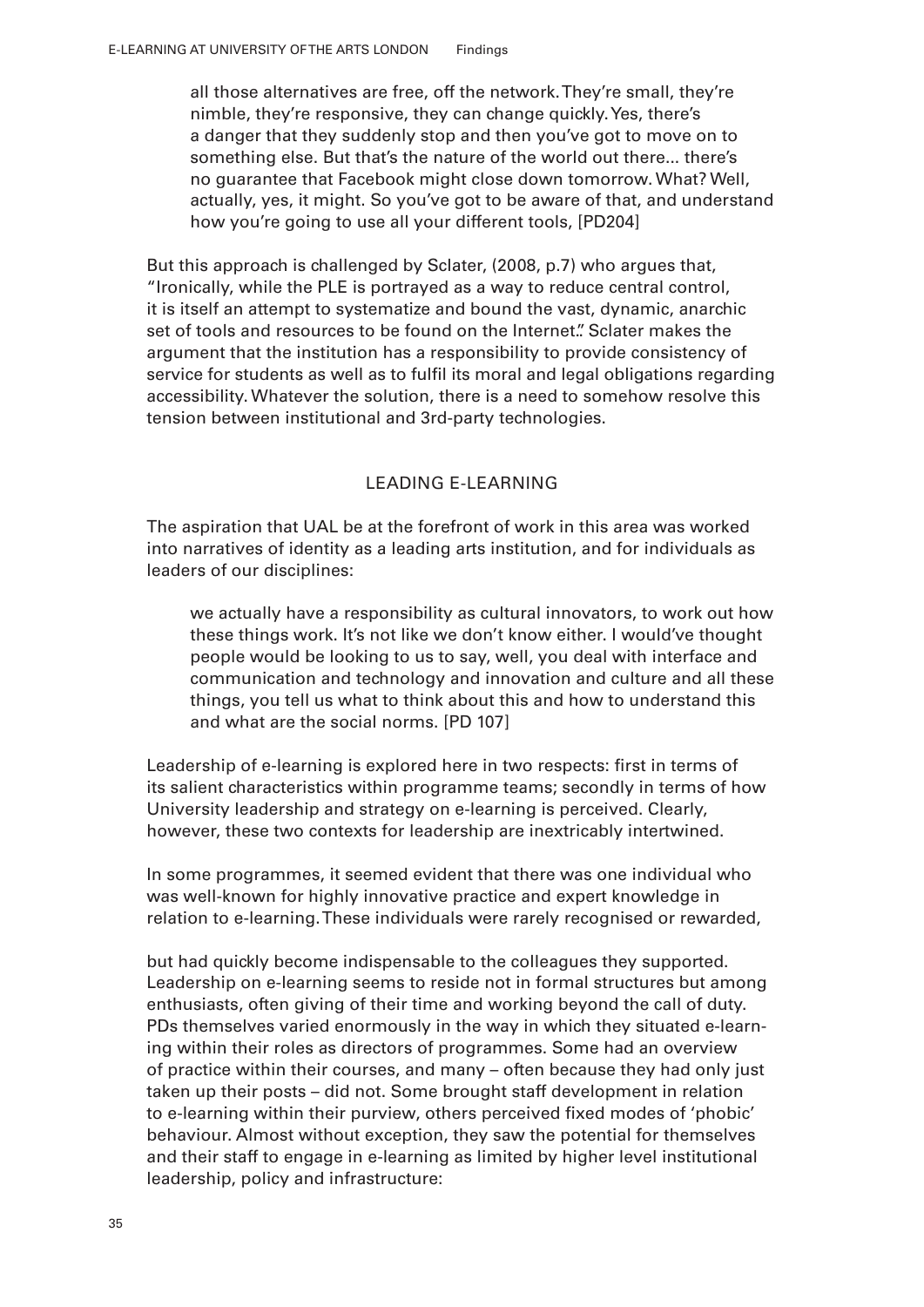…we've had such a battle with the University over acquiring server space for teaching [specialist skill] where students can test things and they can be viewed by staff… I'm very frustrated that a university that should be leading the way and that is talking all the time about how we distinguish ourselves from competitors isn't also seeing that if we're too bound… unless our IT systems can cope we actually can't offer what we should be… in terms of leading and innovating [PD102]

The PD above felt that his/her team had received inappropriate guidance about university procedures as well as feeling, over several years' negotiation with various central university departments, that what had been achieved had been 'down to determination…despite, rather than with, the support of [the University]'. This pattern of feeling hindered by the University was observed by those at the forefront of innovative practice in relation to e-learning and, in a more general way, with respect to reliability of systems, by those who were implementing what might be considered baseline activities in relation to e-learning:

…streaming of lectures is really important. That's something we'd like to do…so these talks where people have tweeted questions and all that sort of thing…could be developed. Whether there's back-up there to do it? I mean…our projectors don't even work in our lecture theatre so the prospect of doing something more ambitious is not possible. [PD 201]

In this instance, the PDs horizon of possibilities is diminished by the standard of maintenance of existing equipment. Another PD described the kind of environment that they would like to operate within:

We need a system that absolutely works and when it doesn't work, a message coming up at the centre about why it's not working and how long we can expect before it's corrected. [PD 203]

For this interviewee, the impact of poor implementation was vivid in collective memories:

…but the thing around passwords going out last year [and] they were all wrong, the whole lot were wrong initially and that's just catastrophic

because some students would just lose confidence, and staff do [too], 'oh well the passwords don't work so here I am going to hand you a piece of paper with your brief on it because I don't trust the network. [PD 203]

Many PDs would like to see UAL develop more agile, responsive, integrated and easy to use e-learning systems to facilitate staff engagement. At present, many PDs felt driven to use external systems that were more reliable and, more importantly, in the control of each course team:

In this particular area, I have to say I think the number one obstacle is the institution, is the university itself, because as soon as you've got a large institution with its multiple layers of management …it becomes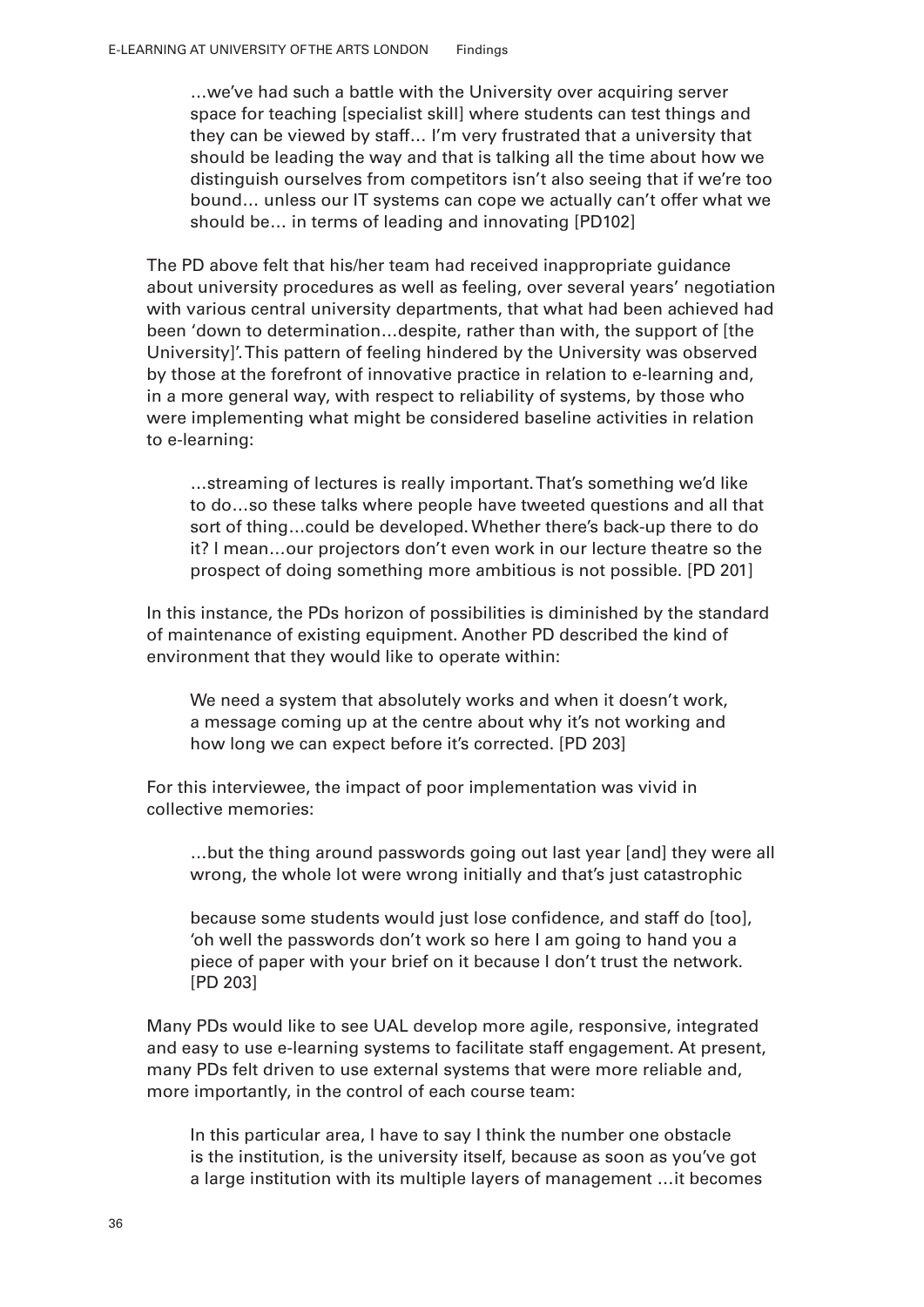this massive, slow-moving oil tanker of a thing, which can't turn.… I think our model of a much smaller community of practice is what creative work is all about. It's much more interesting. [PD 204]

It's the ease of an external system over a university system. That's why people use Google calendars for example, because it's easy. [PD 205]

There was also a feeling that the systems and culture of the institution did not support technology adoption. One PD noted that his son had been doing online submission of assessment in school for 8 years, whereas at UAL its use was in its infancy and had not yet been adopted across all contexts where it is deemed appropriate: 'that seems to indicate that it's an institutional problem and a cultural problem rather than a software problem' [PD 304]

On the other hand, the introduction of the Online Assessment Tool (OAT) was mentioned as an example of sound institutional practice:

Things like online assessment tool (OAT) was really well promoted. There was quite a structured promotion and training to that. And it was quite user-friendly…and there was someone that you could contact and get immediate troubleshooting or advice, which really helped the whole process and gave people confidence to go with it. [PD 406]

Whilst there were some negative experiences of OAT (due, for example, to wi-fi connections breaking down) on the whole, experiences of it seemed positive, and, as the quote above demonstrates, this was due as much to its technical functionality as to the communication and support processes set up around its introduction.

There seemed to be a much less coherent pattern of institutional leadership where e-learning issues intersect with ethical and quality assurance considerations. For example, as the discussion of the use of Facebook above (P.25) demonstrates, these can be complex situations. One PD had been told by a senior manager that having a course Facebook page was prohibited. Whilst it is not possible to verify the context of this conversation, it seemed a decision was made 'out of the blue', probably taken with very real concerns in mind – for example about communications regarding students' assessment – but somewhat in isolation from, and in the absence of, coherent holistic guidance in this area.

Some PDs held a suspicion of the motivations behind the University's interest in digital technologies in relation to learning, specifically, that it may be looking to replace academic and technical staff through the use of technology in order to cut costs:

What you would want to avoid at all costs would be a sort of learning which removed tutors and the personal interaction by some suggestion of economy. PD 103]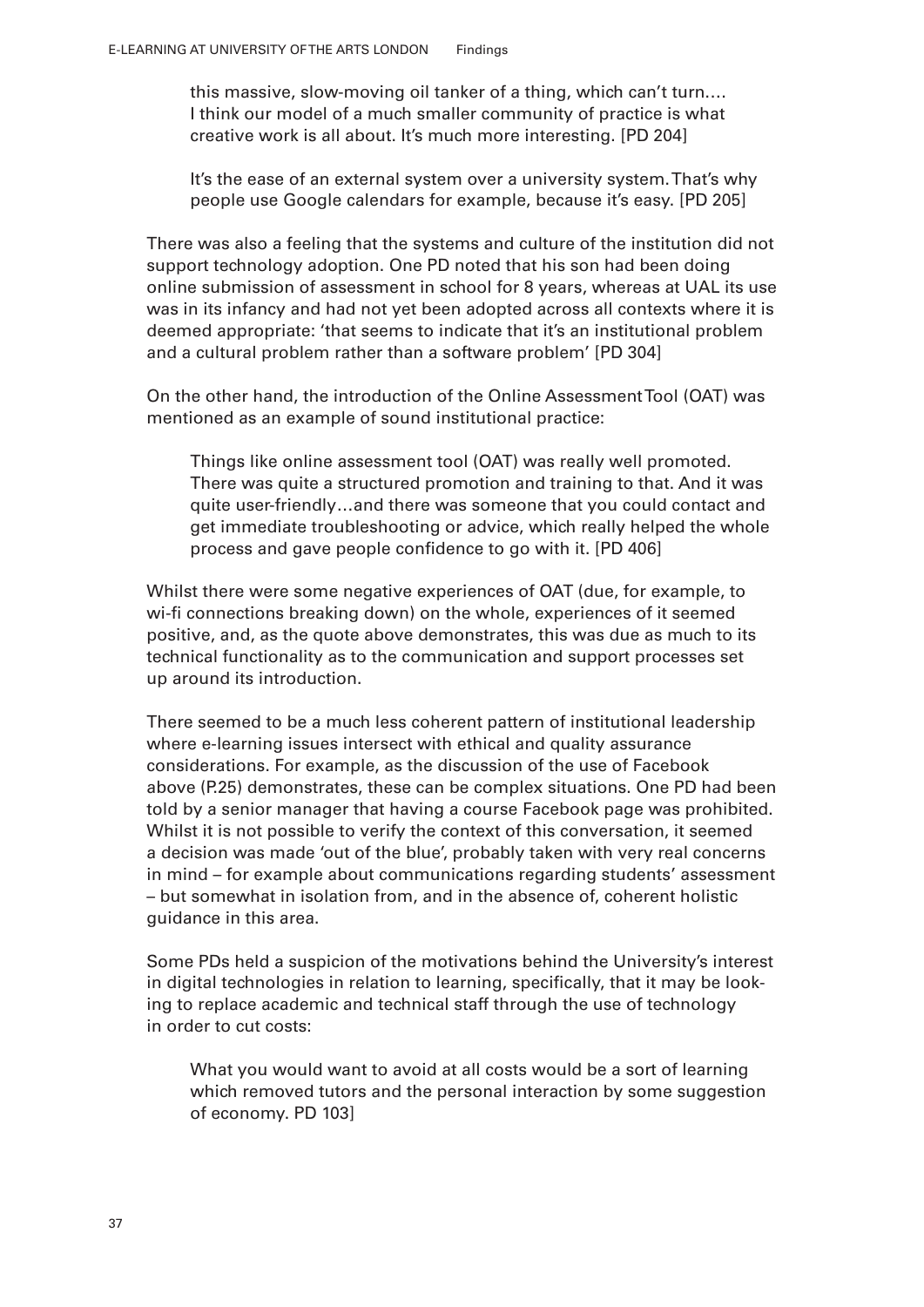The suspicion was evident in an occasional undercurrent of mistrust and is, perhaps, symptomatic of the lack of a widely shared understanding of the purpose and strategic objectives regarding e-learning:

Why are we offering students blogs? What's the point? Because they can get them for free everywhere else, and then they can carry on with them afterwards. And it's theirs. Why are we even replicating what's already out there? I've never quite understood what the point of that was, and presumably it costs more money to set it all up. But why would you do what's out there because you're then going to be slow in responding to the new developments which are going on anyway. [PD 203]

There is clearly a desire for reliability but also a wish for greater clarity of communication about where and why institutional resources are being invested in IT infrastructure. The interviewee quoted above was typical in wishing to have greater confidence in policy and resource decisions. There is also an assumption here that good decision-making at that level would result in more routine experiences of reliability.

Looking towards the future of e-learning, the advent of ubiquitous computing, microprocessors and sensor technology means that the synthesis between digital technologies and materials is expanding. These relationships and possibilities are being explored daily by students and staff as part of their practice across subject areas and have long been a focus of learning research. There is much potential for the investigation of the possibilities of these smart-environments for e-learning at the UAL. A balance needs to be determined between exploring advanced future learning scenarios and concentrating on improving the more mundane applications of technology enhanced learning across the UAL. This was as much the case for those at the forefront of innovative practice in relation to e-learning as for those who were in the early stages of experimentation.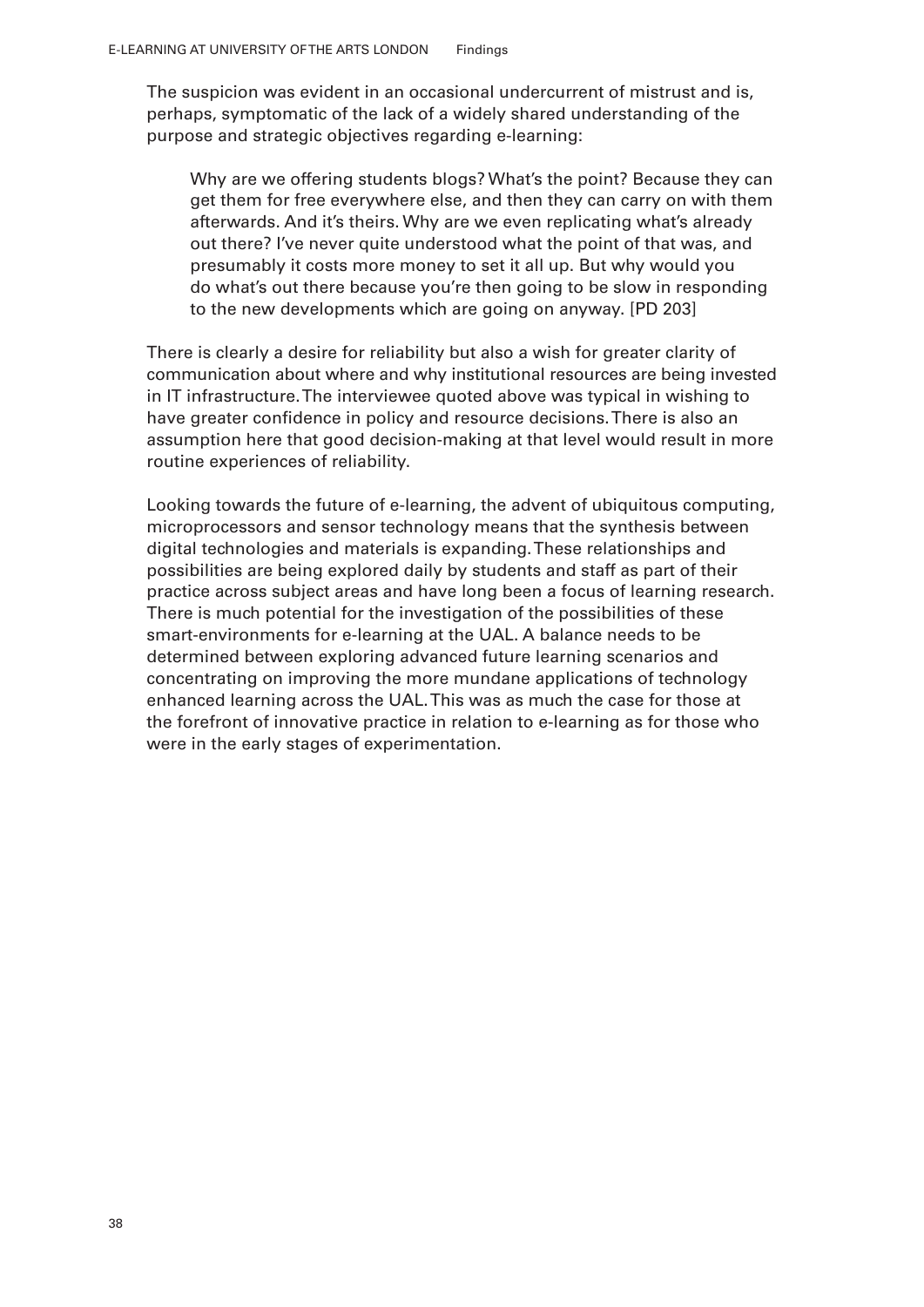# **CONCLUSIONS**

The newness of the Programme Director role and the variation in levels of experience among PDs necessarily structure any overview of e-learning at programme or course level. For example, some PDs have an intimate knowledge of their programme as they have previously been Course Directors for one or more of the member courses; others are leading a programme whose constituent courses are a fair distance from their own subject specialism, and a few are new to the institution entirely. Consequently, understanding of e-learning engagement across programmes is patchy. This was evident in the ways that individual PDs spoke of the adoption of e-learning by different courses. While e-learning practices may be wellembedded in some courses, they are not systematically visible at the organisational level of the programme, and, on the whole not yet strategically driven.

A prevalent assumption inside and outside the University is that digital technologies improve eficiency, productivity and communication. It is evident that these are often the core drivers for the voluntary investigation and use of technologies for many course teams. Another driver for course adoption is an institutional mandate for universal use of certain tools, e.g. Blackboard, Moodle, or the new Online Assessment Tool. A management-led focus tends to concentrate minds on content and services rather than upon learning interactions. Moreover, whilst PDs recognised that the learning part of e-learning was not really being fully harnessed, there was significant uncertainty about the meaning of e-learning within an Art and Design and Design HE context and what types of activities are encompassed by the term. What is e-learning at UAL?

Although the descriptions of enablers and barriers to engagement were often described as coming from the context, for example culture, systems and support available or individuals, for example, e-phobes, it was clear that PDs could see the interplay between individual actions and the environment in which learning and teaching was taking place. As would be expected, some PDs took a very techno-rational approach in assessing e-learning engagement, positioning individuals as luddites or digitally literate and likewise positioning the environment as a barrier or an enabler. Some, however, did express a more nuanced and complex view of the interplay of the two, with learning technology use being shaped by cultural, affective and political factors. It will be important, in progressing discussions on what e-learning might look like at UAL, that a deterministic perspective is avoided and that the complexity of use of technology in art and design higher education is explored. This type of conversation and debate will not only avoid positioning staff and the institution unhelpfully in deicit, adding to the 'moral panic' gripping some parts of the sector (Bennett, Maton & Kervin, 2008) but will align more appropriately with the values that underpin art and design teaching practice in encompassing aspects of knowing, acting and being (Shreeve, Sims & Trowler, 2010).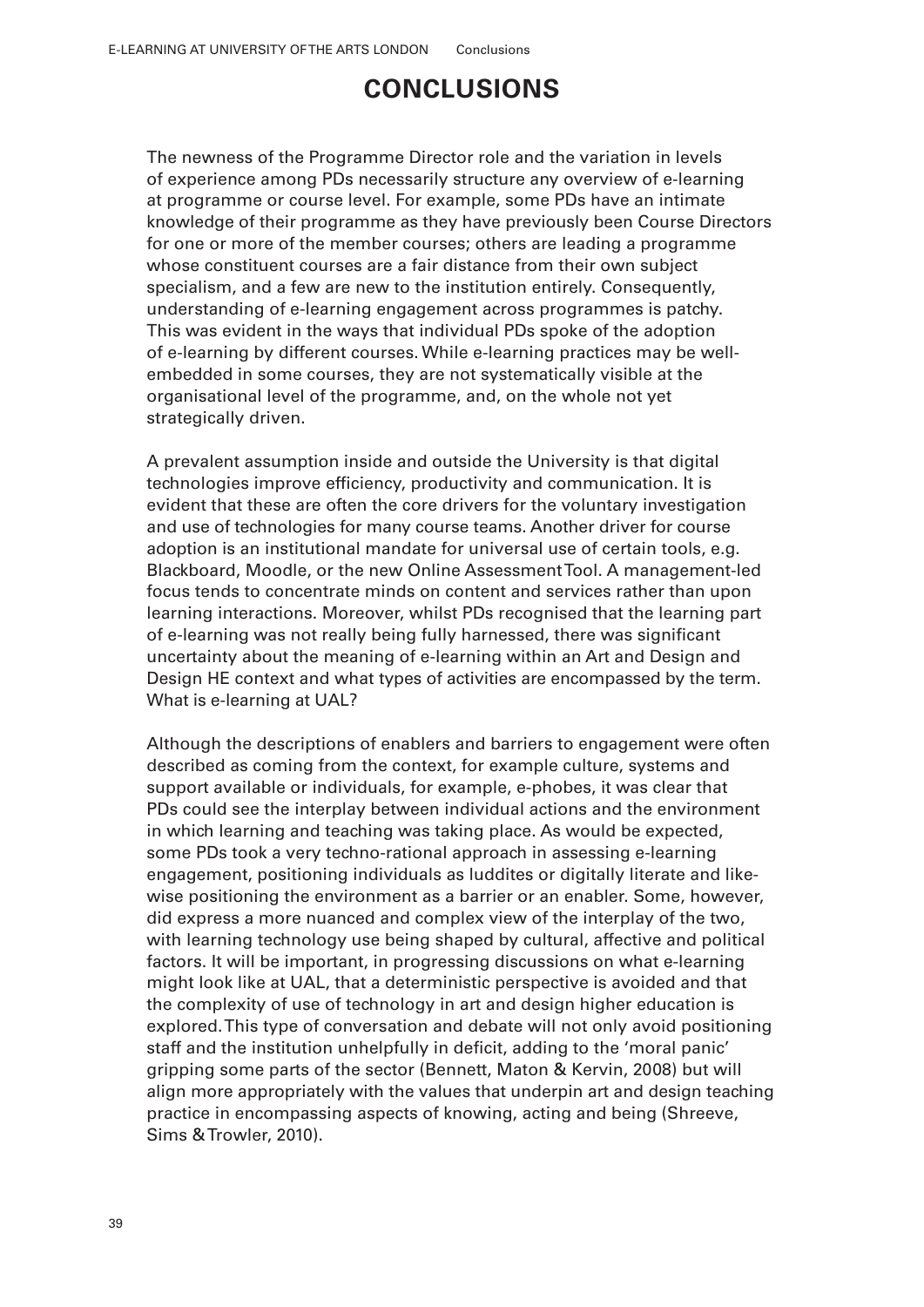How the institution informs itself about the impacts of new technologies, and powerful personal devices, on learning, teaching and assessment is a key challenge. Indeed, there are independent small-scale activities being undertaken in colleges that aim to shine a light on current e-learning practice, as well as offering students new e-learning opportunities. One example is CSM Researching Learning, and another is the forthcoming LCF tablet EMBA project. In addition, the Learning Studios - an initiative of LCC's Paul Lowe and CLTAD - aim to use a Communities of Practice model to encourage sharing of e-learning engagement amongst staff, and, at CSM, the Digital Present Blog is an attempt to collate and communicate College specific information pertaining to digital literacy. In compliment to this work, CLTAD provides support both to individuals, for example, through workshops and embedded practice on the units of the academic practice provision, or PGCert and to course teams through initiatives which include bespoke sessions and tailored support sessions. In addition, work has been progressing to involve students in influencing and informing digital developments at UAL through the CLTAD Student Engagement project, My Digital Life.

Experience of these varied-scale initiatives suggests that there is an opportunity for a broad 'opening-up' and sharing of e-learning practice, and potential, amongst students and staff. By positioning e-learning activities as an experiment that involves the participation of both staff and students, and by debating both the benefits and the potential pitfalls for subject areas, there is a greater chance that e-learning will be valued and embraced by the learning and teaching community.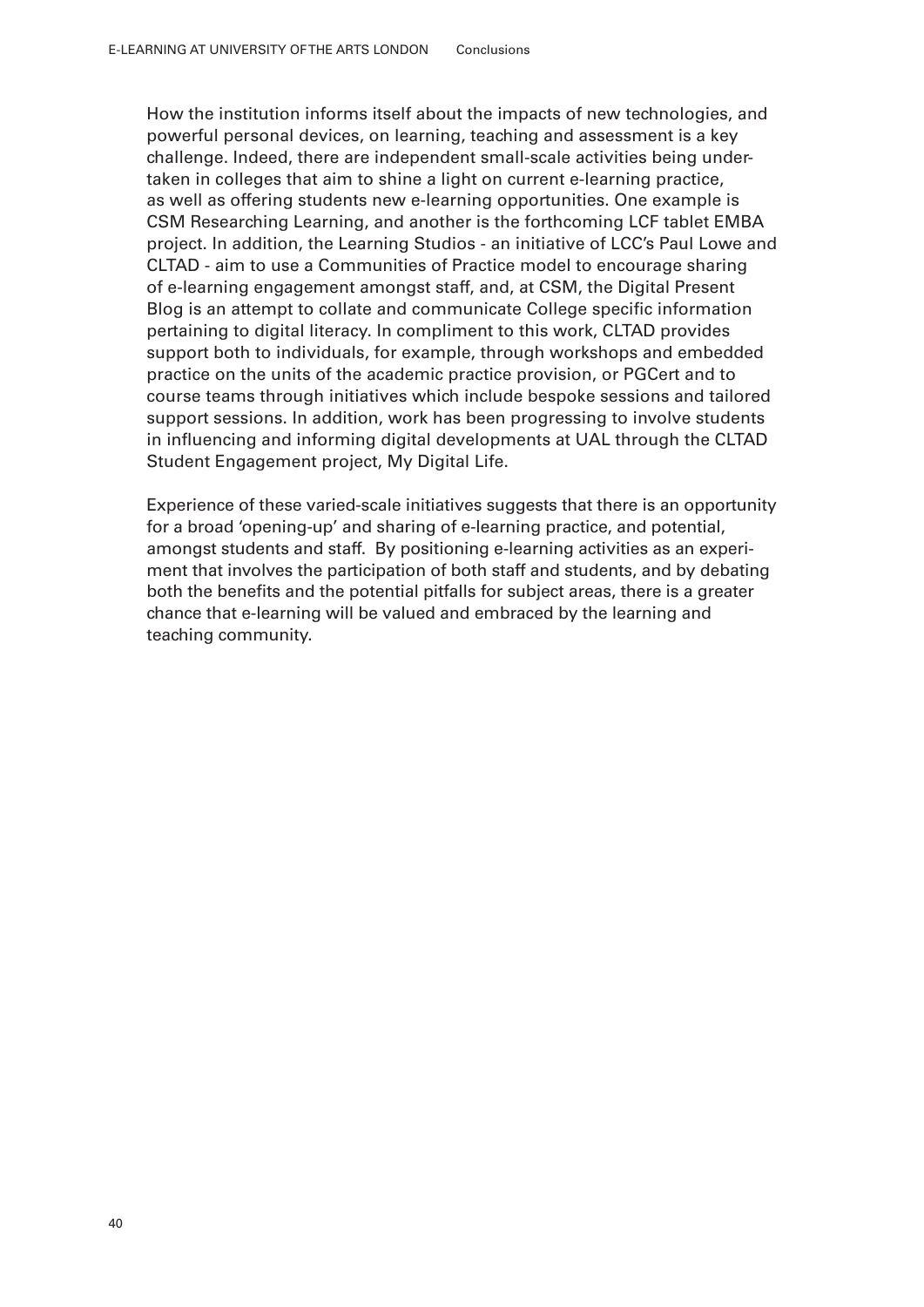# **RECOMMENDATIONS**

The following recommendations are offered for the different organisational levels within UAL. At the institutional level, principles need to be set in relation to e-learning, which, to date, has had little presence in strategy documents relating to learning and teaching and quality enhancement.

### INSTITUTIONAL LEVEL RECOMMENDATIONS

- **UAL Vision for E-learning**. Development of a UAL vision for e-learning 1. through a small working group that would situate the University VLE (including Moodle and integrated tools, myblogs, worklow and processarts) within a broader conceptualisation of e-learning as pervasive and far beyond the confines of institutionally provided tools. The role of technology in potentially changing the practice and outcomes of teaching and learning in art and design is paramount. This work could usefully be incorporated into the learning and teaching strategic vision led by the Dean of Learning, Teaching and Enhancement.
- **Making explicit the collective aspirations of senior management**  2. **for e-learning.** There is also a need for clarity on senior management collective aspirations for institutional use of e-learning (for example in developing pedagogic use of tools alongside administrative use and in developing distance provision). Whilst there are College based plans as regards development of e-learning and more particularly distance provision, there is no mechanism for compiling a collective road map for e-learning use across the institution. Concurrently, Senior Management should define, by drawing on the discussions of the working group (see rec 1 above), the kind of support it deems to be best provided centrally by the University and, conversely, what it sees as best accomplished in the wider collegiate university and determine how this support is best structured and resourced.
- **Guidance on use of third party tools.** Currently, there is guidance on 3.tutors' use of third party platforms such as Facebook for communication with students. This guidance should be revised through consultation within colleges and be disseminated widely. The presumption should be that the guidance will be followed unless a case of exceptional circumstances can be made. Reporting of such exceptional cases should be considered by College Academic Committees, with information forwarded to CLTAD to ensure the guidance can be continuously reviewed and modified, as needed, to keep pace with technical developments and College based practice.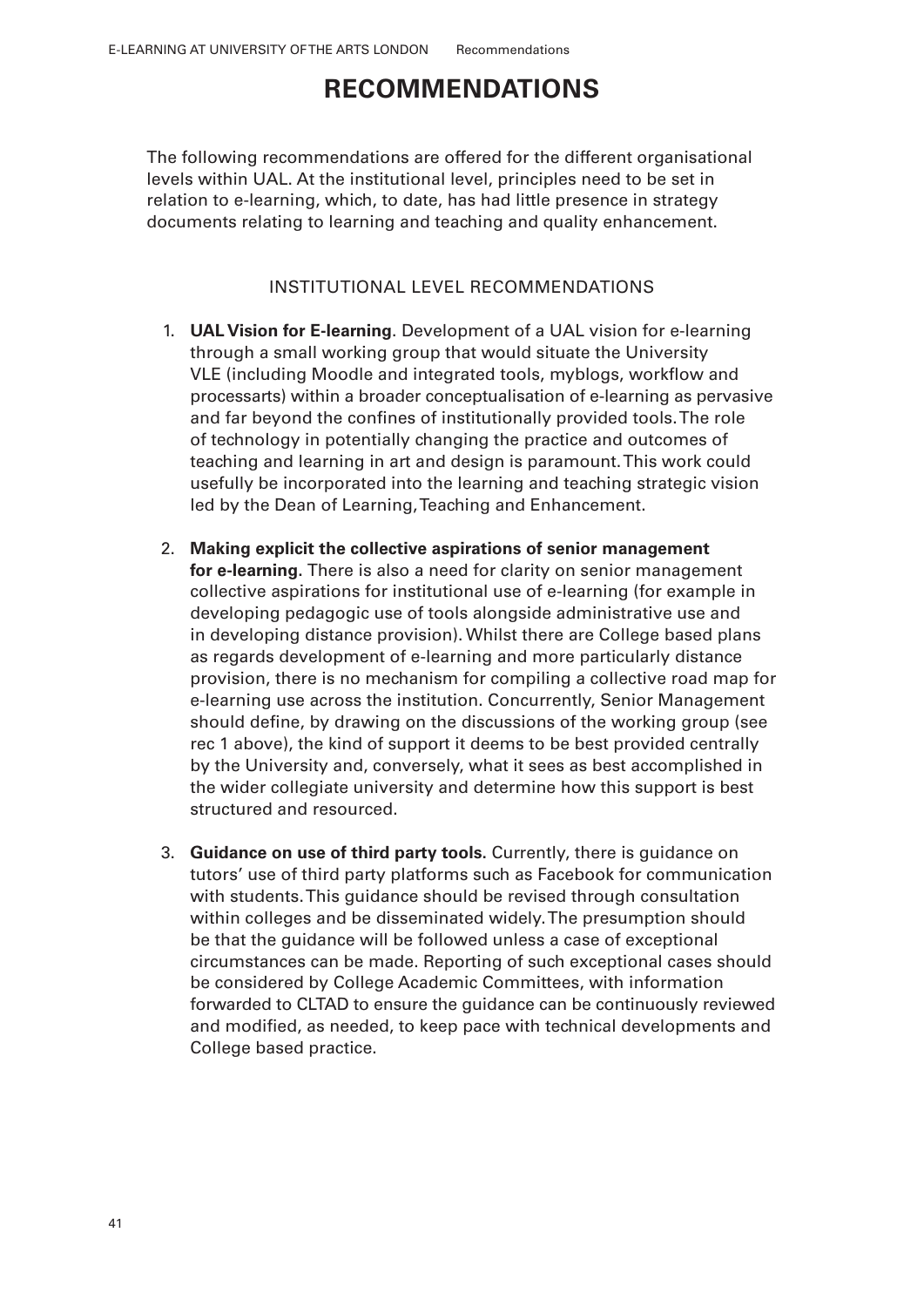- 4. **IT infrastructure.** The indings suggest that concerns about the reliability of centrally provided IT infrastructure (networks and hardware) are at the heart of many academics' reluctance to use technology that would enhance students' learning. This seems to be the bedrock of future development in staff's capacity. There is a need to define standards of what constitutes minimal reliability and ensure that these inform IT support down to programme level.
- 5. **Support for staff.** Support in a wide range of aspects of e-learning is already in place in the form of workshops, bespoke sessions and PGCert units, for example. Awareness and access to this support needs to be increased particularly for Associate Lecturers who are arguably less motivated to engage with institutional tools. In addition, staff capacity to engage in technology enhanced learning should be considered at all stages of the lifecycle of a staff member from recruitment through probation and regular PRAs for teaching staff. This need not be a means of excluding staff who have subject or broader pedagogic expertise, but embedded as an expectation for development of capacity during their probation period and beyond.
- 6. A structure for strategic development. The findings suggest that there is little cross institutional momentum for pedagogic uses of e-learning. Resources are needed for both leadership at the top and implementation at programme level where competing priorities can cast e-learning into the shadows. Engagement with strategic planning and local support at College level has been shown to have an impact on administrative and pedagogic use of technology. Consistency in College based strategic leadership posts (Head of E-learning or equivalent), their relationship to each other and to university service providers like CLTAD and IT needs to be established alongside continuation of College based hands-on support (e.g. extension of VLE coordinator roles established for the Moodle project beyond December 2014).
- 7. **Exploring what is possible across and within cognate discipline areas.**  The findings suggest a desire on the part of PDs to move beyond administrative use of e-learning. PDs indicated that hearing about instructive examples of e-learning embedding in the curriculum would help expand programme teams' understanding of the possibilities of using technology to enhance student learning. In conjunction with the conversations about what e-learning is in an art and design context, examples of such use should be captured and shared across the institution, building on existing work in this area (e.g. CSM Digital Present project, CLTAD case studies). This recommendation would support recommendation 12 for discussions within programme teams.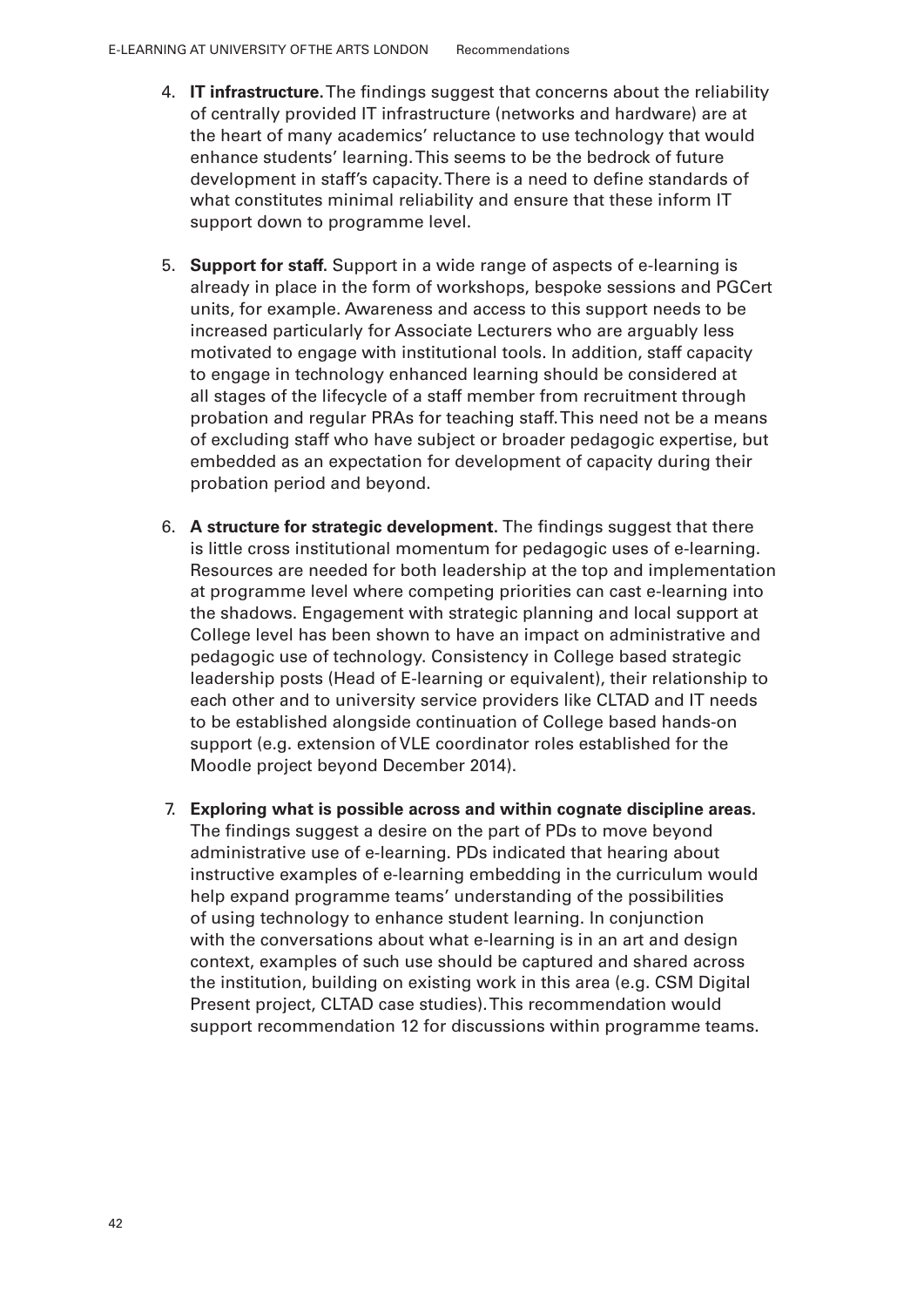**Resourcing curriculum innovation**. A clear message coming from PDs 8. was that involvement in embedding e-learning in the curriculum took time that most felt course teams did not have. This may either be the time required to reflect and plan or the time to engage in research or development of specific technology related skills as individuals or, more effectively, as a course or programme team. The Moodle phase 2 project has allocated funding to support curriculum development to address embedding use of learning technology to support student learning. This funding will only address needs in the next year. It may be prudent to consider on-going and targeted funding to support embedding e-learning in the curriculum and/or more lexible/online delivery modes for part or all of a course. This may be a refocusing of existing curriculum development funding and/or additional funds directed at supporting minor modifications or the validation or revalidation processes that would need to be aligned with the strategic aspirations of the institution in this area (see recommendation 2).

### RECOMMENDATIONS FOR CONSIDERATION WITHIN COLLEGES

- **Strategic resourcing.** Colleges need to consider how best to target 9. resources strategically for the development of e-learning. At one end of a scale, they may wish to see a 'minimum kit' within all courses; and, at the other, may wish to support individual projects where there happens to be an obvious pedagogic opportunity and staff enthusiasm. A balance between these different ways of promoting e-learning enhancements may need to be struck; and this is bound to be informed by the different subject and student profiles within the colleges.
- 10. **Impact on Widening Participation**. Colleges may benefit from exploring the interplay between the use of digital technology and their widening participation aims. There are conflicting views, for example, on the impact of using digital portfolios.
- **Physical Infrastructure/Facilities.** Colleges should be cognizant of the 11.close dependence of e-learning on physical infrastructure and ensure that investments in the former are not undermined by insuficiencies in the latter: for example, window blinds not working in a room equipped with a data projector. In addition, a shortfall in resources to maintain equipment seems to have a huge impact on staff's confidence in using it. Systems need to be in place to regularly check equipment where this is not already the case. Experiences of consistent reliability should become the norm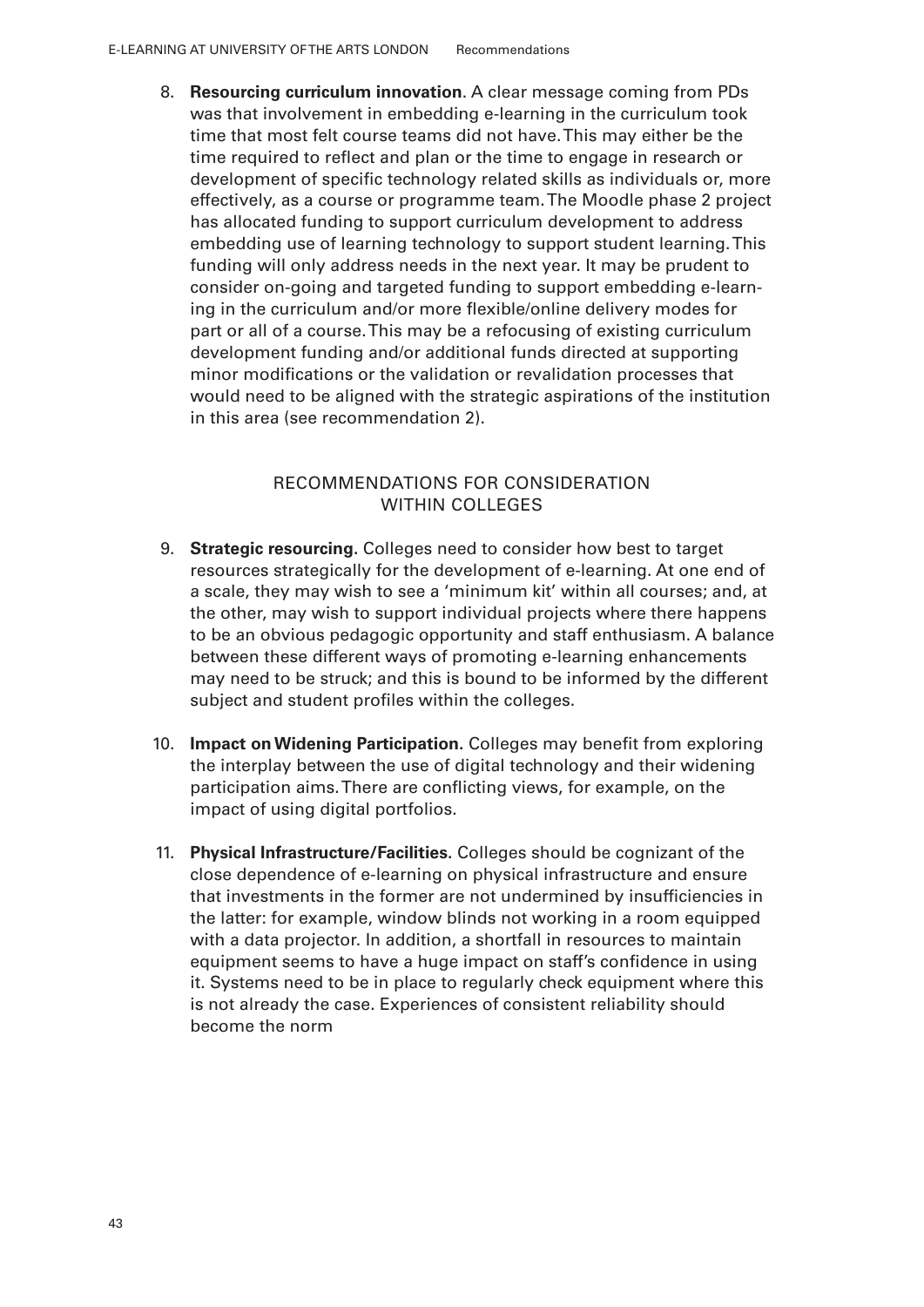### RECOMMENDATIONS AT PROGRAMME LEVEL

- **Programme level priorities**. Programme teams are newly formed and 12. under pressure to establish many new systems and ways of working. Whilst this is a challenging time, it is also opportunity for considering how digital technology might be integrated into curricula over the medium to long-term. Programme and/or pathway teams should be encouraged to identify their priorities for developing e-learning and the kind of support they would value. These discussions could take place with the aid of advice from a college e-learning specialist or invited specialist from another part of the University. These priorities should then be collated and feed into institutional and college discussions (recommendations 1,3,5, 7 and 8)
- **Reward and Recognition.** Individuals who have contributed to the 13.development of e-learning within courses and programmes should be recognised and rewarded. Whilst innovation and excellence in this area is not excluded from use in PRAs, sabbatical applications, evidence for promotion and/or teaching awards, it is clear that it is not pervasively understood that this type of work could be used within these existing reward and recognition frameworks. This should be made more explicit within documentation and awareness raised about how the institution rewards and values this work. The longer term goal of this work would be engagement with e-learning becoming the norm rather than an addition to pedagogic practice.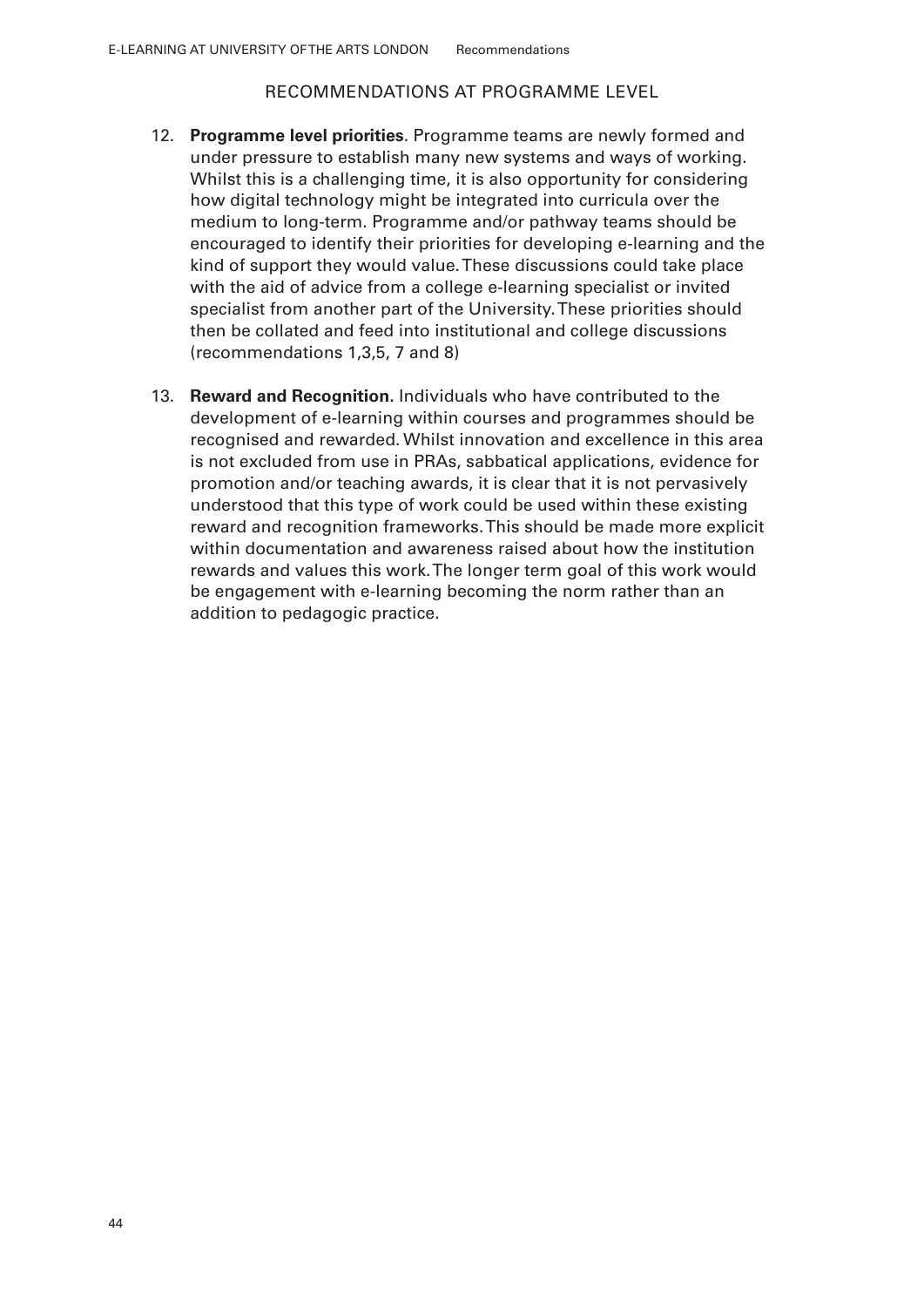## **REFERENCES**

BENNETT, S., MATON, K. AND KERVIN, L. (2008). The 'digital natives' debate: A critical review of the evidence. British Journal of Educational Technology, 39: 775–786.

BOYD, D. (2008). Taken Out of Context: American Teen Sociality in Networked Publics. Unpublished Doctoral dissertation accessed at http://www.danah.org/papers/TakenOutOfContext. pdf on 09/08/2013.

BULLEN, M., MORGAN, T. AND QAYYUM, A. (2011). 'Digital learners in higher education: Generation is not the issue'. Canadian Journal of Learning & Technology, 37(1). http://www.cjlt.ca/ index.php/cjlt/article/view/550/298

CONOLE, G., DE LAAT, M., DILLON, T. AND DARBY, J. (2008). 'Disruptive technologies', 'pedagogical innovation': What's new? Findings from an in-depth study of students' use and perception of technology', Computers and Education, 50(2): 511–24.

DAHLSTROM, E. (2012). ECAR Study of Undergraduate Students and Information Technology, 2012, Boulder, CO, EDUCAUSE Center for Applied Research. Available online at http://net. educause.edu/ ir/ library/ pdf/ ERS1208/ ERS1208.pdf

JACKSON, S. AND FEARON, C. (2013). 'Exploring the role and inluence of expectations in achieving VLE benefit success.' British Journal of Educational Technology. doi: 10.1111/bjet.12029

JONES & HEALING (2010). Net generation students: agency choice and the new technologies. Journal of Computer Assisted Learning, 26, 344–356.

PETTIT, J. AND KUKULSKA-HULME, A. (2011). 'Mobile 2.0: crossing the border into formal learning?' in Lee, M.J.W. and McLoughlin, C. (eds) Web 2.0-based E-learning: Applying Social Informatics for Tertiary Teaching, Hershey, PA, IGI Global

PRICE, S., & OLIVER, M. (2007). A Framework for Conceptualising the Impact of Technology on Teaching and Learning. Educational Technology & Society, 10 (1), 16-27.

SCLATER, N. (2008). 'Web 2.0, Personal Learning Environments, and the Future of Learning Management Systems' (Research Bulletin, Issue 13). Boulder, CO: EDUCAUSE Center for Applied Research. Available from http://www.educause.edu/ecar.

SELWYN, N. (2008). 'An investigation of differences in undergraduates' academic use of the internet', Active Learning in Higher Education, 9(11):11–22. Available online at http://peer.ccsd. cnrs.fr/docs/00/57/19/67/PDF/PEER\_stage2\_10.1177%252F1469787407086744.pdf

SHARPE, R. BEETHAM, H. (2010). Understanding students' uses of technology for learning: towards creative appropriation. In Sharpe, R. & Beetham, H. (Eds) Rethinking learning for a digital age: How learners are shaping their own experiences. London: Routledge.

SHREEVE, A., SIMS, E. & TROWLER, P. (2010). 'A kind of exchange': learning from art and design teaching. Higher Education Research & Development, 29(2): 125-138.

SOULELES, N. (2011) E-learning in Art and Design: Perceptions and practices of lecturers in undergraduate studio-based disciplines and the rhetoric of innovative practices, unpublished PhD thesis, Lancaster, Lancaster University. Available from http://www.e-learningartdesign.org/ souleles.pdf

THORPE, M. (2009). 'Technology-mediated learning contexts' in Edwards, R., Biesta G. and Thorpe, M. (eds) Rethinking Contexts for Learning and Teaching, London, Routledge, pp.119–32.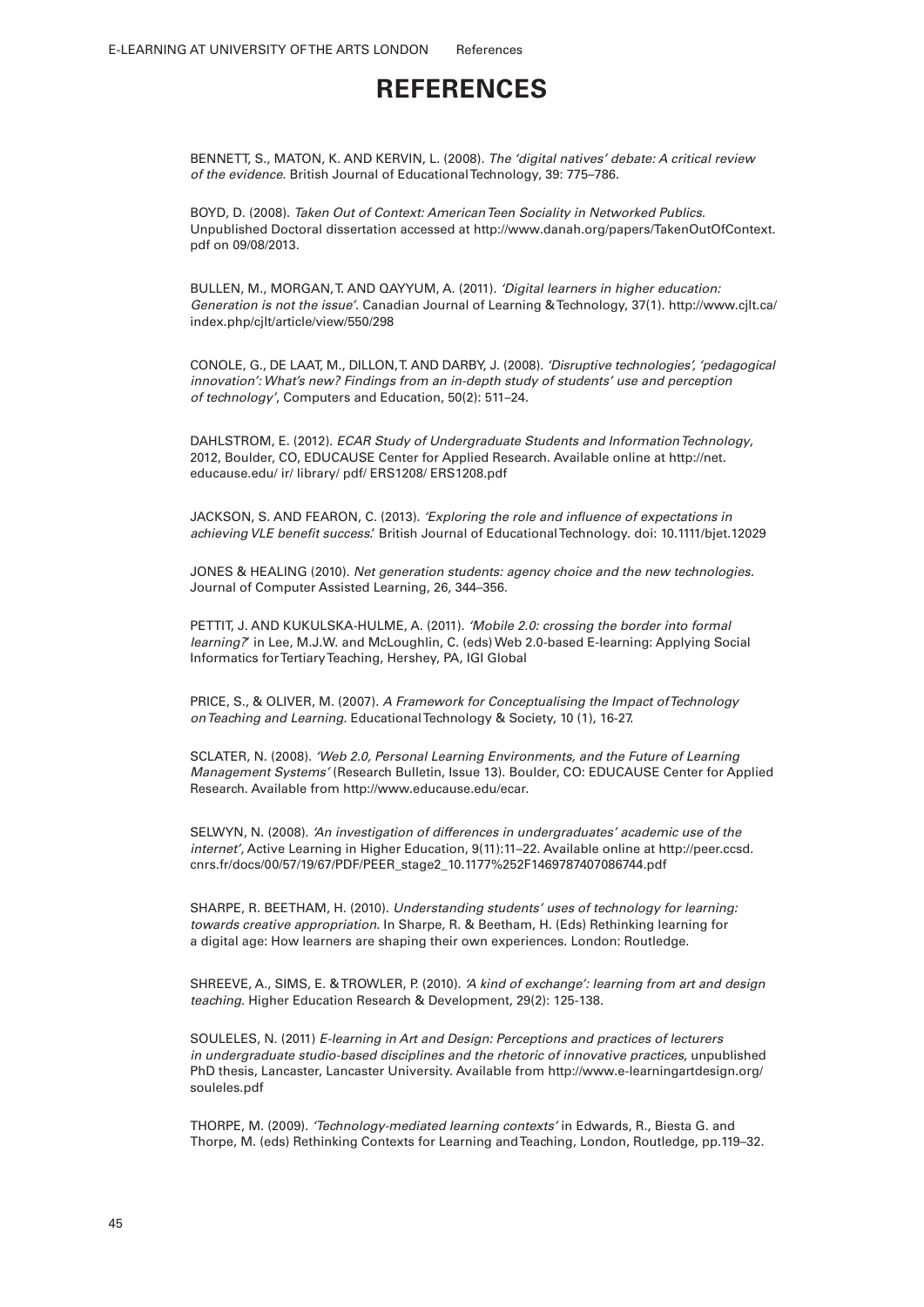WELLER, MARTIN AND ANDERSON, TERRY (2013). Digital resilience in higher education. European Journal of Open, Distance and E-learning, 1. Available at http://www.eurodl.org/?p=arc hives&year=2013&halfyear=1&article=559

WALKER, R., VOCE, J. AND AHMED, J (2012). 2012 Survey of Technology Enhanced Learning for higher education in the UK. UCISA Universities and Colleges Information Systems Association. Available online at https://www.ucisa.ac.uk/bestpractice/surveys/tel.aspx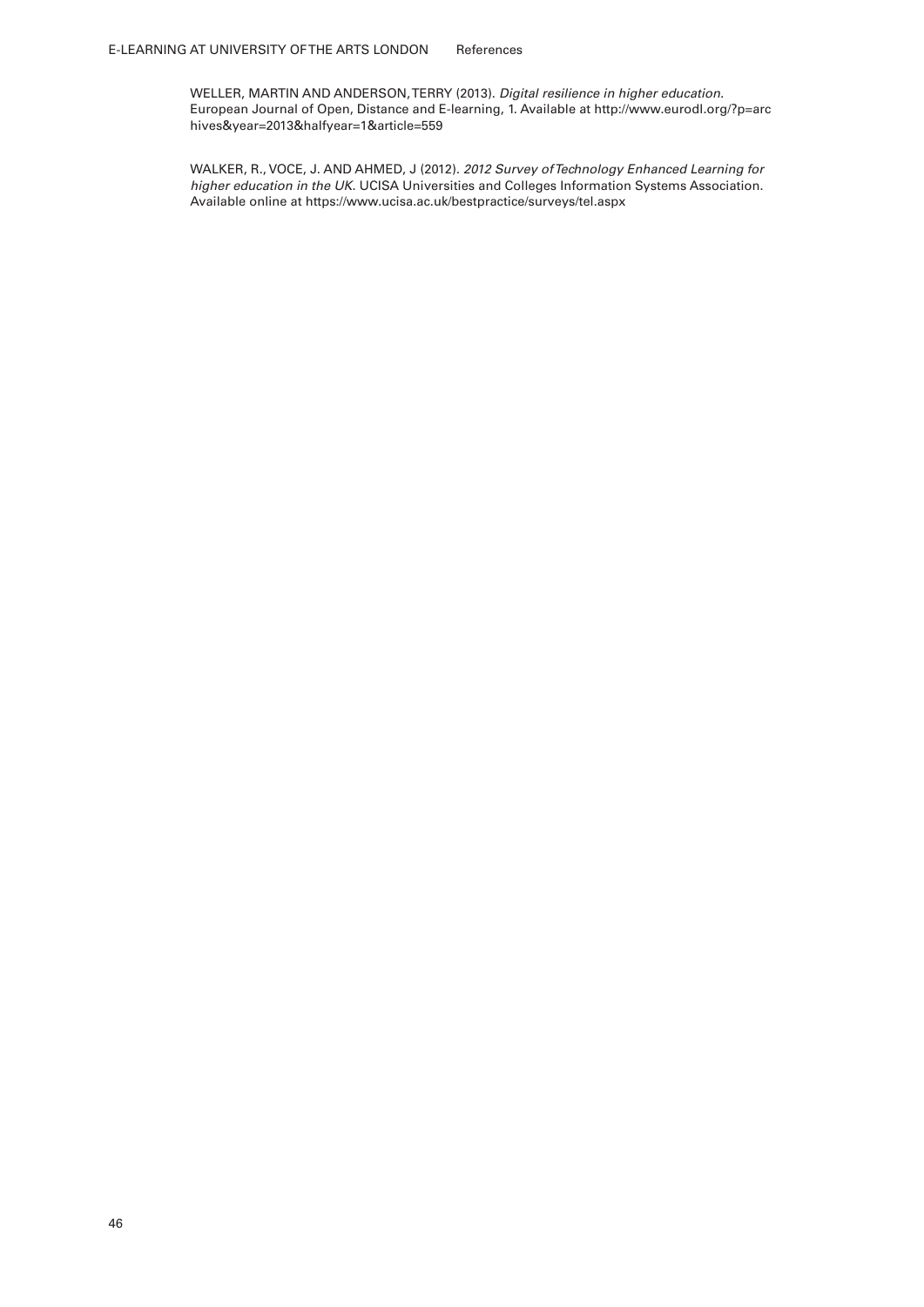# **APPENDIX**

### RELATIONSHIPS WITH E-LEARNING: BRIEFING FOR DISCUSSIONS WITH PROGRAMME DIRECTORS

The discussion with you is intended to explore your programme team's relationship with e-learning. We assume that within all programme teams this relationship would encompass different levels of awareness, curiosity, exploration, enthusiasm, anxiety and aspirations for your future use of e-learning. The purpose of this study is to get an overview of staff's relationships with e-learning in order to inform future policy and planning.

We are using the following definition of e-learning:

learning facilitated and supported through the use of information and communications technology (ICT)<sup>1</sup>

### In preparation for the discussion, please read through this briefing and using **it as a guide, please ensure that you have an overview of e-learning in the courses within your programme before we meet.**

Among the e-learning tools you may be aware of are:

- The University's VLE, at present, Blackboard and its integrated tools
- The e-portfolio, Workflow
- The blog service, myblog.arts
- ProcessArts
- External tools (e.g. wikis, blogs, facebook, Ning, social bookmarking tools, etc)

However, the discussion questions below focus on the cycle of students' experience rather than any particular e-learning tools. This is so that we can be led by the educational relevance, utility and potential of e-learning rather than on the capabilities (and limits) of current e-learning tools, though these two lines of inquiry are of course intertwined.

Our discussion will focus on 5 central questions:

- 1. Where in the programme is e-learning used? Who uses it and at what points in students' experience?
- 2. Where else in the programme is there potential to use e-learning? What would be the benefit? (This may be an area where e-learning addresses a specific problem or develops a course curriculum).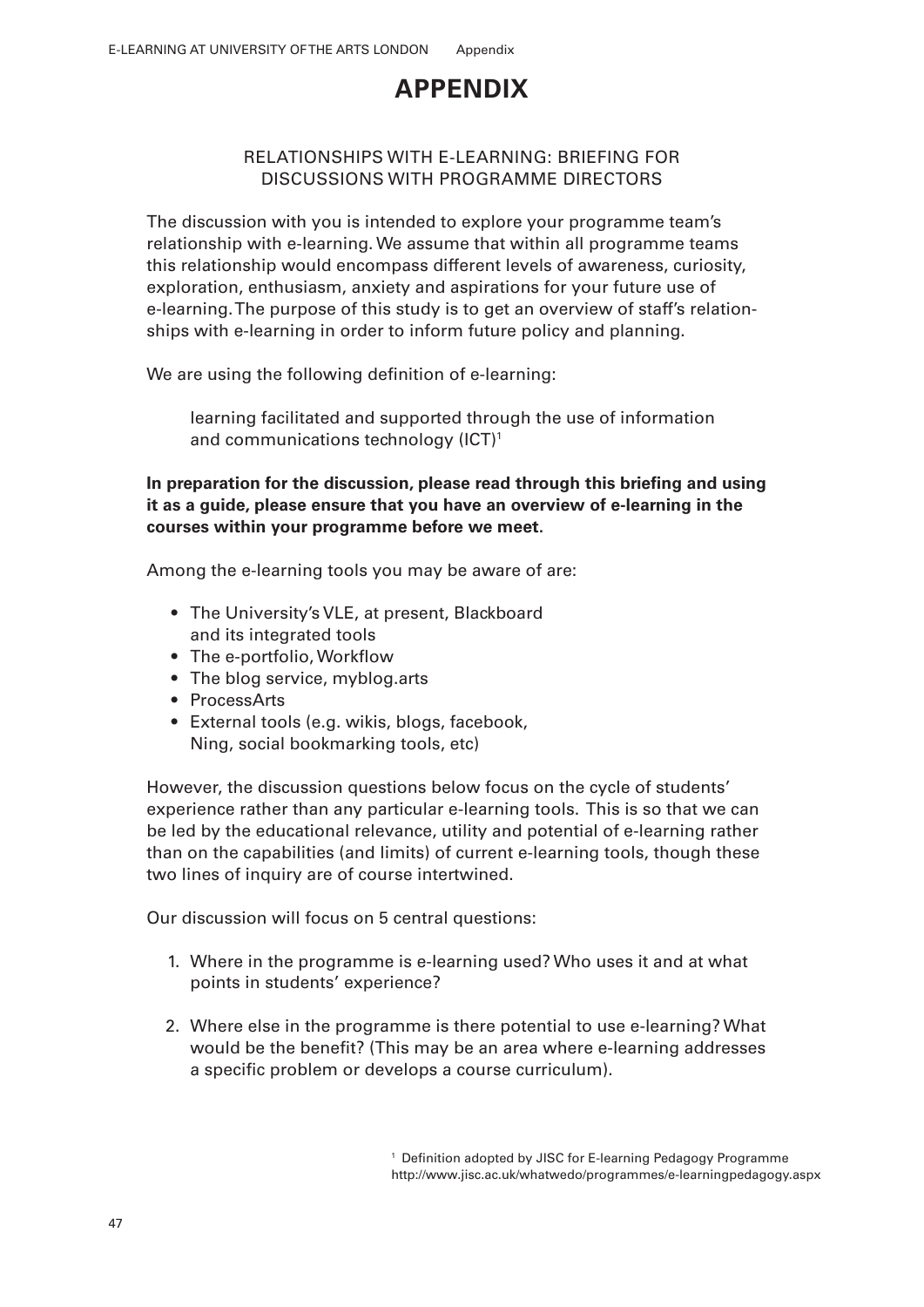- 3. Drawing on the examples given in the previous two questions, what makes the use of e-learning possible? And conversely, what are the obstacles to using it where it would be beneficial?
- What are the aspirations of staff in your programme team in relation 4. to e-learning?
- What do you know about students' expectations and aspirations in 5. relation to e-learning?

These five questions should be addressed in the context of the cycle of students' experience. It is not necessary to go through every aspect of students' experience – the object of the list is to get an overview of which stages and aspects of students' experience are currently making use of e-learning, and also which ones would benefit from doing so.

### **An indicative description of students' experience in undergraduate and postgraduate courses**

What follows is not an exhaustive or definitive list – it is intended as an aid to discussing the five questions above.

### **Application experience**

- Students' public information beyond the Key Information Sets
- Open days and interviews
- Pre-entry Summer projects

### **Orientation on arrival and initial groupwork**

### **Academic engagement and curriculum**

- Professional practice (e.g. research or presentation of work)
- Tools for producing work
- Day-to-day interaction (from announcements and project briefs to discussion and critical evaluation)

### **Social engagement**

- Facilitating collaboration between students (within course
- or across courses)
- Networking beyond UAL

### **Assessment**

- Submission of work
- Assessment process •
- Receipt of feedback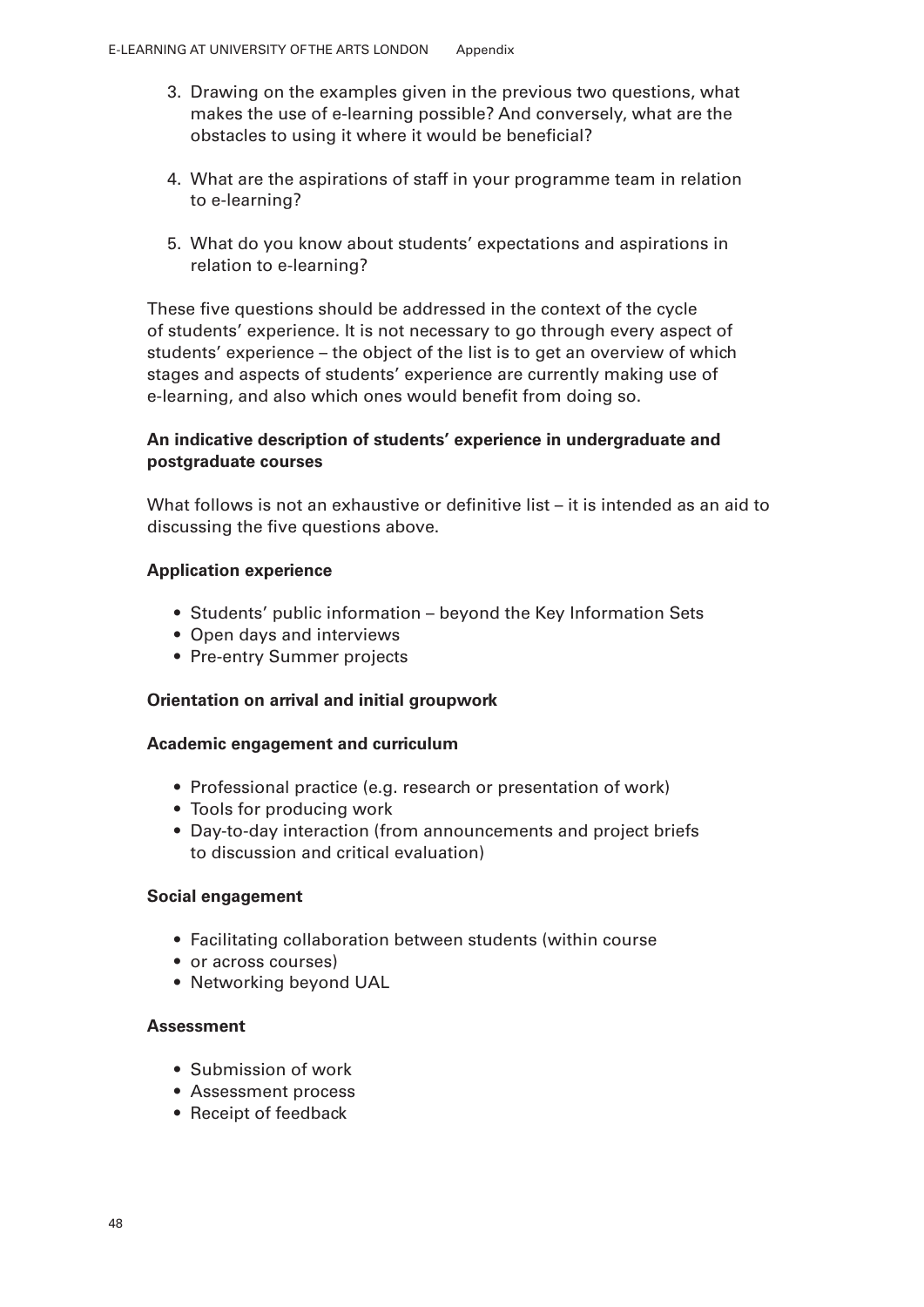### **Employability or 'imagining future selves' /personal and professional development**

- Participation in industry projects
- Placements and internships
- Preparing for professional practice, enterprise or job market